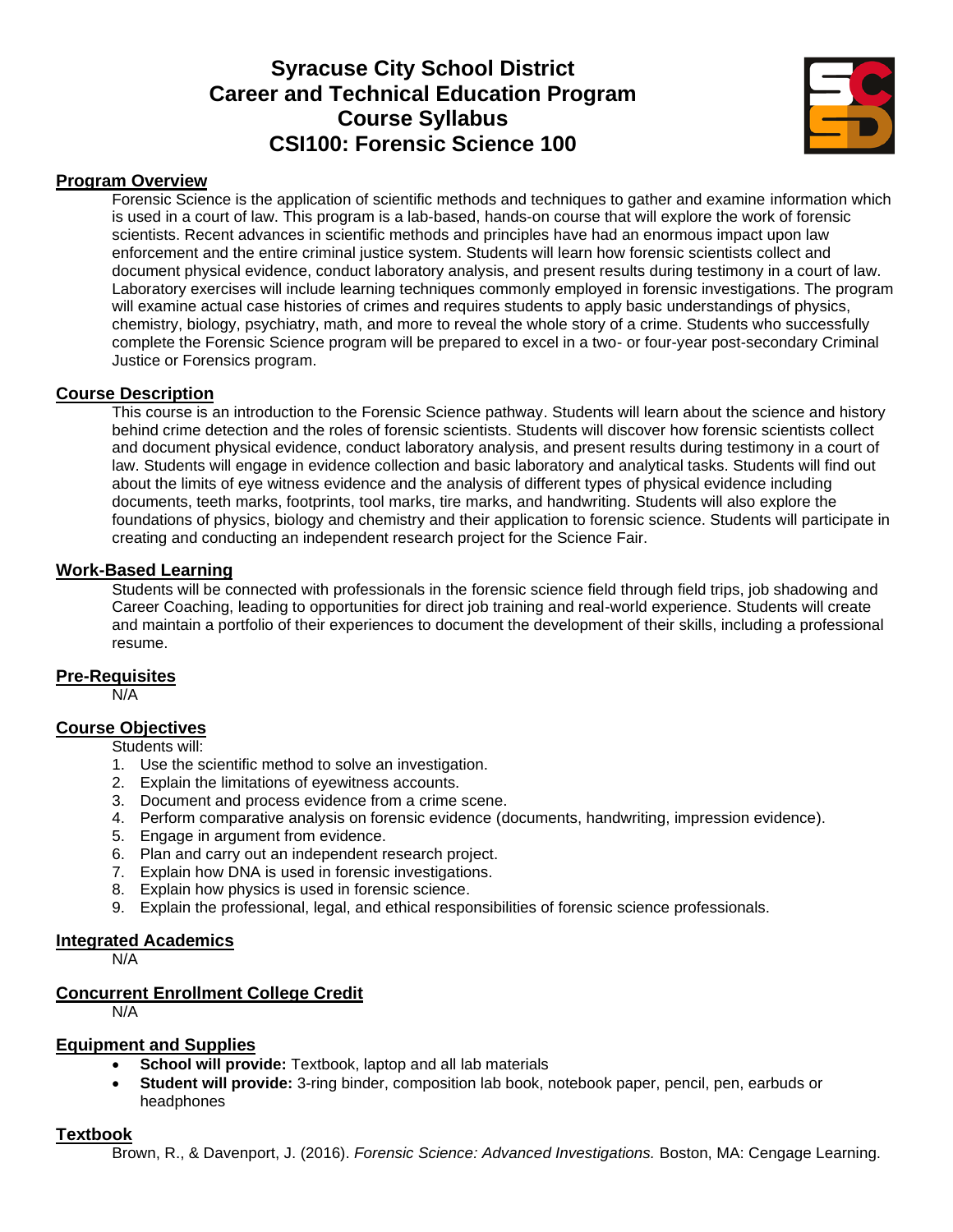Saferstein, R. (2014). *Criminalistics: An Introduction to Forensic Science, 11th Edition.* New York: Pearson. Spencer, J. T. (2012). *Introduction to Forensic Science: The Science of Criminalistics.* Boston, MA: Cengage Learning.

## **Grading**

- 25% **Tests and Quizzes:** Tests include all summative assessments (written exams, projects, authentic products, presentations, etc.) Quizzes will cover the most recent material and review of important concepts.
- 25% **Labs:** Labs are often performed in groups of 2-4 students. ALL lab work will be collected and curated in a composition notebook. Lab reports will require group collaboration and individual work and some formal lab reports will be typed.

25% **Projects**

25% **Classwork:** Most work will be completed in class. Homework will mainly consist of work from absences. (These percentages are estimates, and subject to change based on the nature of the students involved and the class itself.)

## **Additional Course Policies**

- **Assignments:** In order to receive full credit, work must be complete before the bell rings on the day it is due. Late or incomplete work is NOT accepted for full credit. If an absence is excused, students will have as many days as they were absent to make up missed work. Absences make it very difficult to keep up with the coursework. Some work may not be possible to make-up due to the nature of activity (bellringers, labs, class discussions, etc.). See teacher with questions. It the students' responsibility to organize and keep track of their assignments! Most work will be turned in as a packet at the end of a unit or electronically via email or other means.
- **Labs:** Most lab work will be collected in a composition notebook. Labs will be performed in groups. Lab reports will require group collaboration and will require use of computer technology.
- **Lab Safety:** In case an accident occurs, report it immediately! Let the instructors decide on the proper course of action. Those not involved should clear the area.
- **Exams:** It is the student's responsibility to schedule with the teacher to make up a missed test/quiz for any excused absence within the week following their return. Students with an unexcused absence on the day of an exam will NOT be able to make up the exam or quiz. Students may retake quizzes if they show completed homework. Quiz and test dates will be announced 2 days and 5 days in advance, respectively.
- **Academic Integrity Policy:** Students are expected to behave ethically and with integrity. Academic dishonesty (including letting others copy) will result in no credit for the assignment and may include a meeting between the student, parent/guardian and an administrator. Please refer to school policies for more information on this policy. Please give help and hints, but not answers.

## **Course Calendar**

| Quarter | <b>Units of Study</b>                                                                                                                                                                                                                                                      |
|---------|----------------------------------------------------------------------------------------------------------------------------------------------------------------------------------------------------------------------------------------------------------------------------|
| 1       | Culture<br>Crime Scene Investigation<br>Mystery of the Romanov Family                                                                                                                                                                                                      |
| 2       | <b>Eyewitness Evidence</b><br><b>Forensic Document Analysis</b><br>$\bullet$<br>Impression Evidence: Teeth Marks, Footprints, Tool Marks, Tire                                                                                                                             |
| 3       | Marks<br>Impression Evidence: Teethmarks, Footprints, Toolmarks, Tiremarks<br>(continued)                                                                                                                                                                                  |
| 4       | Science Fair/Independent Research<br>$\bullet$<br>Forensic Chemistry: Handwriting and Chromatography<br><b>Forensic Biology</b><br>Forensic Physics: Crash Curriculum and Egg Drop<br>٠<br>Forensic Science in Society, History and Literature<br><b>Final Examination</b> |
|         |                                                                                                                                                                                                                                                                            |

• Portfolio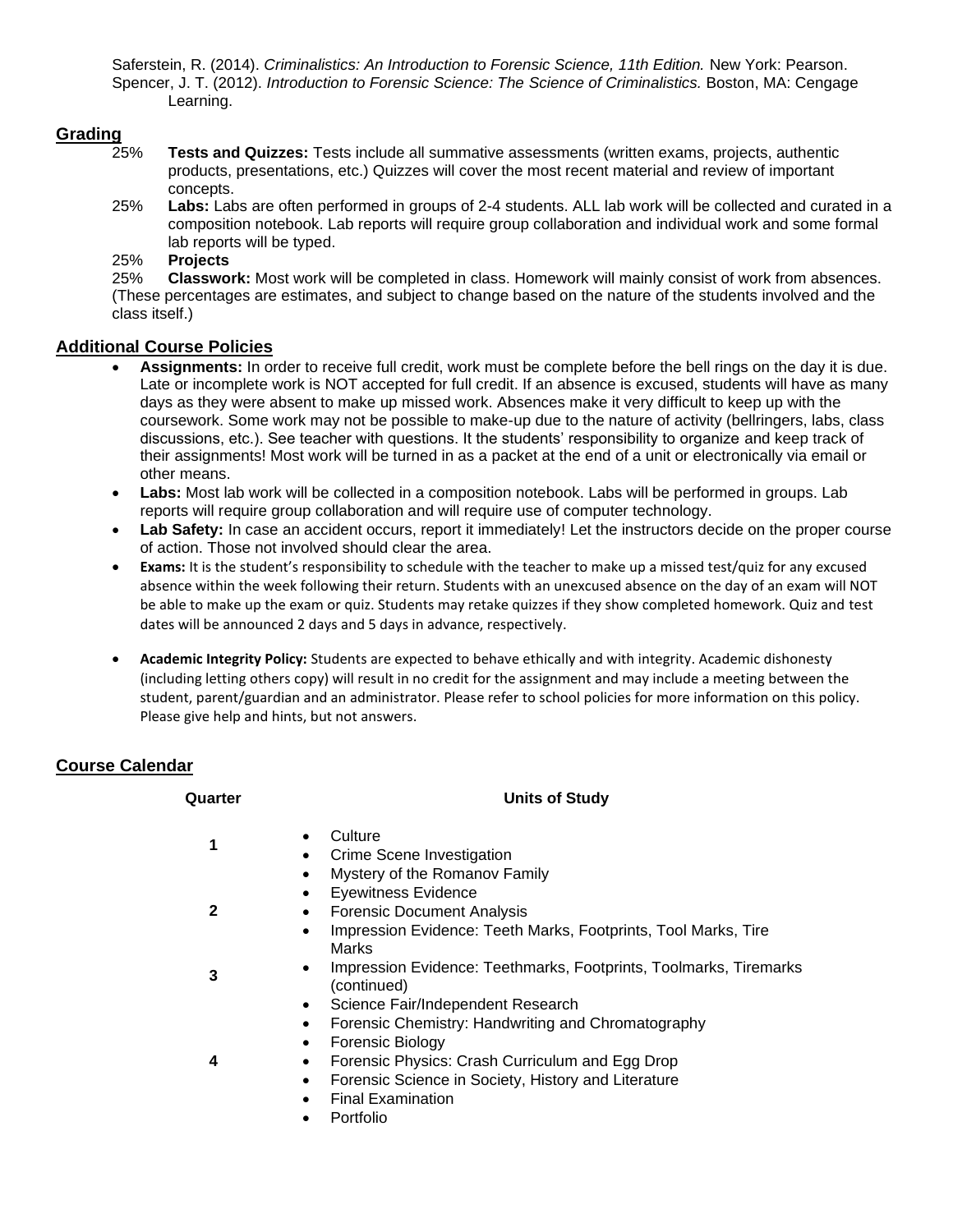#### **Syracuse City School District Career and Technical Education Program Scope and Sequence Forensic Science 100: Intro to Forensic Science**



**CCSS,**

**Time Frame Unit of Study Key Questions Key Learning Targets (Students will know and be able to) Assessment Evidence of Learning CTE Standards Literacy, Math, NGSS Science & Engineering Practices Week 1-2 Culture** • What are the expectations of this class? • Get to know each other • Describe class expectations and rules • Describe what respect looks like • Demonstrate responsibility and work as a team • Describe examples of resilience • Write a claim and support • Presentation: Who Am I? with evidence • Vocabulary: CTE, Resilience, Grit, Tenacity, Evidence, Claim • Activity: Getting to Know Each **Other** • Activity: Skittles Restorative **Circle** • Activity: Name Games • Extension: Trust Building • Gallery Walk: What does Respect Look Like? • Presentation: What does Respect Look Like? • Act as a responsible and contributing citizen and employee. • Communicate clearly and effectively and with reason. • Consider the environmental, social and economic impacts of decisions. • Work productively in teams while using cultural global competence. **WHST 1 Week 2-6** • How are the basics of science used in forensics? • Use the scientific method to solve an investigation • Write a hypothesis • Write a claim and support with evidence • Activity: Crime Scene KWL • Lab: Candy Evidence Collection • Lab: Deadly Picnic Crime Scene Sketch • Act as a responsible and contributing citizen and employee. **RST1-6 WHST 1-2, 4, 6, 10**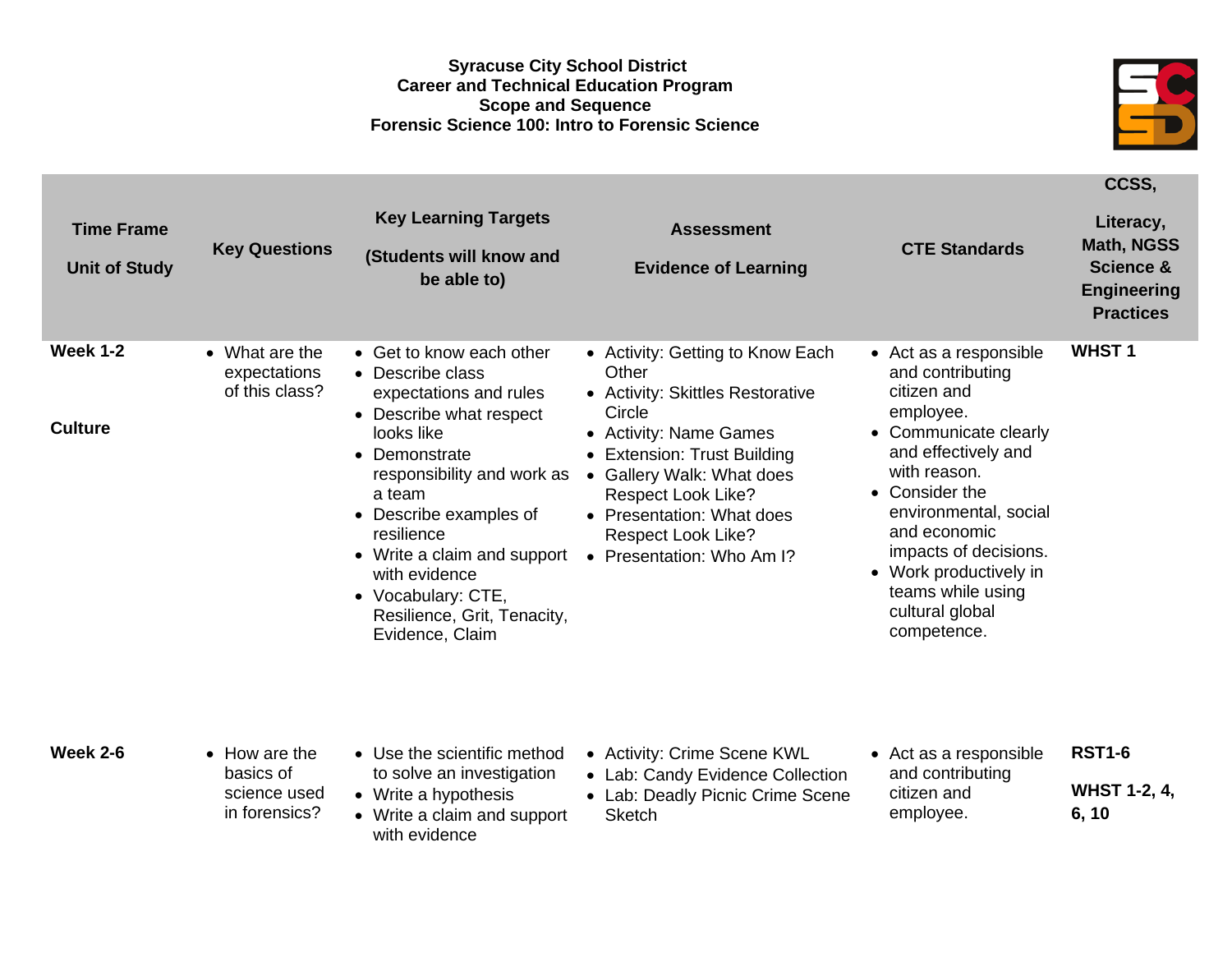| <b>Time Frame</b><br><b>Unit of Study</b> | <b>Key Questions</b>                                                                                                                                                    | <b>Key Learning Targets</b><br>(Students will know and<br>be able to)                                                                                                                                                                                                                                                                                                                                                                                                                                                                                                                                                                                                                                                           | <b>Assessment</b><br><b>Evidence of Learning</b>                                                                                                                                                                                                                                                                                                                                                                                                                                                                                                                                                                                                                                                                                                       | <b>CTE Standards</b>                                                                                                                                                                                                                                                                                                                                                                      | CCSS,<br>Literacy,<br><b>Math, NGSS</b><br><b>Science &amp;</b><br><b>Engineering</b><br><b>Practices</b> |
|-------------------------------------------|-------------------------------------------------------------------------------------------------------------------------------------------------------------------------|---------------------------------------------------------------------------------------------------------------------------------------------------------------------------------------------------------------------------------------------------------------------------------------------------------------------------------------------------------------------------------------------------------------------------------------------------------------------------------------------------------------------------------------------------------------------------------------------------------------------------------------------------------------------------------------------------------------------------------|--------------------------------------------------------------------------------------------------------------------------------------------------------------------------------------------------------------------------------------------------------------------------------------------------------------------------------------------------------------------------------------------------------------------------------------------------------------------------------------------------------------------------------------------------------------------------------------------------------------------------------------------------------------------------------------------------------------------------------------------------------|-------------------------------------------------------------------------------------------------------------------------------------------------------------------------------------------------------------------------------------------------------------------------------------------------------------------------------------------------------------------------------------------|-----------------------------------------------------------------------------------------------------------|
| <b>Crime Scene</b><br>Investigation       | • How can the<br>scientific<br>method help<br>solve<br>problems?<br>• What<br>procedures<br>are<br>implemented<br>at a crime<br>scene and<br>why are they<br>important? | • Explore the functions of a<br>crime lab and role of a<br>forensic scientist<br>• Work as a productive<br>member of a team.<br>• Accurately sketch a crime<br>scene<br>• Conduct a systematic<br>search of a mock crime<br>scene.<br>• Demonstrate correct<br>techniques of collecting<br>and packaging evidence<br>at a crime scene.<br>• Collect evidence from a<br>crime scene<br>• Evaluate evidence to<br>support a claim<br>• Utilize critical thinking<br>skills to reach a<br>conclusion<br>• Build and demonstrate<br>mutual trust amongst<br>peers<br>• Work in a team to fulfill a<br>common goal<br>• Vocabulary: motive,<br>recognition, consensus,<br>hypothesis, evidence,<br>microscopically,<br>shortchanged, | • Debate: Crime Scene<br><b>Processing Timeline</b><br>• Writing: CER Crime Scene<br>Report blog<br>• Activity: Case of the Missing<br><b>Computer Chip Crime Scene</b><br>Vocabulary<br>• Writing: Case of the Missing<br>Computer Chip Timeline &<br>Newspaper Article<br>• Activity: FBI Crime Lab Function<br>ThingLink<br>• Writing: CER CSI Report<br>• Activity: Case of the Missing<br><b>Computer Chip Timeline</b><br>• Guest Speaker: CSI/Detective<br>• Activity: Inside The FBI Crime<br>Laboratory - NatGeo TV<br>• Discussion: Inside The FBI<br><b>Crime Laboratory</b><br>• Lab: CSI Web Interactive<br>• Parts of Crime Labs<br>• Extension: CSI Web Adventures<br>Cases 2-4<br>• Movie Notes: United Streaming<br>Value of Evidence | • Apply appropriate<br>academic and<br>technical skills.<br>• Communicate clearly<br>and effectively and<br>with reason.<br>• Utilize critical thinking<br>to make sense of<br>problems and<br>persevere in solving<br>them.<br>• Model integrity,<br>ethical leadership<br>and effective<br>management.<br>• Work productively in<br>teams while using<br>cultural global<br>competence. | <b>CCSM 1, 2, 4-6</b><br><b>NGSSP</b><br>$1, 2, 5 - 8$<br>HS-ETS1-1<br><b>HS-PS2-3</b>                    |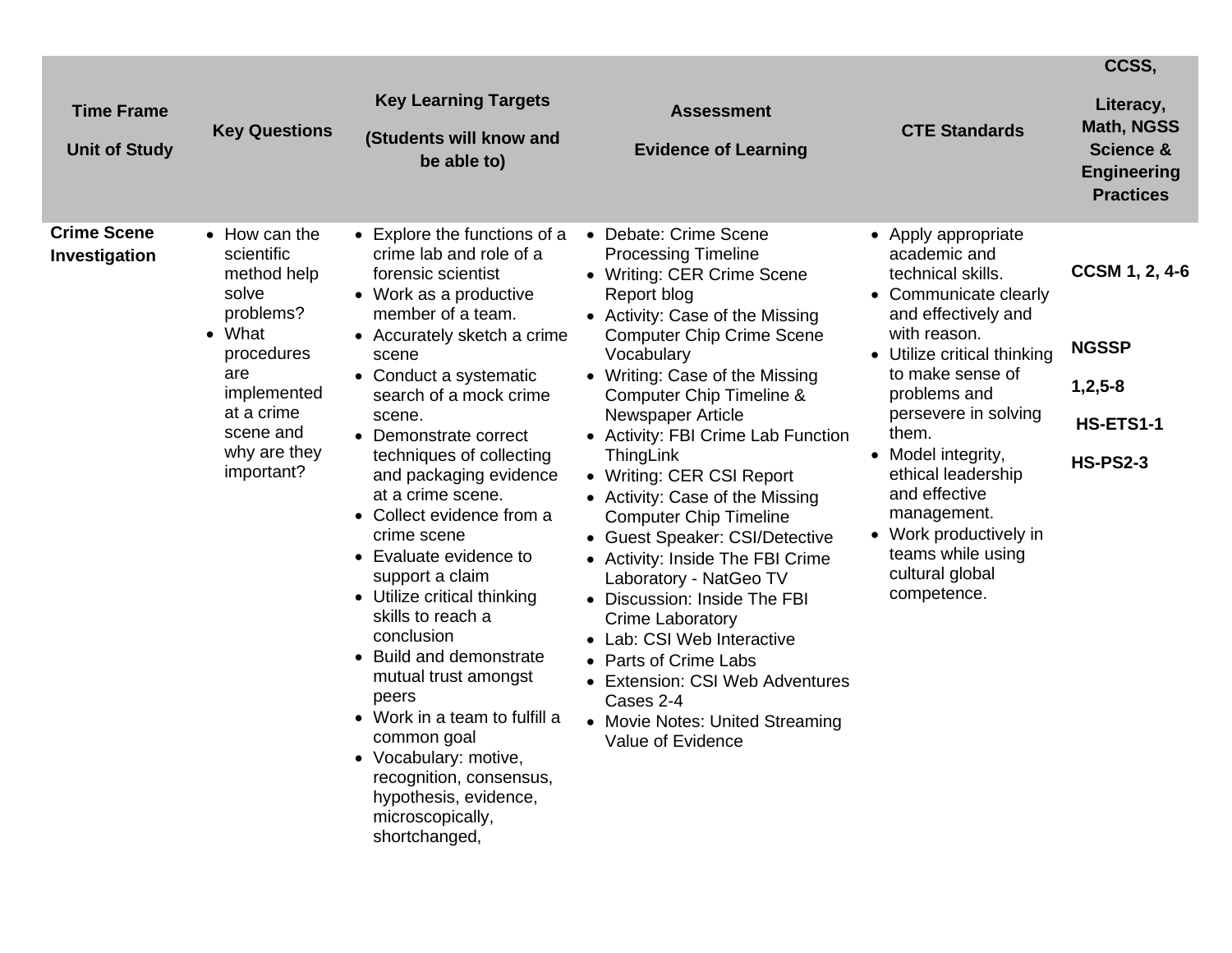|                                           |                                                                                   |                                                                                                                                                                                                                                                                    |                                                                                                                                                                                                                                                                     |                                                                                                                                                                 | CCSS,                                                                                     |
|-------------------------------------------|-----------------------------------------------------------------------------------|--------------------------------------------------------------------------------------------------------------------------------------------------------------------------------------------------------------------------------------------------------------------|---------------------------------------------------------------------------------------------------------------------------------------------------------------------------------------------------------------------------------------------------------------------|-----------------------------------------------------------------------------------------------------------------------------------------------------------------|-------------------------------------------------------------------------------------------|
| <b>Time Frame</b><br><b>Unit of Study</b> | <b>Key Questions</b>                                                              | <b>Key Learning Targets</b><br>(Students will know and<br>be able to)                                                                                                                                                                                              | <b>Assessment</b><br><b>Evidence of Learning</b>                                                                                                                                                                                                                    | <b>CTE Standards</b>                                                                                                                                            | Literacy,<br>Math, NGSS<br><b>Science &amp;</b><br><b>Engineering</b><br><b>Practices</b> |
| <b>Weeks 7-12</b>                         | • What is the                                                                     | miscellaneous,<br>accumulating, algorithm,<br>fiber<br>• Describe the mystery of                                                                                                                                                                                   | • Activity: National Geographic                                                                                                                                                                                                                                     | • Apply appropriate                                                                                                                                             | RST 1-4, 7-10                                                                             |
| <b>Mystery of the</b>                     | mystery of the<br>Romanov<br>family?<br>• How did                                 | the Romanov family<br>• Describe the mystery of<br>Anna Anderson's identity<br>• Practice forensic                                                                                                                                                                 | <b>Movie Discussion</b><br>• Activity: Interpret Royal Family<br>Pedigree<br>• Project: What is hemophilia?                                                                                                                                                         | academic and<br>technical skills.<br>• Communicate clearly<br>and effectively and                                                                               | <b>WHST 1-2, 6-</b><br>10                                                                 |
| <b>Romanov Family</b>                     | Forensic<br><b>Scientists</b><br>solve the<br>mystery of the<br>Romanov<br>family | examination skills<br>• Draw and interpret a<br>pedigree to calculate age,<br>disease, heredity, etc.<br>• Evaluate genetic<br>inheretince with Punnett<br>squares<br>• Describe hemophilia and<br>its genetic inheritance<br>• Identify an individual             | Infographic Piktochart<br>• Activity: Romanov Family<br>Evidence Webquest<br>• Lab: Ear Identification Test<br>• Close Reading: Ear Identification<br>• Summary: Amicus Curiae brief<br>• Close Reading: Anastasia DNA<br>Identification<br>• Summary: Romanov blog | with reason.<br>• Utilize critical thinking<br>to make sense of<br>problems and<br>persevere in solving<br>them.<br>• Use technology to<br>enhance productivity | CCSSMP 1, 3-<br>$5, 7-8$                                                                  |
|                                           | identities?                                                                       |                                                                                                                                                                                                                                                                    |                                                                                                                                                                                                                                                                     |                                                                                                                                                                 | <b>NGSSP</b><br>$1, 6-8$                                                                  |
|                                           |                                                                                   | based on their ear<br>characteristics                                                                                                                                                                                                                              | • Lab: Strawberry DNA Extraction<br>• Lab: Long Bone Identification &<br>Measurement                                                                                                                                                                                |                                                                                                                                                                 | <b>HS-LS3-1</b>                                                                           |
|                                           |                                                                                   | • Describe different types<br>of evidence used by<br>forensic scientists to<br>identify Anna Anderson<br>• Describe DNA tests<br>performed by Forensic<br><b>Scientists</b><br>• Extract DNA<br>• Differentiate between<br>mitochondrial and nuclear<br><b>DNA</b> | • Assessment: End of Unit Self-<br>Reflection                                                                                                                                                                                                                       |                                                                                                                                                                 | <b>HS-LS3-3</b>                                                                           |

 $\overline{\phantom{0}}$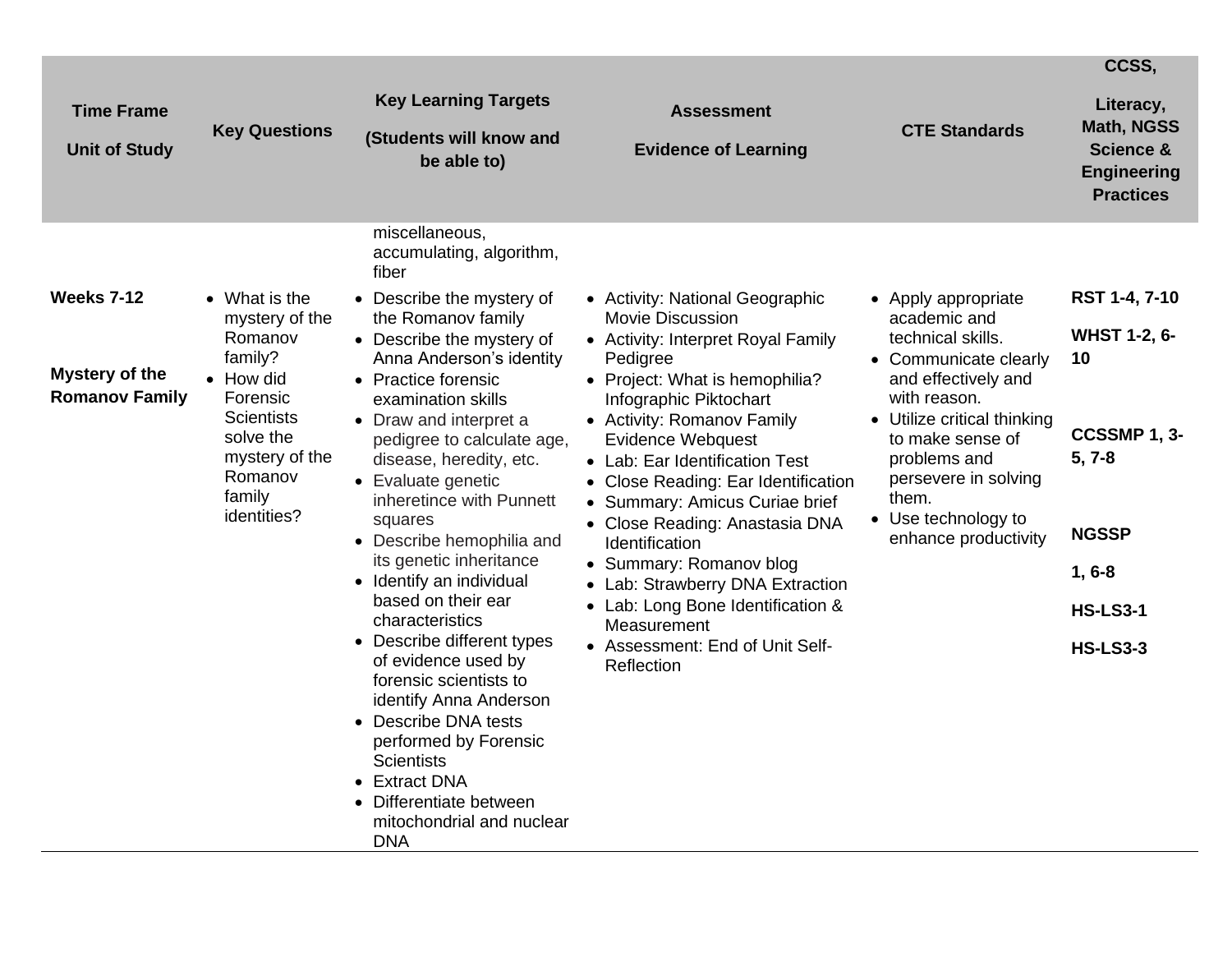| <b>Time Frame</b><br><b>Unit of Study</b>                 | <b>Key Questions</b>                                                                                                                             | <b>Key Learning Targets</b><br>(Students will know and<br>be able to)                                                                                                                                                                                                                                                                                                                                                | <b>Assessment</b><br><b>Evidence of Learning</b>                                                                                                                                                                                                                                                                                                                                                                                                                                                                                                                     | <b>CTE Standards</b>                                                                                                                                                                                                                                                                                                                                           | CCSS,<br>Literacy,<br><b>Math, NGSS</b><br><b>Science &amp;</b><br><b>Engineering</b><br><b>Practices</b>      |
|-----------------------------------------------------------|--------------------------------------------------------------------------------------------------------------------------------------------------|----------------------------------------------------------------------------------------------------------------------------------------------------------------------------------------------------------------------------------------------------------------------------------------------------------------------------------------------------------------------------------------------------------------------|----------------------------------------------------------------------------------------------------------------------------------------------------------------------------------------------------------------------------------------------------------------------------------------------------------------------------------------------------------------------------------------------------------------------------------------------------------------------------------------------------------------------------------------------------------------------|----------------------------------------------------------------------------------------------------------------------------------------------------------------------------------------------------------------------------------------------------------------------------------------------------------------------------------------------------------------|----------------------------------------------------------------------------------------------------------------|
|                                                           |                                                                                                                                                  | • Identify the sex of skeletal<br>bones<br>• Identify bones used in<br>anthropology<br>• Vocabulary: Tsar/Czar,<br>pedigree, hemophilia,<br>qualitative, quantitative,                                                                                                                                                                                                                                               |                                                                                                                                                                                                                                                                                                                                                                                                                                                                                                                                                                      |                                                                                                                                                                                                                                                                                                                                                                |                                                                                                                |
| <b>Week 13-15</b><br><b>Eyewitness</b><br><b>Evidence</b> | • Is eyewitness<br>evidence<br>reliable?<br>$\bullet$ How is a<br>composite<br>sketch made?<br>• What is the<br>role of a<br>Forensic<br>Artist? | • Discuss the limitations of<br>eyewitness accounts<br>Explain factors that can<br>influence visual memory<br>• Create a composite<br>sketch<br>• Describe difference types<br>of evidence: differentiate<br>between physical<br>evidence & testimonial<br>evidence<br>• Discuss the role of<br>eyewitness evidence in<br>the criminal justice<br>system<br>• Describe and practice the<br>role of a Forensic Artist | • Activity: Observation Skills<br>• Eyewitness Basics Notes<br>• Lab: Composite Sketching<br>• Close Reading Annotation:<br>Forensic Artist<br>• Extension: Memory Match Game<br>Extension: Art of Crime<br><b>Detection Virtual Lab</b><br>• Article Annotation: Eyewitness<br>Misidentification<br>• CER: Should eyewitness<br>testimony be allowed in<br>courtrooms?<br>• Debate: Who started the lunch<br>room food fight?<br>• Eyewitness: Lunchroom Fight<br>• Composite Sketching & Forensic<br>Art: Co-teaching with E. Williams<br>• FACES composite sketch | • Act as a responsible<br>and contributing<br>citizen and<br>employee.<br>• Apply appropriate<br>academic and<br>technical skills.<br>• Communicate clearly<br>and effectively and<br>with reason.<br>• Demonstrate<br>creativity and<br>innovation.<br>• Employ valid and<br>reliable research<br>strategies.<br>• Use technology to<br>enhance productivity. | RST 1-3, 6-8,<br>10<br><b>WHST 1-3</b><br><b>CCSM 1, 3, 5</b><br><b>NGSSP</b><br>$1,3,6-8$<br><b>HS-ETS1-4</b> |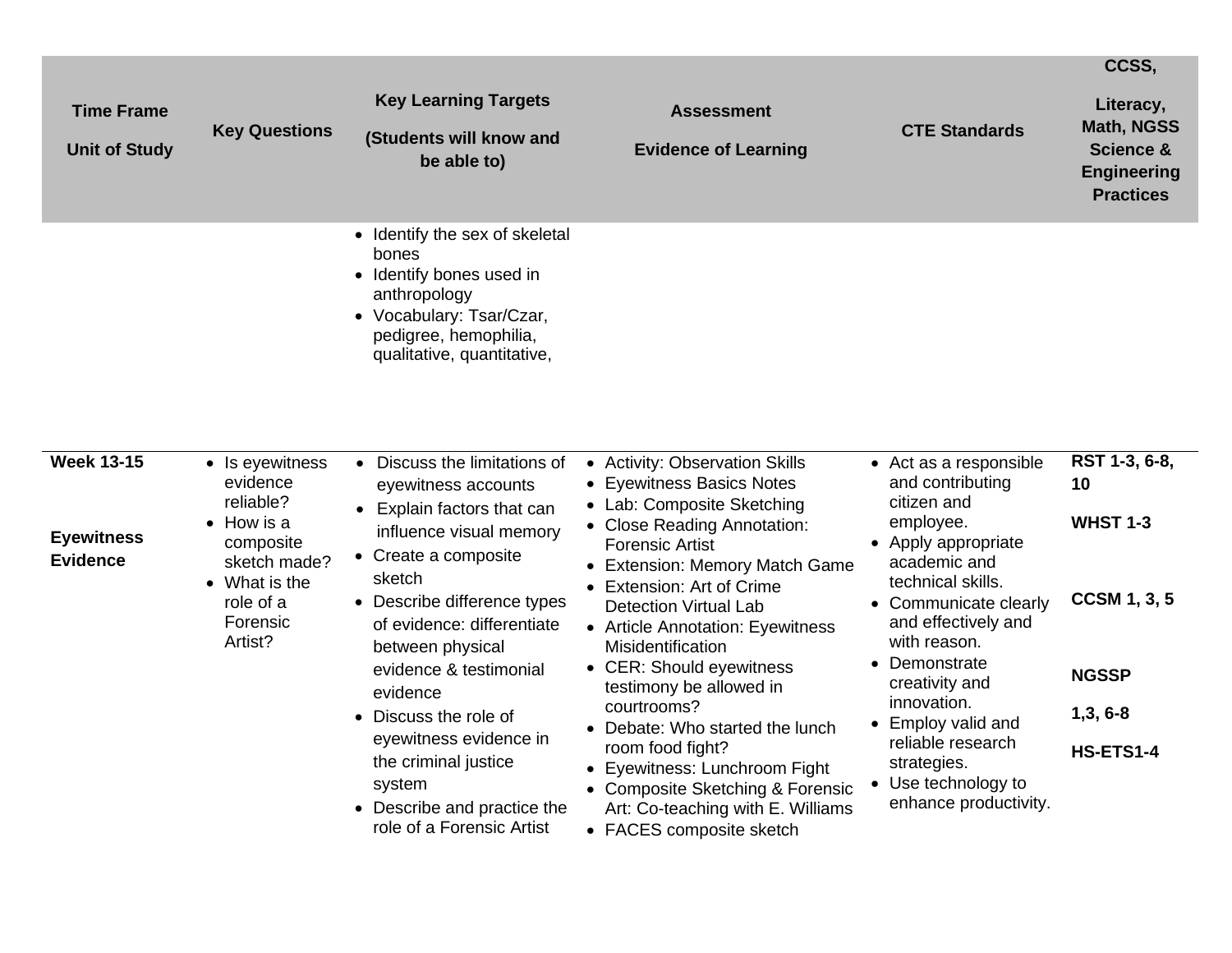|                                                                            |                                                                                                                                      |                                                                                                                                                                                                                                                                                                                                                                                                                                                                                                                                                                                  |                                                                                                                                                                                                                                                                         |                                                                                                                                                                                                                                                                                                                                                                                                                              | CCSS,                                                                                                     |
|----------------------------------------------------------------------------|--------------------------------------------------------------------------------------------------------------------------------------|----------------------------------------------------------------------------------------------------------------------------------------------------------------------------------------------------------------------------------------------------------------------------------------------------------------------------------------------------------------------------------------------------------------------------------------------------------------------------------------------------------------------------------------------------------------------------------|-------------------------------------------------------------------------------------------------------------------------------------------------------------------------------------------------------------------------------------------------------------------------|------------------------------------------------------------------------------------------------------------------------------------------------------------------------------------------------------------------------------------------------------------------------------------------------------------------------------------------------------------------------------------------------------------------------------|-----------------------------------------------------------------------------------------------------------|
| <b>Time Frame</b><br><b>Unit of Study</b>                                  | <b>Key Questions</b>                                                                                                                 | <b>Key Learning Targets</b><br>(Students will know and<br>be able to)                                                                                                                                                                                                                                                                                                                                                                                                                                                                                                            | <b>Assessment</b><br><b>Evidence of Learning</b>                                                                                                                                                                                                                        | <b>CTE Standards</b>                                                                                                                                                                                                                                                                                                                                                                                                         | Literacy,<br><b>Math, NGSS</b><br><b>Science &amp;</b><br><b>Engineering</b><br><b>Practices</b>          |
| <b>Week 16-18</b><br><b>Forensic</b><br><b>Document</b><br><b>Analysis</b> | $\bullet$ What<br>documents are<br>reviewed in<br>forensic<br>investigation?<br>• How is<br>handwriting<br>analyzed and<br>compared? | • Discuss the value and<br>issues of eyewitness<br>evidence<br>Evaluate forgery<br>$\bullet$<br>Compare source<br>and known<br>handwriting samples<br>Determine what a<br>questioned<br>document is and<br>identify examples of<br>it.<br>Analyze handwriting<br>$\bullet$<br>and identify its<br>individual<br>characteristics.<br>Recognize different<br>$\bullet$<br>types of altered<br>documents and the<br>techniques used to<br>analyze them.<br>Describe the<br>$\bullet$<br>concept of<br>comparative<br>analysis<br>Describe the science<br>of handwriting<br>analysis | • Activity: Lindergh case review<br>and summary<br>• Document Examination notes<br>• Lab: Handwriting Analyis and<br>Forgery Interpretation<br>• Lab: $4th$ Amendment Handwriting<br>Analysis: 12 characteristics<br>• Article Annotation: Mark Falzini<br>new findings | Act as a<br>$\bullet$<br>responsible and<br>contributing<br>citizen and<br>employee.<br>Apply<br>$\bullet$<br>appropriate<br>academic and<br>technical skills.<br>Communicate<br>$\bullet$<br>clearly and<br>effectively and<br>with reason.<br>Use technology<br>$\bullet$<br>to enhance<br>productivity.<br>Utilize critical<br>$\bullet$<br>thinking to make<br>sense of<br>problems and<br>persevere in<br>solving them. | RST 1-3, 6-8,<br>10<br><b>WHST 1-3</b><br><b>CCSM 1, 3, 5</b><br><b>NGSSP</b><br>$1, 3, 6-8$<br>HS-ETS1-4 |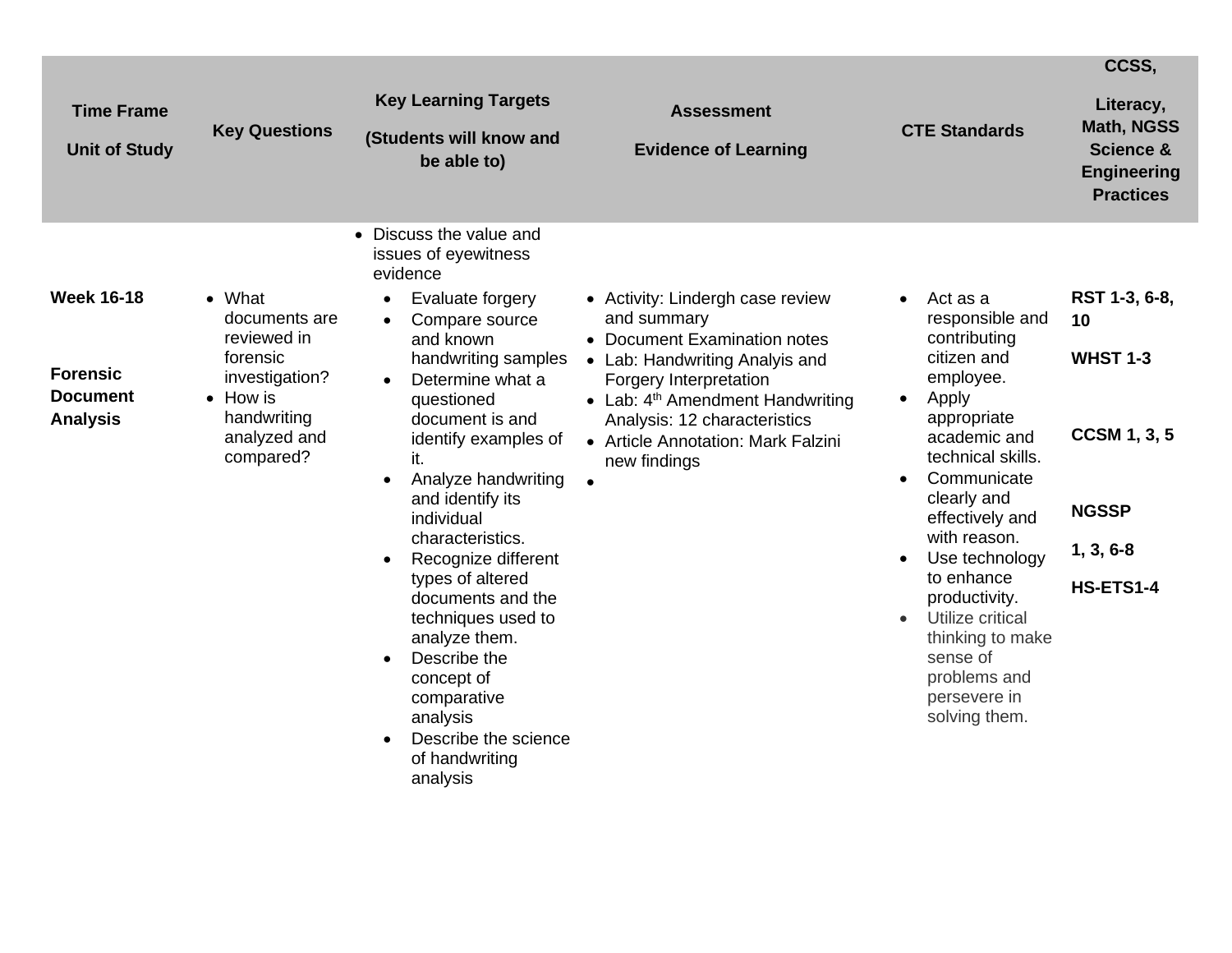|                                                                                                                     |                                                                                                                                                                                                                                           |                                                                                                                                                                                                                                                                                                                                                                                                                                                                                                                                                                                                                              |                                                                                                                                                                                                                                                                                                                                                                                                                                                                                                                                                              |                                                                                                                                                                                                                                                                                                                                                                                                                                         | CCSS,                                                                                                                                                                    |
|---------------------------------------------------------------------------------------------------------------------|-------------------------------------------------------------------------------------------------------------------------------------------------------------------------------------------------------------------------------------------|------------------------------------------------------------------------------------------------------------------------------------------------------------------------------------------------------------------------------------------------------------------------------------------------------------------------------------------------------------------------------------------------------------------------------------------------------------------------------------------------------------------------------------------------------------------------------------------------------------------------------|--------------------------------------------------------------------------------------------------------------------------------------------------------------------------------------------------------------------------------------------------------------------------------------------------------------------------------------------------------------------------------------------------------------------------------------------------------------------------------------------------------------------------------------------------------------|-----------------------------------------------------------------------------------------------------------------------------------------------------------------------------------------------------------------------------------------------------------------------------------------------------------------------------------------------------------------------------------------------------------------------------------------|--------------------------------------------------------------------------------------------------------------------------------------------------------------------------|
| <b>Time Frame</b><br><b>Unit of Study</b>                                                                           | <b>Key Questions</b>                                                                                                                                                                                                                      | <b>Key Learning Targets</b><br>(Students will know and<br>be able to)                                                                                                                                                                                                                                                                                                                                                                                                                                                                                                                                                        | <b>Assessment</b><br><b>Evidence of Learning</b>                                                                                                                                                                                                                                                                                                                                                                                                                                                                                                             | <b>CTE Standards</b>                                                                                                                                                                                                                                                                                                                                                                                                                    | Literacy,<br><b>Math, NGSS</b><br><b>Science &amp;</b><br><b>Engineering</b><br><b>Practices</b>                                                                         |
| <b>Week 19-24</b><br><b>Impression</b><br>Evidence:<br>Teethmarks,<br>Footprints,<br>Toolmarks,<br><b>Tiremarks</b> | • What are<br>examples of<br>impression<br>evidence left<br>at crime<br>scenes?<br>$\bullet$ How is<br>impression<br>evidence<br>analyzed?<br>• How can paint<br>chips be<br>observed,<br>compared,<br>and used to<br>prove<br>ownership? | • Explore the various types<br>of physical evidence that<br>can be found at a crime<br>scene and learn how they<br>are used to help<br>investigators<br>• Distinguish between<br>various types of<br>impression evidence.<br>• Differentiate between<br>class and individual<br>characteristics.<br>• Provide examples of how<br>impression evidence<br>gives clues about the<br>crime scene, person(s) at<br>the crime scene, and<br>events that occurred at<br>the scene<br>• Provide well-supported<br>arguments that evidence<br>such as foot, shoe, and<br>dental impression is<br>usually considered class<br>evidence | • Footprint Lab<br>• Footprint crime scene drawing<br>• Toolmark Lab (sample<br>impressions in clay)<br>• Toolmark Challenge (matching<br>unknown tools to known sample)<br>• Bite Mark Evidence (with candy)<br><b>Bite Mark Challenge</b><br><b>Activity: Caliper Tool Reading</b><br>Tire mark Lab<br>• Guest: Officer Police Dept<br><b>Firearms ID</b><br>• Footwear Impressions Lab<br>• Footwear Impressions<br>Comparison<br>• Hot wheels tire tracks lab<br><b>Real Deal: Tire Track Class</b><br>Challenge (match unknown<br>tracks to tracks lab) | • Act as a responsible<br>and contributing<br>citizen and<br>employee.<br>• Apply appropriate<br>academic and<br>technical skills.<br>• Communicate clearly<br>and effectively and<br>with reason.<br>• Utilize critical thinking<br>to make sense of<br>problems and<br>persevere in solving<br>them.<br>• Use technology to<br>enhance productivity.<br>• Work productively in<br>teams while using<br>cultural global<br>competence. | RST 1-2, 4-5,<br>$7-8, 10$<br><b>WHST 1-2, 4,</b><br>6, 10<br><b>CCSM 1-3, 5</b><br><b>NGSSP</b><br>$1-4, 6-8$<br><b>HS-ETS1-2</b><br><b>HS-PS1-5</b><br><b>HS-PS2-6</b> |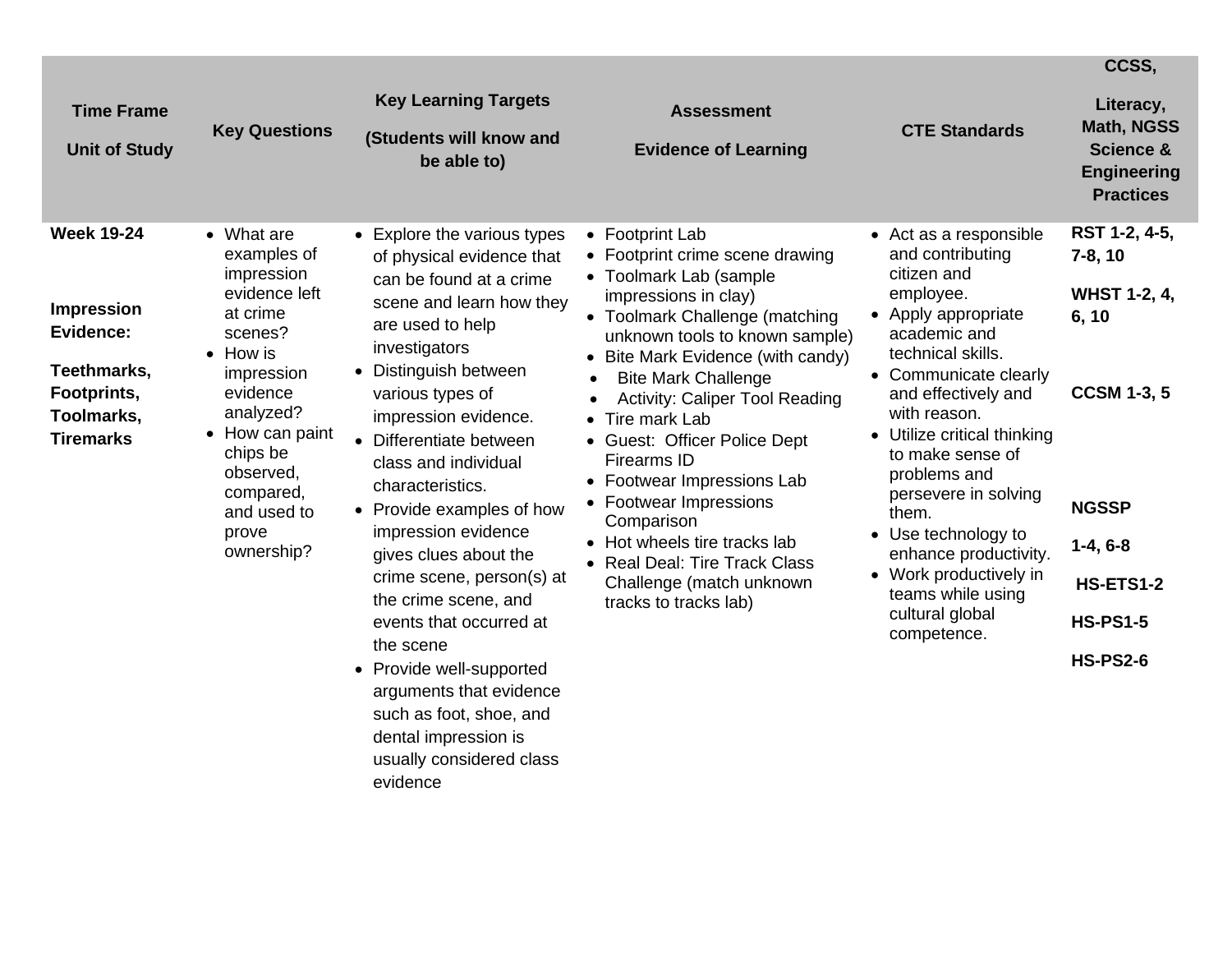|                                           |                      |                                                                                                                                                                                                                                                                                                                                                                                                                                                                                                                                                                                                                                                  |                                                  |                      | CCSS,                                                                          |
|-------------------------------------------|----------------------|--------------------------------------------------------------------------------------------------------------------------------------------------------------------------------------------------------------------------------------------------------------------------------------------------------------------------------------------------------------------------------------------------------------------------------------------------------------------------------------------------------------------------------------------------------------------------------------------------------------------------------------------------|--------------------------------------------------|----------------------|--------------------------------------------------------------------------------|
| <b>Time Frame</b><br><b>Unit of Study</b> | <b>Key Questions</b> | <b>Key Learning Targets</b><br>(Students will know and<br>be able to)                                                                                                                                                                                                                                                                                                                                                                                                                                                                                                                                                                            | <b>Assessment</b><br><b>Evidence of Learning</b> | <b>CTE Standards</b> | Literacy,<br>Math, NGSS<br>Science &<br><b>Engineering</b><br><b>Practices</b> |
|                                           |                      | • Distinguish among latent,<br>patent, and plastic<br>impressions<br>• Summarize the<br>significance of foot and<br>shoe impression<br>evidence, and outline<br>procedures for collecting<br>impression evidence from<br>different types of surfaces<br>• Describe the features of<br>tire impressions and skid<br>marks used to help<br>identify tire(s) or a<br>vehicle's wheelbase,<br>track width, and/or turning<br>diameter<br>• Compare and contrast<br>skid marks, including how<br>they are produced, when<br>they are produced, what<br>they look like, and how<br>they can be used to<br>reconstruct events<br>leading to a collision |                                                  |                      |                                                                                |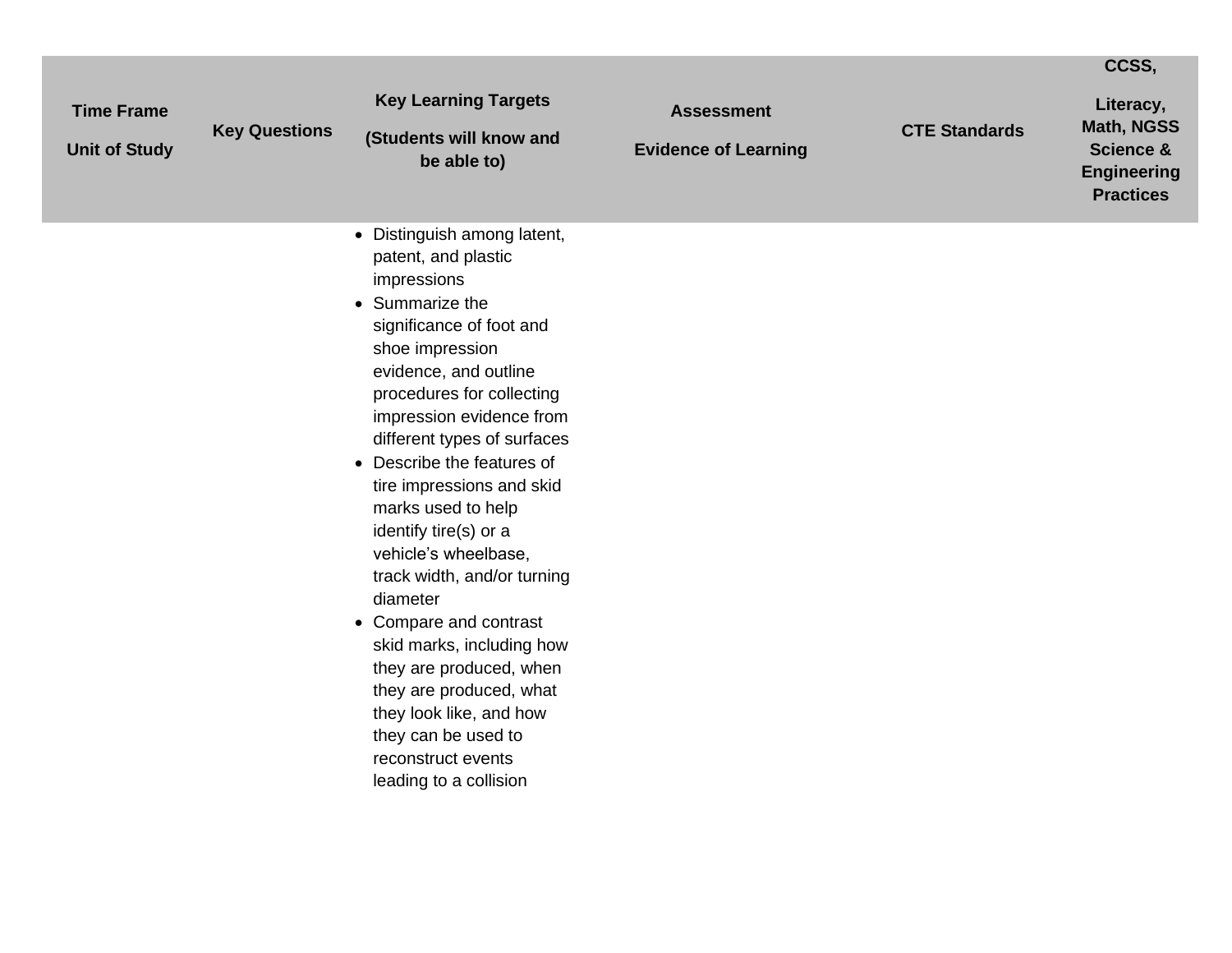|                                                                             |                                                                                                                                                                                                   |                                                                                                                                                                                                                                                                                                                                                                                                                       |                                                                                                                                                                                                                                                                                                                                                                                |                                                                                                                                                                                                                                                                                                        | CCSS,                                                                                                                                                                                               |
|-----------------------------------------------------------------------------|---------------------------------------------------------------------------------------------------------------------------------------------------------------------------------------------------|-----------------------------------------------------------------------------------------------------------------------------------------------------------------------------------------------------------------------------------------------------------------------------------------------------------------------------------------------------------------------------------------------------------------------|--------------------------------------------------------------------------------------------------------------------------------------------------------------------------------------------------------------------------------------------------------------------------------------------------------------------------------------------------------------------------------|--------------------------------------------------------------------------------------------------------------------------------------------------------------------------------------------------------------------------------------------------------------------------------------------------------|-----------------------------------------------------------------------------------------------------------------------------------------------------------------------------------------------------|
| <b>Time Frame</b><br><b>Unit of Study</b>                                   | <b>Key Questions</b>                                                                                                                                                                              | <b>Key Learning Targets</b><br>(Students will know and<br>be able to)                                                                                                                                                                                                                                                                                                                                                 | <b>Assessment</b><br><b>Evidence of Learning</b>                                                                                                                                                                                                                                                                                                                               | <b>CTE Standards</b>                                                                                                                                                                                                                                                                                   | Literacy,<br><b>Math, NGSS</b><br><b>Science &amp;</b><br><b>Engineering</b><br><b>Practices</b>                                                                                                    |
|                                                                             |                                                                                                                                                                                                   | • Summarize the methods<br>used to produce an<br>impression or cast<br>• Analyze impression<br>evidence to determine if it<br>consistent with evidence<br>from a crime scene<br>• Collect and preserve<br>footwear impression left<br>on soil by plaster casting.                                                                                                                                                     |                                                                                                                                                                                                                                                                                                                                                                                |                                                                                                                                                                                                                                                                                                        |                                                                                                                                                                                                     |
| <b>Weeks 25-29</b><br><b>Science</b><br>Fair/Independent<br><b>Research</b> | $\bullet$ How do<br>Forensic<br>Scientists plan<br>and carry out<br>investigations?<br>$\bullet$ How do<br>Forensic<br><b>Scientists</b><br>construct<br>explanations<br>and design<br>solutions? | • Create an experimental<br>research question<br>• Write a hypothesis to test<br>a research question<br>• Use credible sources to<br>compile background<br>research on a topic<br>• Outline and draft a<br>background research<br>paper<br>• Write a testable<br>hypothesis statement<br>• Construct an experimental<br>design (with the<br>independent, dependent,<br>and control variables) to<br>test a hypothesis | • Brainstorm Activity<br>• Research Plan and Project<br>Proposal Conference<br>• Credible Source Pyramid and<br>Analysis<br>• Activity: Research Notes<br>• Research Background Writing<br>Outline<br>• Science Fair Journal Reflection<br>• Lab: Conduct Research<br>Experiment<br>• Collect and Display Data in<br>Graph form<br>• Analyze data and summarize<br>conclusions | Apply<br>appropriate<br>academic and<br>technical skills.<br>Communicate<br>clearly and<br>effectively and with<br>reason.<br>Demonstrate<br>creativity and<br>innovation.<br><b>Employ valid</b><br>and reliable research<br>strategies.<br>Utilize critical<br>thinking to make<br>sense of problems | CCSL-RST.11-<br>12.1, 2, 3, 4, 7, 8, 9<br><b>WHST.11-</b><br>12.1,2,4,7,8,9<br>$\bullet$ CCSM 1, 2,<br>3, 4, 5, 6, 7, 8<br><b>NGSSP</b><br>$1, 3 - 8$<br>HS-ETS1-1<br><b>HS-ETS1-2</b><br>HS-ETS1-3 |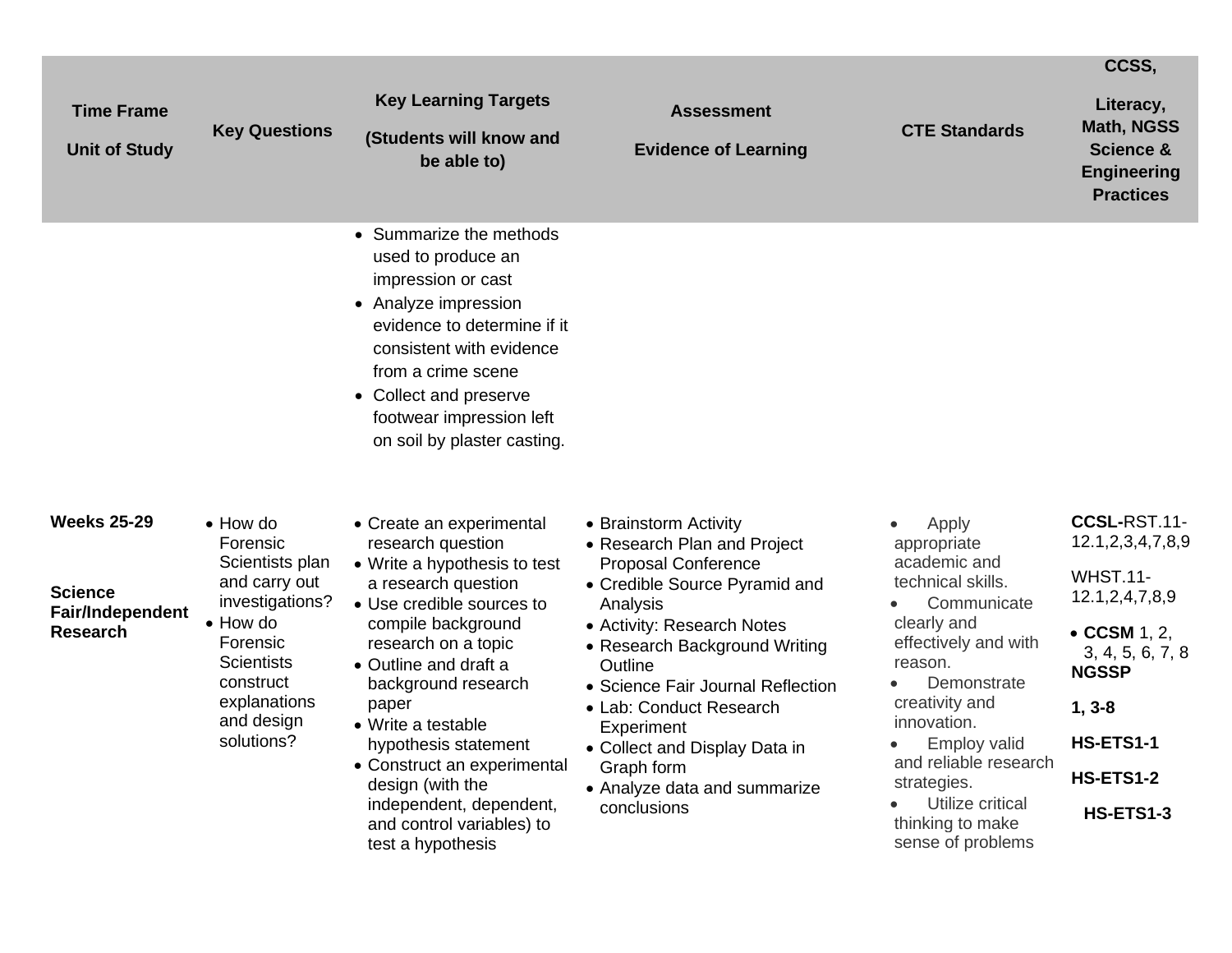|                                                                                              |                                                                                     |                                                                                                                                                                                                                                                                                                                                                                                             |                                                                                                                                                                                                                                                                                                                          |                                                                                                                                                                                                                            | CCSS,                                                                                            |
|----------------------------------------------------------------------------------------------|-------------------------------------------------------------------------------------|---------------------------------------------------------------------------------------------------------------------------------------------------------------------------------------------------------------------------------------------------------------------------------------------------------------------------------------------------------------------------------------------|--------------------------------------------------------------------------------------------------------------------------------------------------------------------------------------------------------------------------------------------------------------------------------------------------------------------------|----------------------------------------------------------------------------------------------------------------------------------------------------------------------------------------------------------------------------|--------------------------------------------------------------------------------------------------|
| <b>Time Frame</b><br><b>Unit of Study</b>                                                    | <b>Key Questions</b>                                                                | <b>Key Learning Targets</b><br>(Students will know and<br>be able to)                                                                                                                                                                                                                                                                                                                       | <b>Assessment</b><br><b>Evidence of Learning</b>                                                                                                                                                                                                                                                                         | <b>CTE Standards</b>                                                                                                                                                                                                       | Literacy,<br><b>Math, NGSS</b><br><b>Science &amp;</b><br><b>Engineering</b><br><b>Practices</b> |
|                                                                                              |                                                                                     | • Create a data table to<br>collect quantitative and<br>qualitative data<br>• Create a graph to display<br>quantitative data<br>• Analyze data for patterns<br>and trends<br>• Draft conclusions from<br>data to support or<br>abandon hypothesis and<br>explain results<br>• Prepare a research<br>presentation display board<br>• Present research<br>conclusions to a public<br>audience | • Project: Science Fair Display<br><b>Board</b><br><b>Science Fair Poster Presentation</b><br>(PSLA Science Fair, CTE Expo,<br>MoST Science Fair)                                                                                                                                                                        | and persevere in<br>solving them.<br>Use technology<br>to enhance<br>productivity.<br>Work<br>$\bullet$<br>productively in<br>teams while using<br>cultural global<br>competence.                                          |                                                                                                  |
| <b>Week 30-32</b><br><b>Forensic</b><br><b>Chemistry:</b><br>Handwriting &<br>Chromatography | • What is<br>Chemistry?<br>• How is<br>Chemistry<br>used in<br>Forensic<br>Science? | • Reflect and revise work<br>• Describe the concept of<br>comparative analysis<br>• Describe the science of<br>handwriting analysis<br>• Separate a mixture of<br>inks<br>• Explain the concept of<br>chromatography<br>• Describe the difference<br>between a physical and                                                                                                                 | • Handwriting Analysis<br>• Intro to Coding/Digital Forensics<br>• Ink Chromatography Test<br>sample pens<br>• Match unknown pens<br>• Guest: Digital Forensics Expert<br>• Arson Investigator<br>• Physical vs Chemical Change:<br><b>Butter Lab</b><br>• Evaluation of Items with similar<br>chemical composition: How | • Act as a responsible<br>and contributing<br>citizen and<br>employee.<br>• Apply appropriate<br>academic and<br>technical skills.<br>• Attend to personal<br>health and financial<br>well-being.<br>• Communicate clearly | RST 1-2, 4-5,<br>$7-8, 10$<br><b>WHST 1-2, 4,</b><br>6, 10<br><b>NGSSP</b><br>$1-4, 6-8$         |
|                                                                                              |                                                                                     | chemical change                                                                                                                                                                                                                                                                                                                                                                             | sweet it is<br>• Phase Changes: Melting Apples<br>• Newton's Law of Cooling: Spuds                                                                                                                                                                                                                                       | and effectively and<br>with reason.                                                                                                                                                                                        | <b>HS1-PS1-1</b>                                                                                 |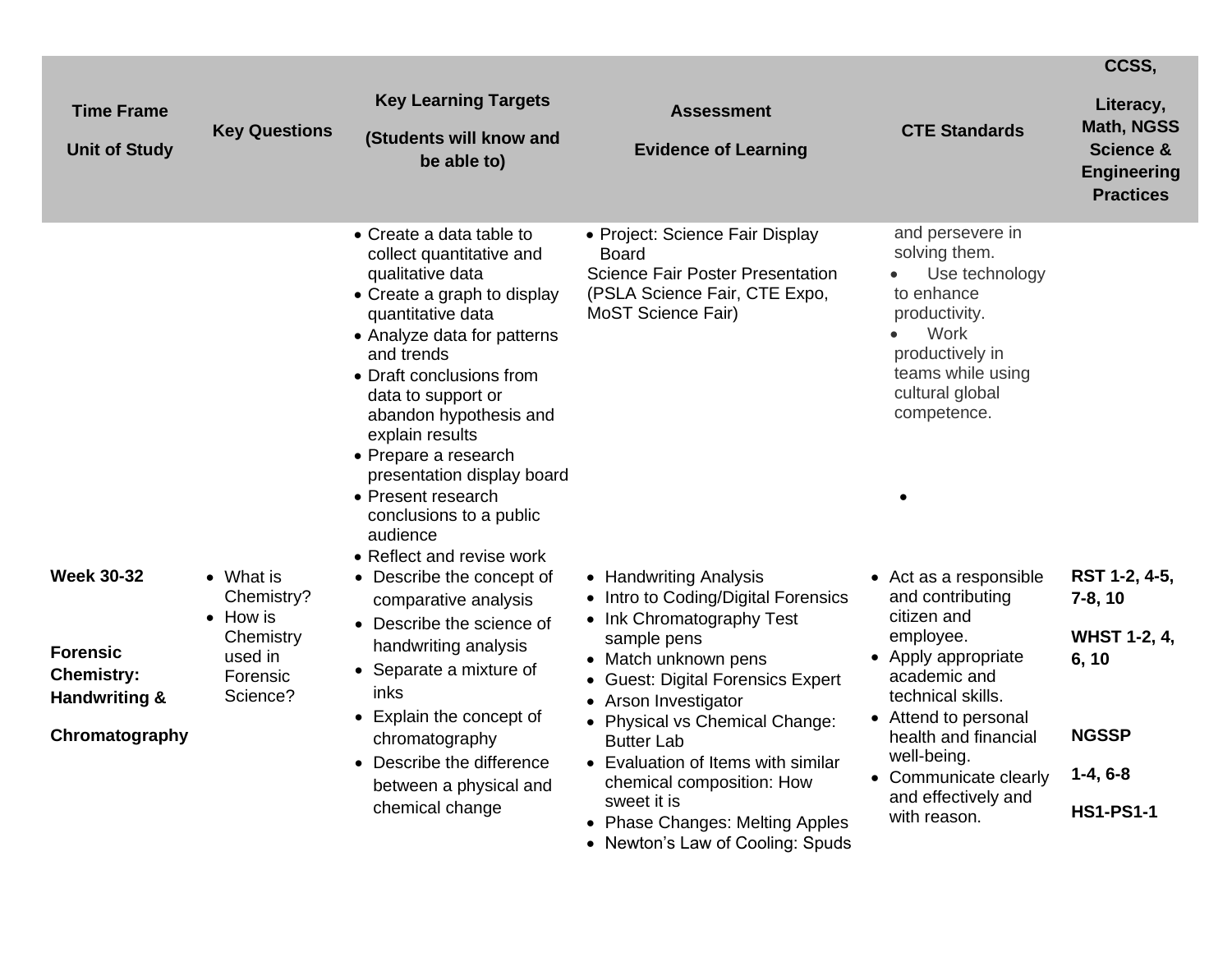|                                           |                      |                                                                                                                                                                                                                                                                          |                                                  |                                                                                                                                                                                                                                                                                                                                                                                                                                                                                                                                                                                     | CCSS,                                                                                            |
|-------------------------------------------|----------------------|--------------------------------------------------------------------------------------------------------------------------------------------------------------------------------------------------------------------------------------------------------------------------|--------------------------------------------------|-------------------------------------------------------------------------------------------------------------------------------------------------------------------------------------------------------------------------------------------------------------------------------------------------------------------------------------------------------------------------------------------------------------------------------------------------------------------------------------------------------------------------------------------------------------------------------------|--------------------------------------------------------------------------------------------------|
| <b>Time Frame</b><br><b>Unit of Study</b> | <b>Key Questions</b> | <b>Key Learning Targets</b><br>(Students will know and<br>be able to)                                                                                                                                                                                                    | <b>Assessment</b><br><b>Evidence of Learning</b> | <b>CTE Standards</b>                                                                                                                                                                                                                                                                                                                                                                                                                                                                                                                                                                | Literacy,<br><b>Math, NGSS</b><br><b>Science &amp;</b><br><b>Engineering</b><br><b>Practices</b> |
|                                           |                      | • Explain the difference<br>between a mixture,<br>solution and colloid<br>• Analyze physical and<br>chemical properties of<br>evidence collected from a<br>crime scene.<br>• Analyze physical and<br>chemical properties of<br>evidence collected from a<br>crime scene. |                                                  | • Consider the<br>environmental, social<br>and economic<br>impacts of decisions.<br>• Demonstrate<br>creativity and<br>innovation.<br>• Employ valid and<br>reliable research<br>strategies.<br>• Utilize critical thinking<br>to make sense of<br>problems and<br>persevere in solving<br>them.<br>• Model integrity,<br>ethical leadership<br>and effective<br>management.<br>• Plan education and<br>career paths aligned<br>to personal goals.<br>• Use technology to<br>enhance productivity.<br>• Work productively in<br>teams while using<br>cultural global<br>competence. | <b>HS1-PS1-2</b>                                                                                 |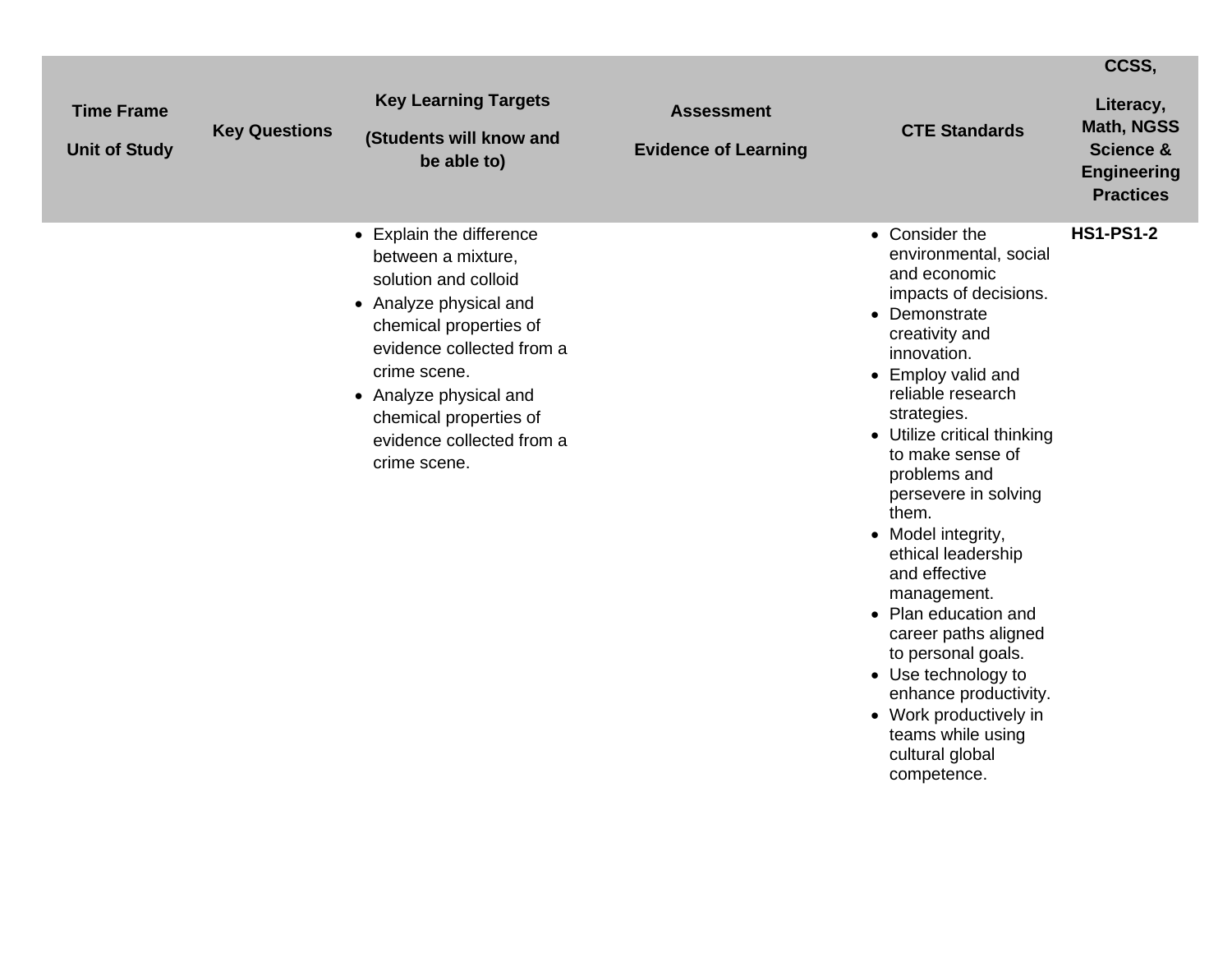|                                              |                                                                                     |                                                                                                                                                                                                                                              |                                                                                                                                                                                                                                                                                                            |                                                                                                                                                                                                                                                                                                                                                                                                                                                                                                                                                                                                        | CCSS,                                                                                                                                                                                        |
|----------------------------------------------|-------------------------------------------------------------------------------------|----------------------------------------------------------------------------------------------------------------------------------------------------------------------------------------------------------------------------------------------|------------------------------------------------------------------------------------------------------------------------------------------------------------------------------------------------------------------------------------------------------------------------------------------------------------|--------------------------------------------------------------------------------------------------------------------------------------------------------------------------------------------------------------------------------------------------------------------------------------------------------------------------------------------------------------------------------------------------------------------------------------------------------------------------------------------------------------------------------------------------------------------------------------------------------|----------------------------------------------------------------------------------------------------------------------------------------------------------------------------------------------|
| <b>Time Frame</b><br><b>Unit of Study</b>    | <b>Key Questions</b>                                                                | <b>Key Learning Targets</b><br>(Students will know and<br>be able to)                                                                                                                                                                        | <b>Assessment</b><br><b>Evidence of Learning</b>                                                                                                                                                                                                                                                           | <b>CTE Standards</b>                                                                                                                                                                                                                                                                                                                                                                                                                                                                                                                                                                                   | Literacy,<br><b>Math, NGSS</b><br><b>Science &amp;</b><br><b>Engineering</b><br><b>Practices</b>                                                                                             |
| <b>Week 33-35</b><br><b>Forensic Biology</b> | • What is DNA?<br>• How is DNA<br>used in<br>Forensic<br>Science<br>investigations? | • Diagram the DNA<br>molecule<br>• Explain how DNA is used<br>in forensic investigations<br>• Explain the 4 types of<br>macromolecules<br>• Explain how indicators<br>are used in chemical<br>analysis<br>• Support a claim with<br>evidence | • Strawberry DNA Extraction<br><b>DNA Foldable</b><br>• Measurement Metric System<br>• Macromolecule Foldable<br>• Intro to DNA<br>Germicide Cafeteria<br>Who killed the Chef?<br>• Who Stole Jerell's iPod?<br>(Macromolecules Indicators)<br>• Guest: Medicolegal Death<br>Forensics Bio SU Grad Student | • Act as a responsible<br>and contributing<br>citizen and<br>employee.<br>• Apply appropriate<br>academic and<br>technical skills.<br>• Attend to personal<br>health and financial<br>well-being.<br>• Consider the<br>environmental, social<br>and economic<br>impacts of decisions.<br>• Utilize critical thinking<br>to make sense of<br>problems and<br>persevere in solving<br>them.<br>• Model integrity,<br>ethical leadership<br>and effective<br>management.<br>• Use technology to<br>enhance productivity.<br>• Work productively in<br>teams while using<br>cultural global<br>competence. | RST 1-2, 4-5,<br>$7-8, 10$<br><b>WHST 1-2, 4,</b><br>6, 10<br>CCSSMP 2-5,<br>7<br><b>NGSSP</b><br>$1-4, 6-8$<br><b>HS1-LS1-1</b><br><b>HS1-LS1-3</b><br><b>HS1-LS1-6</b><br><b>HS1-PS1-5</b> |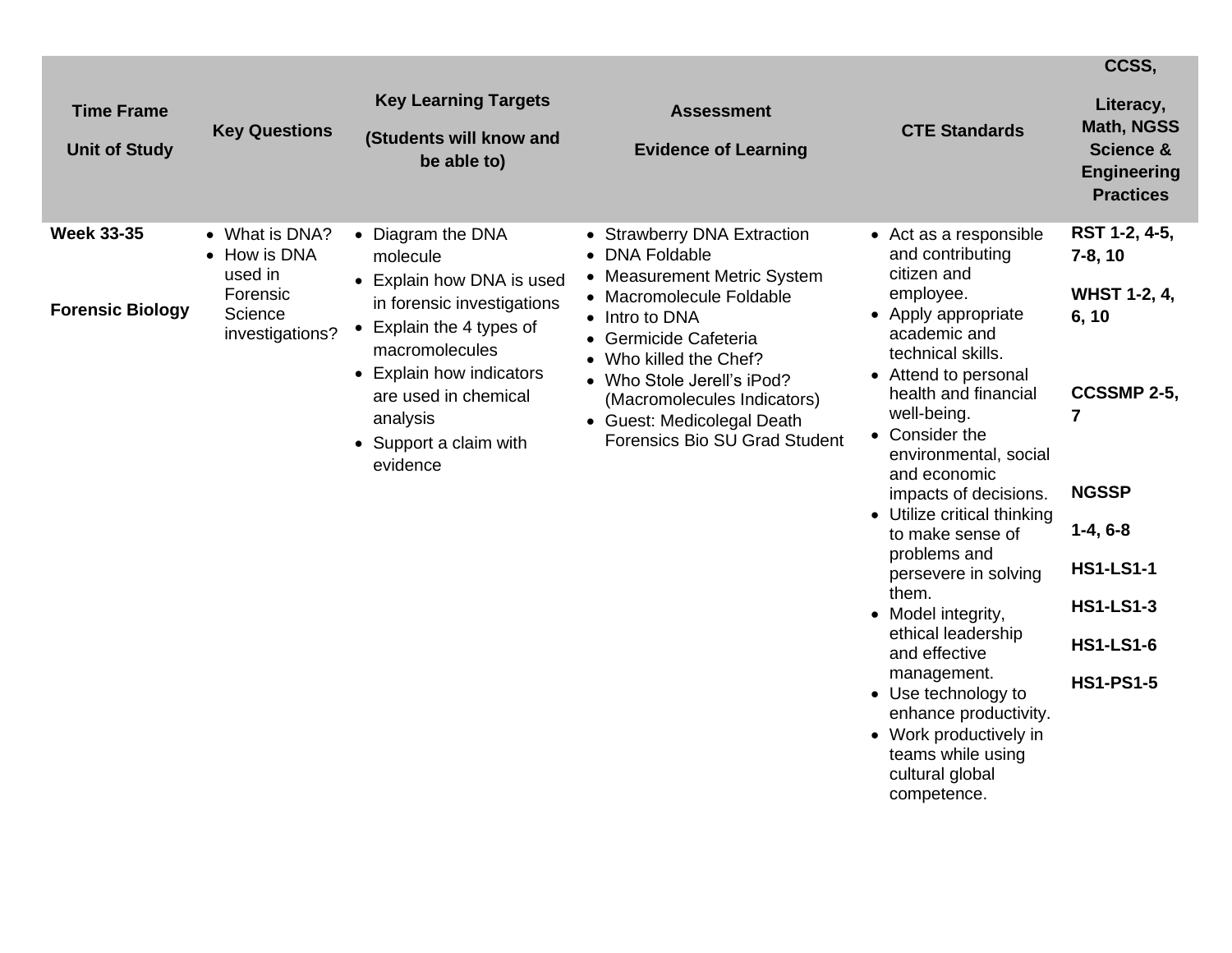|                                                                                                             |                                                                                                                                                                                                                                 | <b>Key Learning Targets</b>                                                                                                                                                                                                                                                                                 |                                                                                                                                                                                                                                                                                                                                                                                                                                                                                                                                                       |                                                                                                                                                                                                                                                                                                                                                                                                                                                                                                                                                                                  | CCSS,                                                                                                                                                                                 |
|-------------------------------------------------------------------------------------------------------------|---------------------------------------------------------------------------------------------------------------------------------------------------------------------------------------------------------------------------------|-------------------------------------------------------------------------------------------------------------------------------------------------------------------------------------------------------------------------------------------------------------------------------------------------------------|-------------------------------------------------------------------------------------------------------------------------------------------------------------------------------------------------------------------------------------------------------------------------------------------------------------------------------------------------------------------------------------------------------------------------------------------------------------------------------------------------------------------------------------------------------|----------------------------------------------------------------------------------------------------------------------------------------------------------------------------------------------------------------------------------------------------------------------------------------------------------------------------------------------------------------------------------------------------------------------------------------------------------------------------------------------------------------------------------------------------------------------------------|---------------------------------------------------------------------------------------------------------------------------------------------------------------------------------------|
| <b>Time Frame</b><br><b>Unit of Study</b>                                                                   | <b>Key Questions</b>                                                                                                                                                                                                            | (Students will know and<br>be able to)                                                                                                                                                                                                                                                                      | <b>Assessment</b><br><b>Evidence of Learning</b>                                                                                                                                                                                                                                                                                                                                                                                                                                                                                                      | <b>CTE Standards</b>                                                                                                                                                                                                                                                                                                                                                                                                                                                                                                                                                             | Literacy,<br><b>Math, NGSS</b><br><b>Science &amp;</b><br><b>Engineering</b><br><b>Practices</b>                                                                                      |
| <b>Week 36-38</b><br><b>Forensic</b><br><b>Physics: Crash</b><br><b>Curriculum &amp;</b><br><b>Egg Drop</b> | $\bullet$ How is<br>Physics used<br>in Forensic<br>Science?<br>$\bullet$ How can<br>accidents be<br>reconstructed?<br>• How can it be<br>determined if a<br>vehicle has<br>been<br>tampered with<br>or if it was<br>accidental? | • Perform vehicular<br>accident reconstruction<br>• Analyze a vehicle's<br>condition to understand if<br>a scenario is an accident<br>or caused intentionally<br>• Explain and apply<br>Newton's laws of motion<br>to crime scene<br>reconstruction<br>• Design an solution for an<br>engineering challenge | • CRASH notes (Newton's Laws,<br>vehicle dynamics, occupant<br>dynamics)<br>• Present care<br>• Student investigation<br>• Discussion of results<br>• CRASH curriculum<br><b>Accident Scene reconstruction</b><br><b>Egg Drop Competition</b><br>• Service Project<br>• Guest: Crash Scene<br>Reconstruction<br>• CSI Geocaching Activity (intro to<br>crime mapping?)<br><b>Accident Scene</b><br>$\bullet$<br><b>Reconstruction Worksheets</b><br>Hands on laboratory in the<br>$\bullet$<br>automotive bay. Analysis of<br>automobile's condition. | • Act as a responsible<br>and contributing<br>citizen and<br>employee.<br>• Apply appropriate<br>academic and<br>technical skills.<br>• Communicate clearly<br>and effectively and<br>with reason.<br>• Consider the<br>environmental, social<br>and economic<br>impacts of decisions.<br>• Demonstrate<br>creativity and<br>innovation.<br>• Employ valid and<br>reliable research<br>strategies.<br>• Utilize critical thinking<br>to make sense of<br>problems and<br>persevere in solving<br>them.<br>• Use technology to<br>enhance productivity.<br>• Work productively in | RST 1-2, 4-5,<br>$7-8, 10$<br><b>WHST 1-2, 4,</b><br>6, 10<br><b>NGSS</b><br>$1 - 8$<br><b>HS-PS3-1</b><br><b>HS-PS3-2</b><br><b>HS-PS3-3</b><br><b>HS-ETS1-2</b><br><b>HS-ETS1-3</b> |

teams while using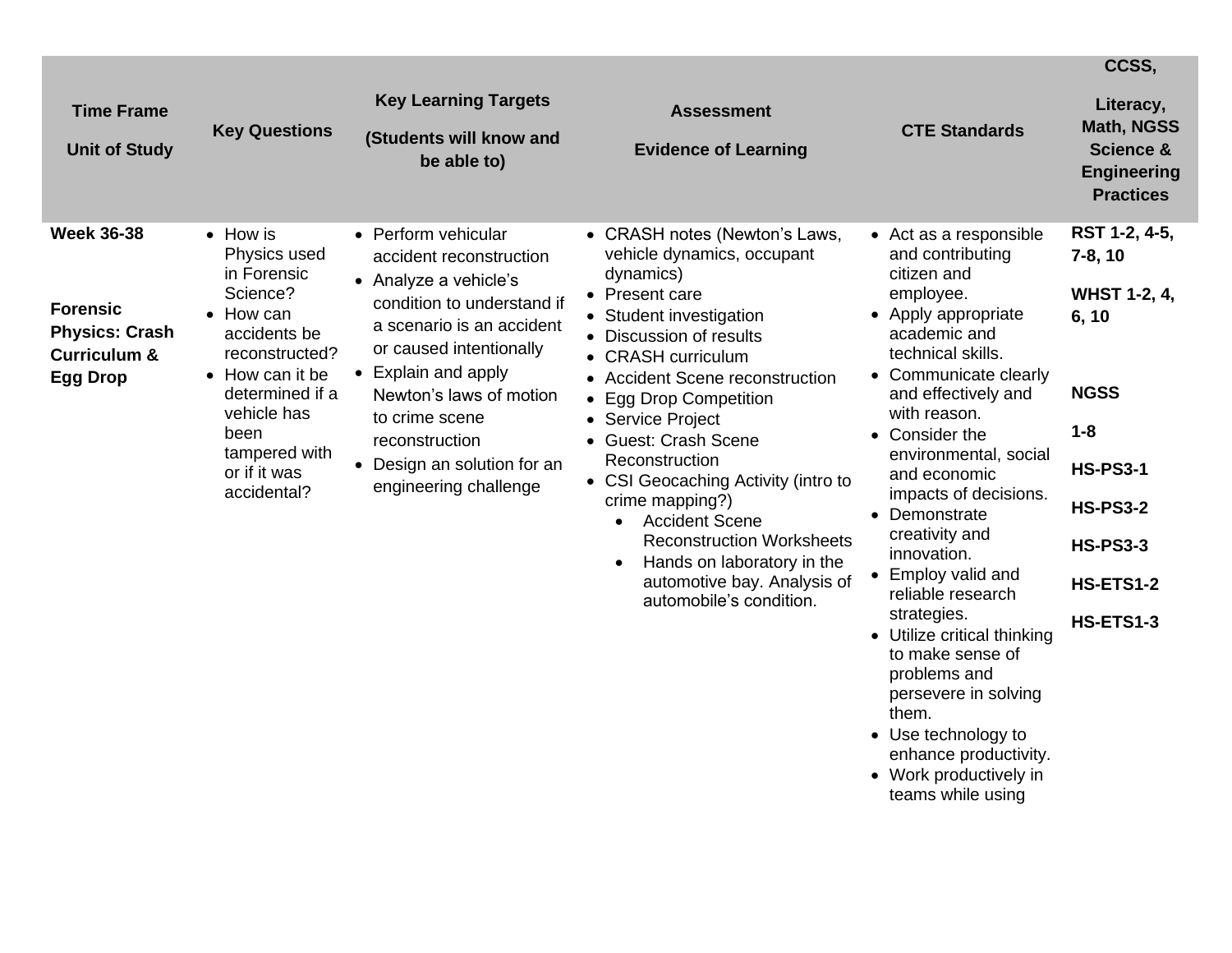|                                                                                               |                                                                                                                                                            |                                                                                                                                                                                                                                                                                                                                                                                                                                                                                        |                                                                                                                                                                                 |                                                                                                                                                                                                                                                                                                                                                                                                                                                            | CCSS,                                                                                     |
|-----------------------------------------------------------------------------------------------|------------------------------------------------------------------------------------------------------------------------------------------------------------|----------------------------------------------------------------------------------------------------------------------------------------------------------------------------------------------------------------------------------------------------------------------------------------------------------------------------------------------------------------------------------------------------------------------------------------------------------------------------------------|---------------------------------------------------------------------------------------------------------------------------------------------------------------------------------|------------------------------------------------------------------------------------------------------------------------------------------------------------------------------------------------------------------------------------------------------------------------------------------------------------------------------------------------------------------------------------------------------------------------------------------------------------|-------------------------------------------------------------------------------------------|
| <b>Time Frame</b><br><b>Unit of Study</b>                                                     | <b>Key Questions</b>                                                                                                                                       | <b>Key Learning Targets</b><br>(Students will know and<br>be able to)                                                                                                                                                                                                                                                                                                                                                                                                                  | <b>Assessment</b><br><b>Evidence of Learning</b>                                                                                                                                | <b>CTE Standards</b>                                                                                                                                                                                                                                                                                                                                                                                                                                       | Literacy,<br>Math, NGSS<br><b>Science &amp;</b><br><b>Engineering</b><br><b>Practices</b> |
| <b>Week 39-40</b><br><b>Forensic</b><br><b>Science in</b><br>Society, History<br>& Literature | • What is legally<br>and ethically<br>expected of<br>Forensic<br>Scientists and<br>Crime Scene<br>Investigators?<br>• Who's Who in<br>Forensic<br>Science? | • Describe the influence of<br>media (Sherlock Holmes,<br>crime scene novels,<br>television shows) on<br><b>Forensic Science</b><br>• Explain the "science of<br>deduction"<br>• Explore the history and<br>legal responsibilities of<br>forensic science.<br>• Recognize the major<br>contributors to the<br>development of forensic<br>science.<br>• Illustrate the history of<br>forensic science.<br>• Identify career-related<br>information that is relative<br>to making career | • Legal Jurisdictions<br>• Close Reading: Sherlock<br>Holmes<br>• Deflate Gate<br>• CSI Effect<br>• Career Research Presentation<br>• Guest: Expert Witness/Medical<br>Examiner | cultural global<br>competence.<br>• Attend to personal<br>health and financial<br>well-being.<br>• Communicate clearly<br>and effectively and<br>with reason.<br>• Consider the<br>environmental, social<br>and economic<br>impacts of decisions.<br>• Demonstrate<br>creativity and<br>innovation.<br>• Employ valid and<br>reliable research<br>strategies.<br>• Plan education and<br>career paths aligned<br>to personal goals.<br>• Use technology to | RST 1-2, 7-10<br><b>WHST 2, 4-10</b>                                                      |
|                                                                                               |                                                                                                                                                            | decisions.<br>• Summarize the ethical<br>standards of a forensic<br>scientist.<br>• Distinguish between<br>different roles in the<br>forensic science field                                                                                                                                                                                                                                                                                                                            |                                                                                                                                                                                 | enhance productivity.                                                                                                                                                                                                                                                                                                                                                                                                                                      |                                                                                           |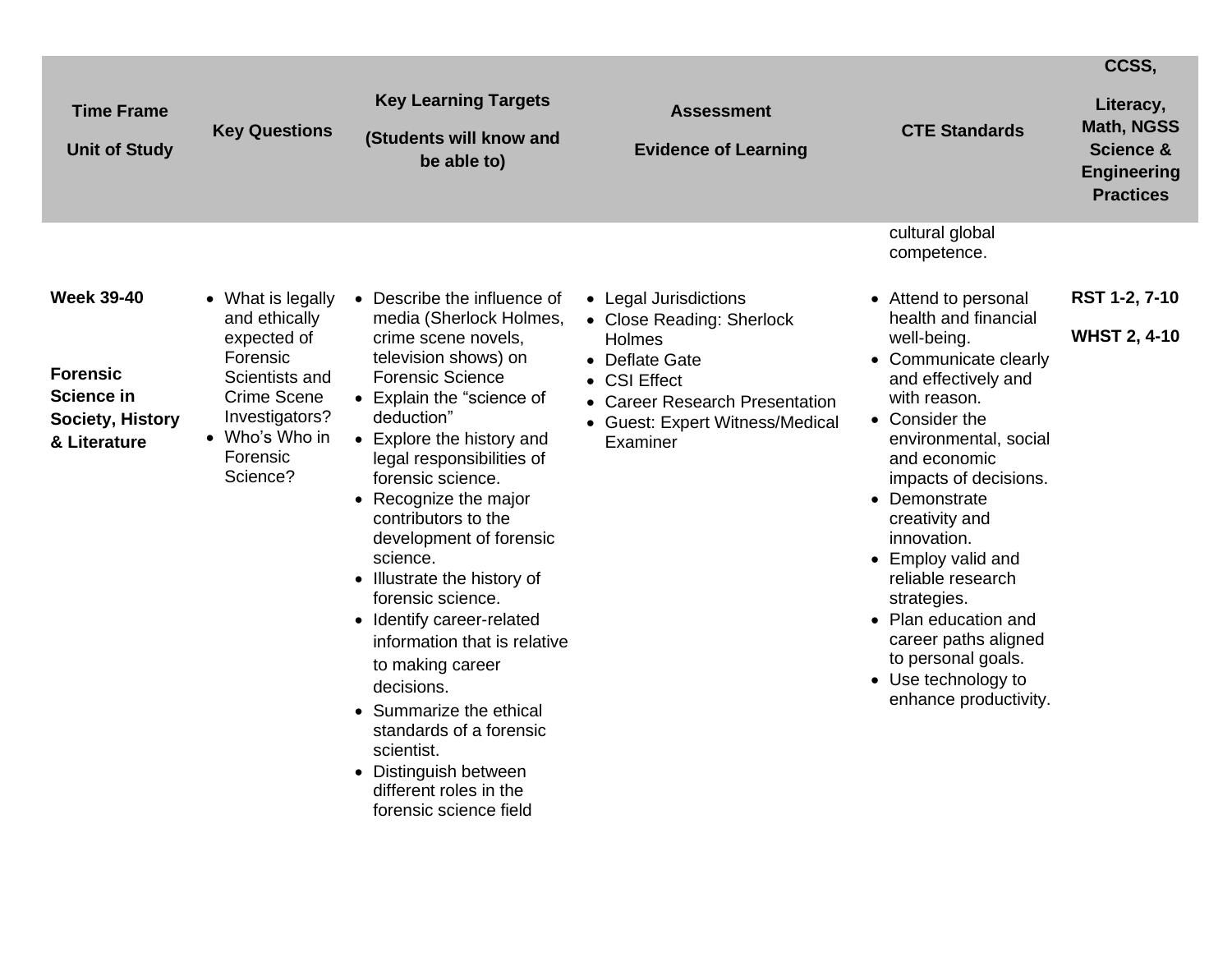| <b>Time Frame</b><br><b>Unit of Study</b>              | <b>Key Questions</b>                                                                              | <b>Key Learning Targets</b><br>(Students will know and<br>be able to)                                                      | <b>Assessment</b><br><b>Evidence of Learning</b>                                                                                                                                                                    | <b>CTE Standards</b>                                                                                                                 | Literacy,<br><b>Math, NGSS</b><br><b>Science &amp;</b><br><b>Engineering</b><br><b>Practices</b> |
|--------------------------------------------------------|---------------------------------------------------------------------------------------------------|----------------------------------------------------------------------------------------------------------------------------|---------------------------------------------------------------------------------------------------------------------------------------------------------------------------------------------------------------------|--------------------------------------------------------------------------------------------------------------------------------------|--------------------------------------------------------------------------------------------------|
| <b>Final</b><br><b>Examination</b><br><b>Portfolio</b> | $\bullet$ What are the<br>main learning<br>goals for this<br>past year in<br>forensic<br>science? | • Complete the assessment<br>demonstrating a thorough<br>knowledge of forensic<br>science and crime scene<br>investigation | • Crime Scene Simulations:<br>Photography, Sketch, Search,<br>Mutual Aid, Search & Seizure,<br>Final examination<br>• Scenario Evaluations<br>• Course Evaluations<br>• What's Your Advice?<br>• Letter to Yourself | Act as a<br>responsible and<br>contributing<br>citizen and<br>employee.<br>Apply<br>appropriate<br>academic and<br>technical skills. |                                                                                                  |

• Communicate clearly and effectively and with reason.

**CCSS,**

• Use technology to enhance productivity.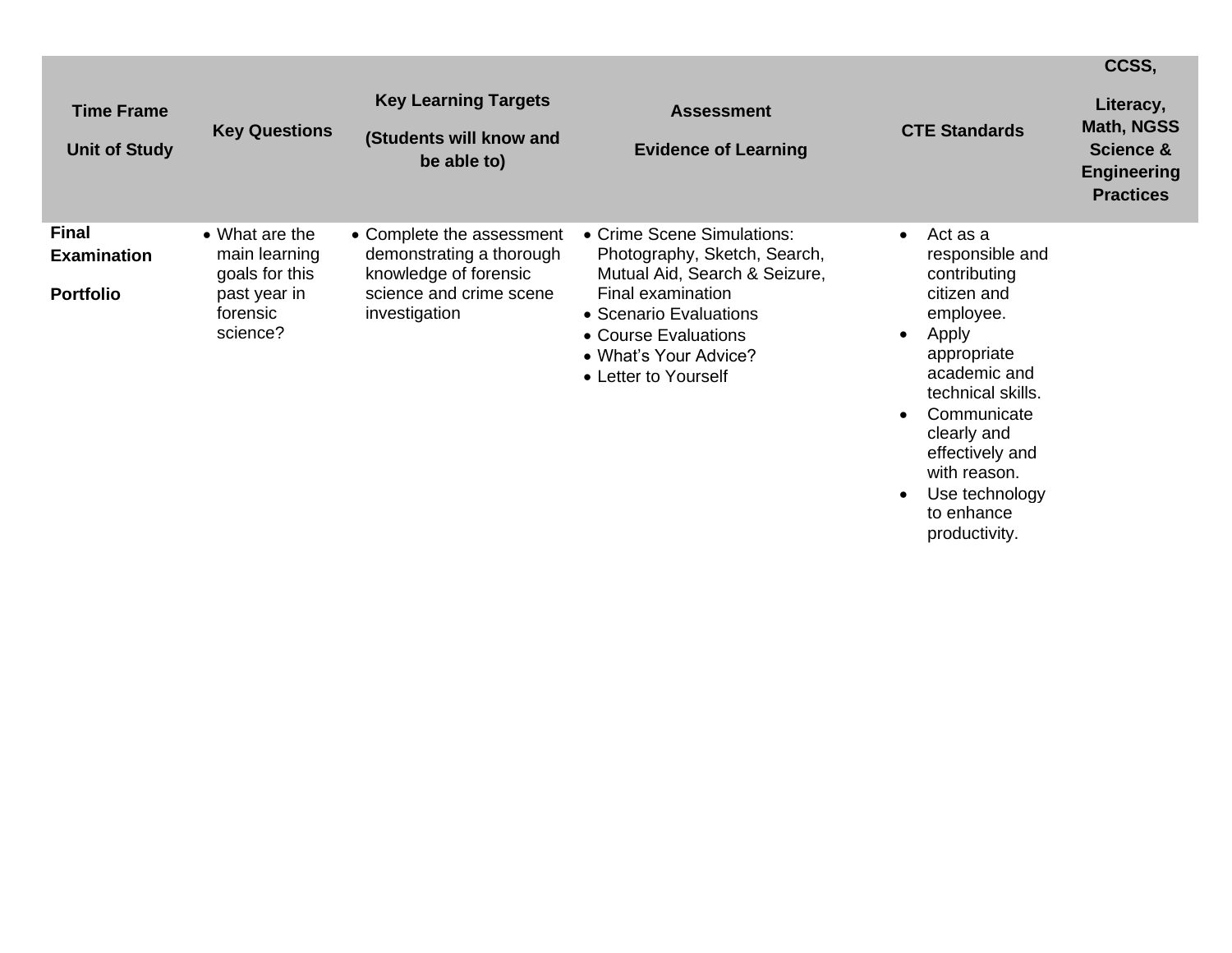# **Syracuse City School District Career and Technical Education Program Course Syllabus CSI200: Forensic Science 200**



### **Program Overview**

Forensic Science is the application of scientific methods and techniques to gather and examine information which is used in a court of law. This program is a lab-based, hands-on course that will explore the work of forensic scientists. Recent advances in scientific methods and principles have had an enormous impact upon law enforcement and the entire criminal justice system. Students will learn how forensic scientists collect and document physical evidence, conduct laboratory analysis, and present results during testimony in a court of law. Laboratory exercises will include learning techniques commonly employed in forensic investigations. The program will examine actual case histories of crimes and requires students to apply basic understandings of physics, chemistry, biology, psychiatry, math, and more to reveal the whole story of a crime. Students who successfully complete the Forensic Science program will be prepared to excel in a two- or four-year post-secondary Criminal Justice or Forensics program.

#### **Course Description**

This is the second course in the Forensic Science pathway. In this course, students will continue to develop their forensic science skills as they learn about more advanced crime scene investigation procedures and the probative value of evidence. They will be able to differentiate between class evidence and individual evidence as they collect and analyze hair evidence and fingerprints and other physical evidence such as skeletal and dental remains, and impression evidence and blood serology. Students will participate in creating and conducting an independent research project for the Science Fair. Student will also explore criminal justice issues in their community through crime mapping and participate in a final crime scene technician simulation to apply the skills they have learned.

#### **Work-Based Learning**

Students will be connected with professionals in the forensic science field through field trips, job shadowing and Career Coaching, leading to opportunities for direct job training and real-world experience. Students will create and maintain a portfolio of their experiences to document the development of their skills, including a professional resume.

## **Pre-Requisites**

CSI100: Forensic Science 100

#### **Course Objectives**

Students will:

- 1. Describe the probative value of evidence.
- 2. Differentiate between class and individual evidence.
- 3. Use evidence to identify an individual.
- 4. Explain and demonstrate correct techniques to collect and package crime scene evidence.
- 5. Engage in argument from evidence.
- 6. Explain the professional, legal, and ethical responsibilities of forensic science professionals.
- 7. Perform comparative analysis on fingerprints, hair, skeletal and dental remains, impressions, and blood.
- 8. Plan and carry out an independent research project.
- 9. Research and address issues of crime in the community.

#### **Integrated Academics**

1 CTE Integrated Science Credit

#### **Concurrent Enrollment College Credit**

N/A

#### **Equipment and Supplies**

- **School will provide:** Textbook, laptop and all lab materials
- **Student will provide:** 3-ring binder, composition lab book, notebook paper, pencil, pen, earbuds or headphones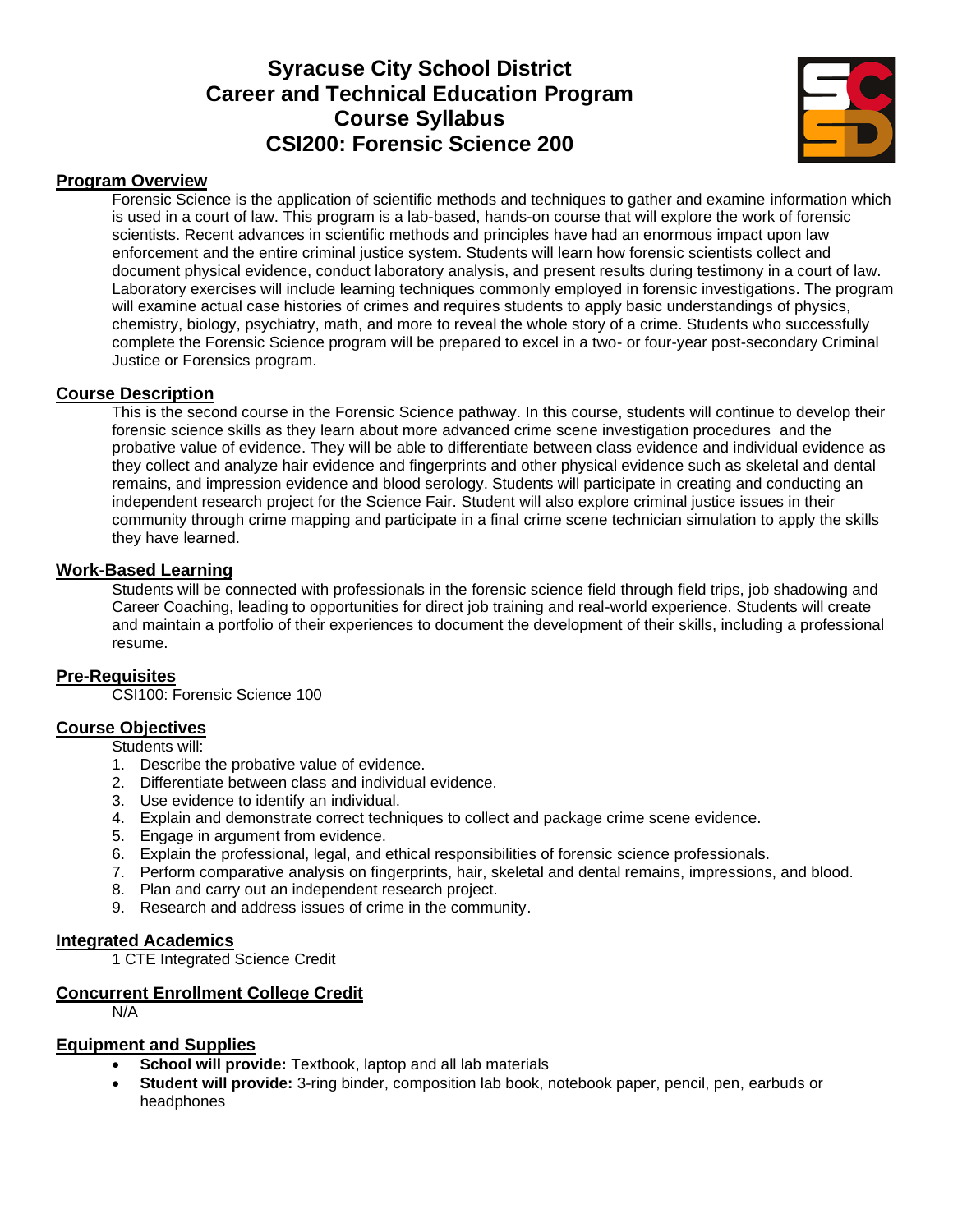### **Textbooks**

Brown, R., & Davenport, J. (2016). *Forensic Science: Advanced Investigations.* Boston, MA: Cengage Learning. Saferstein, R. (2014). *Criminalistics: An Introduction to Forensic Science, 11th Edition.* New York: Pearson. Spencer, J. T. (2012). *Introduction to Forensic Science: The Science of Criminalistics.* Boston, MA: Cengage Learning.

## **Grading**

- 25% **Tests and Quizzes:** Tests include all summative assessments (written exams, projects, authentic products, presentations, etc.) Quizzes will cover the most recent material and review of important concepts.
- 25% **Labs:** Labs are often performed in groups of 2-4 students. ALL lab work will be collected and curated in a composition notebook. Lab reports will require group collaboration and individual work and some formal lab reports will be typed.

#### 25% **Projects**

25% **Classwork:** Most work will be completed in class. Homework will mainly consist of work from absences. These percentages are estimates, and subject to change based on the nature of the students involved and the class itself.

## **Additional Course Policies**

- **Assignments:** In order to receive full credit, work must be complete before the bell rings on the day it is due. Late or incomplete work is NOT accepted for full credit. If an absence is excused, students will have as many days as they were absent to make up missed work. Absences make it very difficult to keep up with the coursework. Some work may not be possible to make-up due to the nature of activity (bellringers, labs, class discussions, etc.). See teacher with questions. It the students' responsibility to organize and keep track of their assignments! Most work will be turned in as a packet at the end of a unit or electronically via email or other means.
- Labs: Most lab work will be collected in a composition notebook. Labs will be performed in groups. Lab reports will require group collaboration and will require use of computer technology.
- **Lab Safety:** In case an accident occurs, report it immediately! Let the instructors decide on the proper course of action. Those not involved should clear the area.
- **Exams:** It is the student's responsibility to schedule with the teacher to make up a missed test/quiz for any excused absence within the week following their return. Students with an unexcused absence on the day of an exam will NOT be able to make up the exam or quiz. Students may retake quizzes if they show completed homework. Quiz and test dates will be announced 2 days and 5 days in advance, respectively.
- **Academic Integrity Policy:** Students are expected to behave ethically and with integrity. Academic dishonesty (including letting others copy) will result in no credit for the assignment and may include a meeting between the student, parent/guardian and an administrator. Please refer to school policies for more information on this policy. Please give help and hints, but not answers.

## **Course Calendar**

**1**

**2**

## **Quarter Units of Study**

- Forensic Science Skills
- Probative Value of Evidence
- Crime Scene Investigation Procedures
- Historical Foundations of Forensic Science
- Class Evidence: Hair Analysis
- Individual Evidence: Fingerprints
	- Physical Evidence: Skeletal Remains and Forensic Dentistry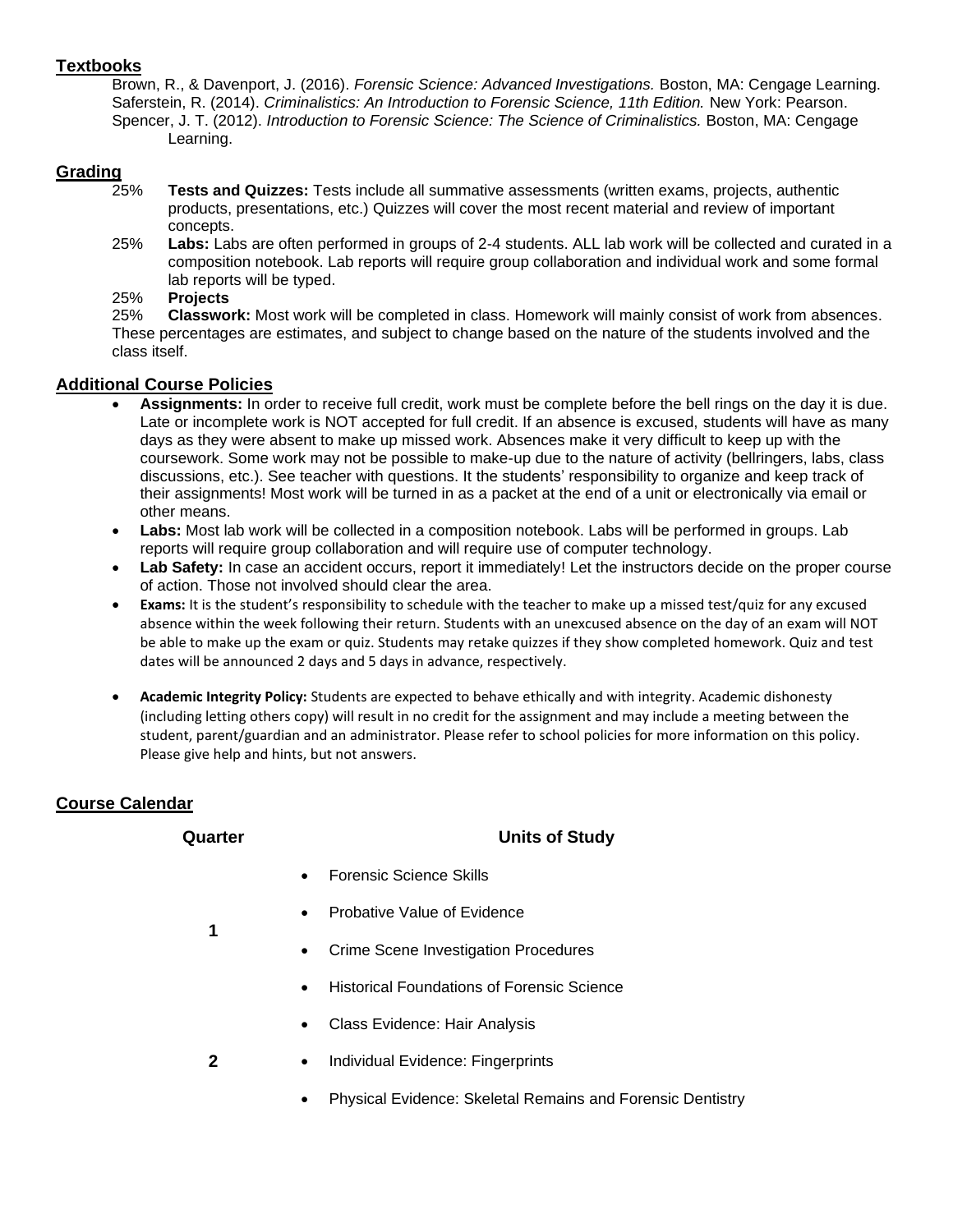- Science Fair
	- Impression Evidence
	- Serology: Blood Typing
	- Crime Mapping and Criminal Justice Issues
- **4**

**3**

- Crime Scene Technician Simulation
- Portfolio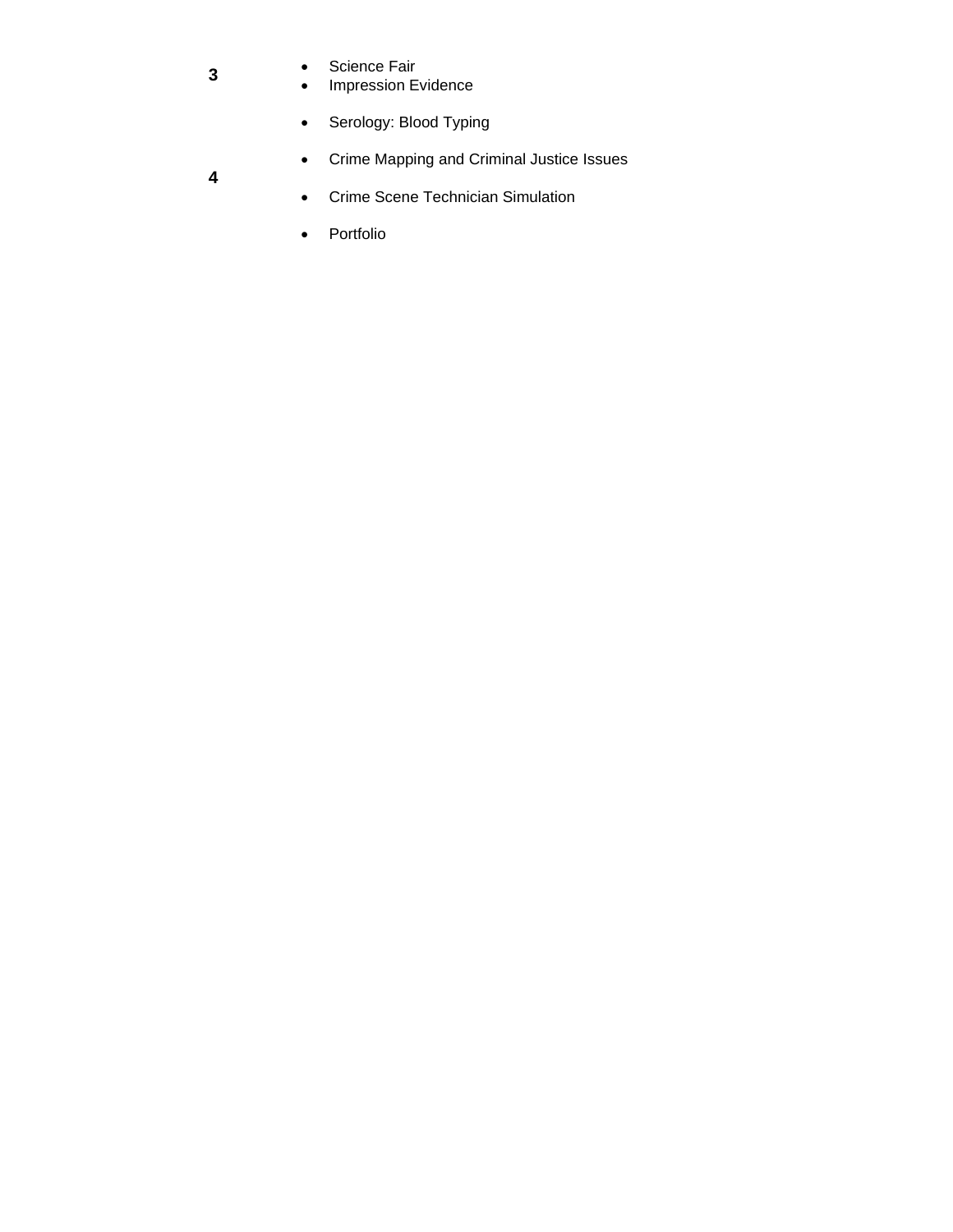**Syracuse City School District Career and Technical Education Program Scope and Sequence CSI200: Forensic Science 200**



| <b>Time Frame</b>                                                     | <b>Key Questions</b>                                                                                                                                                                                                 | <b>Key Learning Targets</b>                                                                                                                                                                            | <b>Assessment</b>                                                                                                                                                                                                                         | <b>CCTC Standards</b>                                                                                               | <b>NYS Standards</b>                                                                                                                                         |
|-----------------------------------------------------------------------|----------------------------------------------------------------------------------------------------------------------------------------------------------------------------------------------------------------------|--------------------------------------------------------------------------------------------------------------------------------------------------------------------------------------------------------|-------------------------------------------------------------------------------------------------------------------------------------------------------------------------------------------------------------------------------------------|---------------------------------------------------------------------------------------------------------------------|--------------------------------------------------------------------------------------------------------------------------------------------------------------|
| <b>Unit of Study</b>                                                  |                                                                                                                                                                                                                      | (Students will know and be able to)                                                                                                                                                                    | <b>Evidence of Learning</b>                                                                                                                                                                                                               |                                                                                                                     |                                                                                                                                                              |
| Weeks 1-2<br><b>Forensic Science</b><br><b>Skills</b>                 | • What are the<br>expectations of this<br>class?<br>• Why is lab safety<br>vital in science?                                                                                                                         | • Demonstrate safe practices in labs<br>and field investigations.<br>• Write a claim and support with<br>evidence.<br>• Exhibit appropriate behavior in the                                            | • Building Rules: Qualities of a Good/<br>Bad Teacher, Student<br>• Annotation: Rose that Grew from<br>Concrete<br>• Summary Tweet: Rose that Grew                                                                                        | <b>Career Ready Practices</b><br>CRP 1,3,4,5,9,11,12                                                                | <b>ELA</b><br>9-10R 1,2,4,7,8,9<br>9-10W 1,2,5,6,7<br>9-10SL 1,2,3,4,5,6<br>9-10L 1,2,3,4,5,6                                                                |
|                                                                       |                                                                                                                                                                                                                      | lab.<br>• Perform the steps of laboratory<br>protocols accurately and in<br>sequence.                                                                                                                  | from Concrete<br>HL 1,2,3<br>• Vocabulary Presentation: Forensic<br>LW 1,3,5,6<br><b>Science Disciplines</b><br>ST 2,3,4,5,6<br>• Google Presentation Slide: Lab                                                                          | <b>Cluster Standards</b><br><b>Pathway Standards</b>                                                                | Literacy<br>9-10RST 1,2,3,4,5,6,7,8<br>9-10WHST 1,2,4,5,6,7<br><b>Math</b>                                                                                   |
|                                                                       | • Follow standard operating<br>procedures for maintaining a lab<br>manual following the steps of the<br>scientific method (objectives,<br>material, procedures, data/results,<br>and conclusion).                    | Safety<br>• Set-Up Composition Lab Notebook<br>• Lab: Ooblek-Is it a Solid or Liquid?<br>Claim-Evidence-Reason<br>• Uniform inspection<br>• Professional Email Account                                 | HL-BRD 1,6<br>LW-ENF 1,4,5,6,12<br>ST-SM <sub>3</sub>                                                                                                                                                                                     | MP <sub>5</sub><br><b>Science</b><br>NGSSP3<br><b>HS-PS1-3</b>                                                      |                                                                                                                                                              |
| Weeks 3-5<br><b>Probative Value of</b><br><b>Evidence</b>             | • What is legally and<br>ethically expected<br>of forensic<br>scientists and crime<br>scene                                                                                                                          | • Identify and describe the CSI Effect.<br>• Explain how science is used to solve<br>crimes.<br>• Describe the importance of physical<br>evidence.                                                     | • Close Reading: CSI Effect<br>• Summary: CSI Effect<br>• Anticipation Guide: Criminal Justice<br>System<br>• Close Reading: "Six Astonishing                                                                                             | <b>Career Ready Practices</b><br>CRP 1,3,4,5,9,11,12                                                                | <b>ELA</b><br>9-10R 1,2,4,7,8,9<br>9-10W 1,2,5,6,7<br>9-10SL 1,2,3,4,5,6<br>9-10L 1,2,3,4,5,6                                                                |
|                                                                       | investigators?<br>• How can scientific<br>methods help solve<br>problems?                                                                                                                                            | • Explain how evidence is used to<br>convince a jury of guilt.<br>• Describe the probative value of<br>evidence.                                                                                       | Mistakes that will Make you Rethink<br>the Death Penalty"<br>• Notes: Crime Science<br>• Lab: Class vs Individual Evidence                                                                                                                | <b>Cluster Standards</b><br>HL 1,2,3<br>LW 1,3,5,6<br>ST 2,3,4,5,6                                                  | Literacy<br>9-10RST 1,2,3,4,5,6,7,8<br>9-10WHST 1,2,4,5,6,7                                                                                                  |
|                                                                       | • Differentiate between class and<br>individual evidence.<br>• Use evidence to identify an<br>individual.<br>• Demonstrate appropriate use of<br>personal protective devices and<br>proper glove disposal technique. | • Lab: Garbage-ology<br>• Presentation: Suspect Identification<br>• Guest Speaker: Evidence, CSI Effect                                                                                                | <b>Pathway Standards</b><br>HL-BRD 1,6<br>LW-ENF 1,4,5,6,12<br>ST-SM <sub>3</sub>                                                                                                                                                         | <b>Math</b><br><b>Science</b><br>HS-ETS1-2                                                                          |                                                                                                                                                              |
| Weeks 6-8<br><b>Crime Scene</b><br>Investigation<br><b>Procedures</b> | • How is evidence<br>collected and<br>analyzed?<br>• What is the value of<br>evidence?<br>• What procedures<br>are implemented at<br>a crime scene and                                                               | • Work as a productive member of a<br>team.<br>• State and describe the steps in<br>processing a crime scene.<br>• Demonstrate crime scene sketching.<br>• Measure the boundaries of a crime<br>scene. | • Scenarios: Process Crime Scene<br><b>Mistakes</b><br>• Lab: Trace Evidence Lab<br>• Lab: Chain of Custody<br>• Lab: Crime Scene Sketch<br>Reconstruction<br>• Ethical Case Studies Scenarios:<br><b>Crime Scene Processing Mistakes</b> | <b>Career Ready Practice</b><br>CRP 1,2,4,8,9,11,12<br><b>Cluster Standards</b><br>HL3<br>LW <sub>3</sub><br>ST 1.2 | <b>ELA</b><br>9-10R 1,2,4,7,8,9<br>9-10W 1,2,5,6,7<br>9-10SL 1,2,3,4,5,6<br>9-10L 1,2,3,4,5,6<br>Literacy<br>9-10RST 1,2,3,4,5,6,7,8<br>9-10WHST 1,2,4,5,6,7 |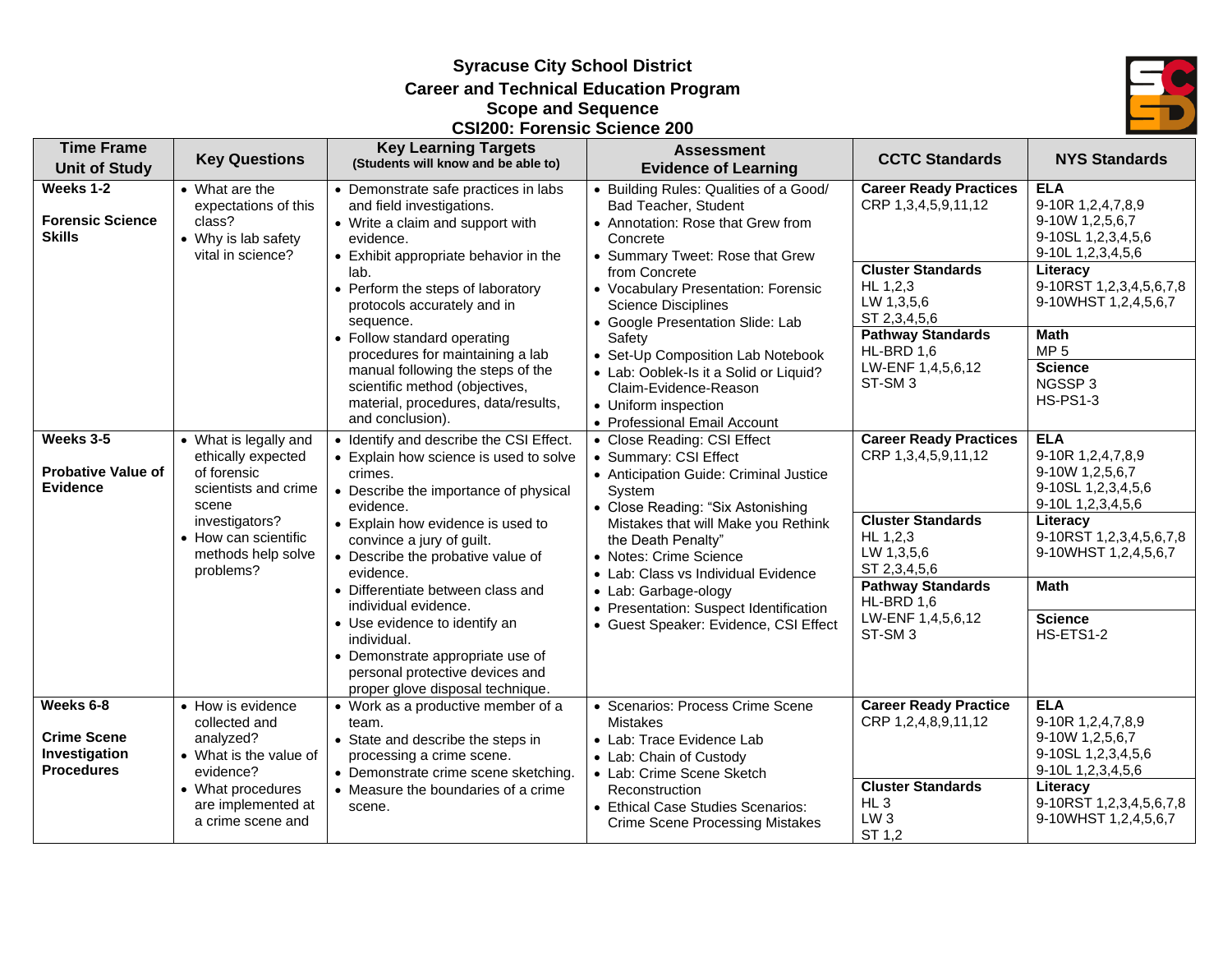| <b>Time Frame</b><br><b>Unit of Study</b>                                                  | <b>Key Questions</b>                                                                                                                                 | <b>Key Learning Targets</b><br>(Students will know and be able to)                                                                                                                                                                                                                                                                                                                                                                                                           | <b>Assessment</b><br><b>Evidence of Learning</b>                                                                                                                          | <b>CCTC Standards</b>                                                  | <b>NYS Standards</b>                                                                          |
|--------------------------------------------------------------------------------------------|------------------------------------------------------------------------------------------------------------------------------------------------------|------------------------------------------------------------------------------------------------------------------------------------------------------------------------------------------------------------------------------------------------------------------------------------------------------------------------------------------------------------------------------------------------------------------------------------------------------------------------------|---------------------------------------------------------------------------------------------------------------------------------------------------------------------------|------------------------------------------------------------------------|-----------------------------------------------------------------------------------------------|
|                                                                                            | why are they<br>important?<br>• What is legally and<br>ethically expected<br>of forensic<br>scientists and<br>Crime Scene<br>Investigators?          | • Reconstruct a crime scene from<br>pieces of evidence.<br>• Explain and demonstrate correct<br>techniques to collect and package<br>crime scene evidence.<br>• Demonstrate proper handling of<br>evidence and chain of custody<br>documentation.                                                                                                                                                                                                                            |                                                                                                                                                                           | <b>Pathway Standards</b><br>HL-BRD 1<br>LW-ENF 1,4,12<br>ST-SM 2,3     | Math<br>MP 1,2,4,5,6<br><b>Science</b><br>NGSSP 1,2,5,6,7,8<br>HS-ETS1-2                      |
| <b>Weeks 9-10</b><br><b>Historical</b><br><b>Foundations of</b><br><b>Forensic Science</b> | • How has forensic<br>science developed<br>over time?<br>• What is a crime<br>scene lab and how                                                      | • Describe the legal responsibilities of<br>forensic science professionals within<br>and outside of the courtroom.<br>• Illustrate the history of forensic<br>science.                                                                                                                                                                                                                                                                                                       | • Infographic: Criminal Justice System<br>• History of Forensic Science Prezi<br>• Movie Notes: History Channel-FBI<br>Crime Lab<br>• Venn Diagram: Organization of Crime | <b>Career Ready Practice</b><br>CRP 1,2,4,7                            | <b>ELA</b><br>9-10R 1,2,4,7,8,9<br>9-10W 1,2,5,6,7<br>9-10SL 1,2,3,4,5,6<br>9-10L 1,2,3,4,5,6 |
|                                                                                            | does it work?<br>• Summarize what a crime lab is and<br>Lab<br>how it works.<br>• Explain J. Edgar Hoover's<br>contributions to the formation of the | • Case Study: Halloween History Horror                                                                                                                                                                                                                                                                                                                                                                                                                                       | <b>Cluster Standards</b><br>HL <sub>1</sub><br>LW 1,5<br>ST <sub>4</sub>                                                                                                  | Literacy<br>9-10RST 1,2,3,4,5,6,7,8<br>9-10WHST 1,2,4,5,6,7            |                                                                                               |
|                                                                                            |                                                                                                                                                      | FBI.                                                                                                                                                                                                                                                                                                                                                                                                                                                                         |                                                                                                                                                                           | <b>Pathway Standards</b><br>HL-BRD 1,6                                 | <b>Math</b>                                                                                   |
|                                                                                            |                                                                                                                                                      | • Describe the federal programs<br>established in the United States to<br>investigate crimes (Homeland<br>Security, INTERPOL, ATF, FBI, US<br>Attorney General, U.S. Marshal's<br>Service).<br>• Prepare a mission and vision<br>statement for a police agency or<br>crime lab.<br>• Explain the organization of the crime<br>laboratory and detail the functions it<br>serves.<br>• Compare and contrast a crime lab<br>from another jurisdiction (state,<br>county, city). |                                                                                                                                                                           | LW-ENF 1,4,5,6<br>ST-SM 2,3                                            | <b>Science</b>                                                                                |
| <b>Weeks 11-13</b>                                                                         | $\bullet$ How are<br>microscopes used                                                                                                                | • Identify parts and functions of a<br>microscope.                                                                                                                                                                                                                                                                                                                                                                                                                           | • Lab: Microscope Structure<br>Identification                                                                                                                             | <b>Career Ready Practice</b><br>CRP 2,8,11,12                          | <b>ELA</b><br>9-10R 1,2,4,7,8,9                                                               |
| <b>Class Evidence:</b><br><b>Hair Analysis</b>                                             | in forensic science?<br>• How is hair<br>evidence analyzed                                                                                           | • Use a microscope effectively in the<br>lab setting.<br>• Competently focus a compound                                                                                                                                                                                                                                                                                                                                                                                      | • Paper Bindle: Collect Trace Evidence<br>in the Field<br>• Activity: Hair Impression Slides                                                                              |                                                                        | 9-10W 1,2,5,6,7<br>9-10SL 1, 2, 3, 4, 5, 6<br>9-10L 1,2,3,4,5,6                               |
|                                                                                            | and used in<br>investigations?                                                                                                                       | microscope.<br>• Prepare slides of hair evidence and<br>cuticle impressions.<br>• Sketch detailed views of objects as                                                                                                                                                                                                                                                                                                                                                        | • Notes: Identify Hair Structures<br>• Venn Diagram: Animal vs Human Hair<br>• Lab: Animal and Human hair<br>Comparison                                                   | <b>Cluster Standards</b><br>$HL$ 1<br><b>LW</b><br>ST 1,2,6            | Literacy<br>9-10RST 1,2,3,4,5,6,7,8<br>9-10WHST 1,2,4,5,6,7                                   |
|                                                                                            |                                                                                                                                                      | seen through a microscope.                                                                                                                                                                                                                                                                                                                                                                                                                                                   | • Lab: Identify an unknown hair<br>• Activity: Categorizing somatic and<br>racial differences                                                                             | <b>Pathway Standards</b><br>HL-BRD<br><b>LW-ENF 1,5</b><br>ST-SM 1,2,4 | <b>Math</b><br>MP 1,2,5,6<br><b>Science</b><br>NGSSP 1,2,3,7,8                                |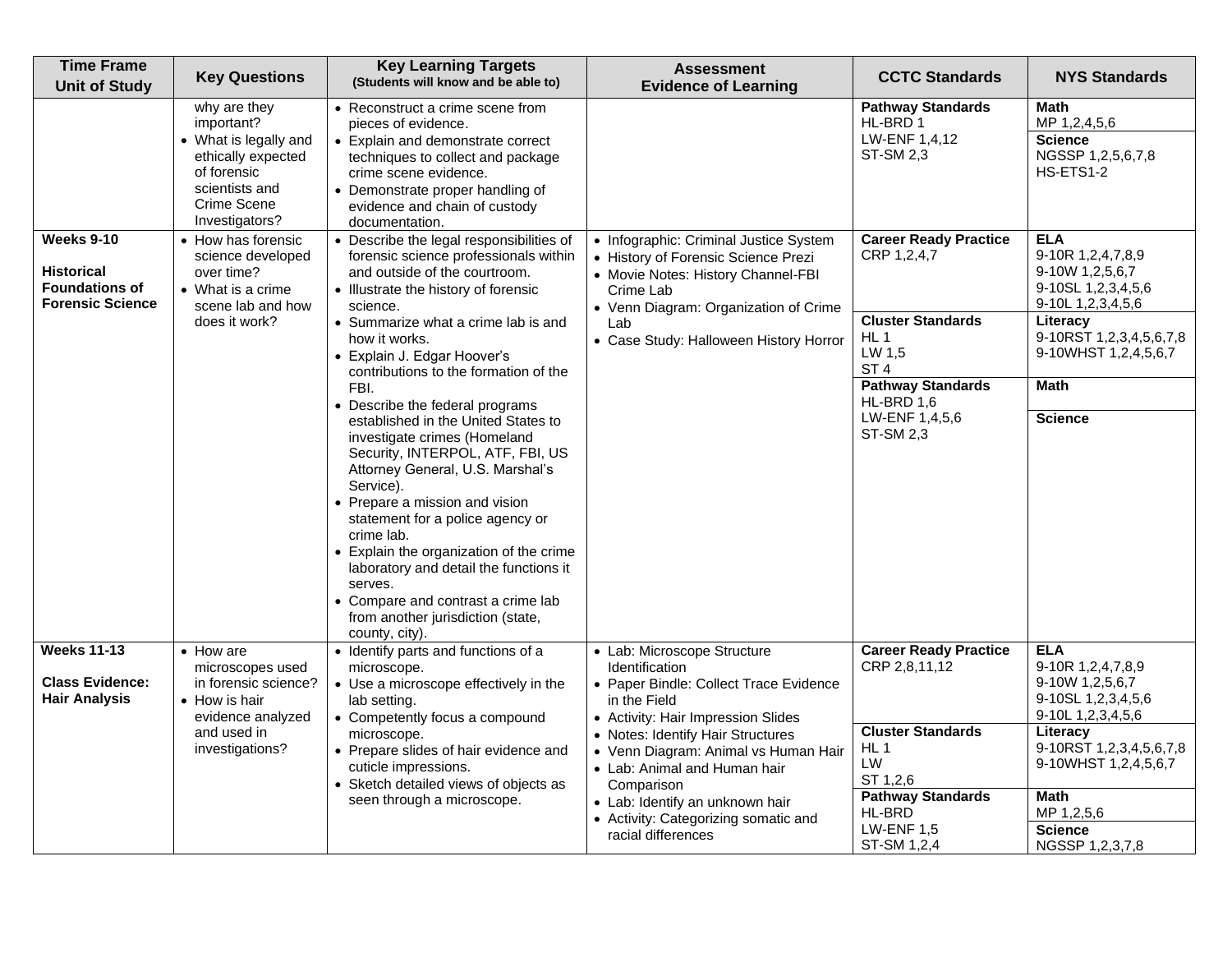| <b>Time Frame</b><br><b>Unit of Study</b>                                   | <b>Key Questions</b>                                                                                                                                                                                                                                                                                | <b>Key Learning Targets</b><br>(Students will know and be able to)                                                                                                                                                                                                                                                                                                                                                                                                                                                                                                                                                                                                                                                                                                                                              | <b>Assessment</b><br><b>Evidence of Learning</b>                                                                                                                                                                                                                                                                                                                 | <b>CCTC Standards</b>                                                                                                                                                                    | <b>NYS Standards</b>                                                                                                                                                                                                                              |
|-----------------------------------------------------------------------------|-----------------------------------------------------------------------------------------------------------------------------------------------------------------------------------------------------------------------------------------------------------------------------------------------------|-----------------------------------------------------------------------------------------------------------------------------------------------------------------------------------------------------------------------------------------------------------------------------------------------------------------------------------------------------------------------------------------------------------------------------------------------------------------------------------------------------------------------------------------------------------------------------------------------------------------------------------------------------------------------------------------------------------------------------------------------------------------------------------------------------------------|------------------------------------------------------------------------------------------------------------------------------------------------------------------------------------------------------------------------------------------------------------------------------------------------------------------------------------------------------------------|------------------------------------------------------------------------------------------------------------------------------------------------------------------------------------------|---------------------------------------------------------------------------------------------------------------------------------------------------------------------------------------------------------------------------------------------------|
|                                                                             |                                                                                                                                                                                                                                                                                                     | · Identify hair structures: medulla,<br>cortex, cuticle, cortical fuci, pigment<br>granules and ovoid bodies.<br>• Identify different medulla and cuticle<br>patterns using a microscope.<br>• Differentiate between animal and<br>human hair.<br>• Identify species that hair originated<br>from.<br>• Summarize the importance of the<br>presence of DNA in analyzing hair<br>evidence.<br>• Identify signs of violence shown by<br>hair evidence.<br>• Describe how to determine natural<br>vs. dyed hair, cut vs. uncut hair.<br>• Give examples of how chemical<br>analysis of hair can provide clues in<br>a crime such as in a poisoning,<br>heavy metal exposure, drug use or<br>nutritional issues.<br>• Identify the racial and somatic origin<br>of unknown hairs based on their<br>characteristics. | • Lab: Characteristics of Hair Scales<br>Lab<br>• Activity: Teach a Hair Lesson<br>• Activity: Murder in the Hair Salon<br>• Light Diffraction Hair Diameter Lab                                                                                                                                                                                                 |                                                                                                                                                                                          | HS-ETS1-2                                                                                                                                                                                                                                         |
| <b>Weeks 14-16</b><br><b>Individual</b><br>Evidence:<br><b>Fingerprints</b> | • How and when was<br>the science of<br>fingerprints<br>discovered?<br>$\bullet$ What are the<br>requirements for a<br>quality set of<br>fingerprints?<br>• What are different<br>methods of<br>developing<br>Fingerprints?<br>• How do they<br>develop fingerprints<br>that may not be<br>visible? | • Describe the history of fingerprinting.<br>• Describe the structure and function<br>of the skin.<br>• Explain how ridge patterns are<br>caused in skin.<br>• Compare the three major fingerprint<br>patterns of arches, loops, and<br>whorls, and their respective<br>subclasses.<br>• Describe the fingerprint minutiae<br>(major characteristics of<br>fingerprints): ending ridge, fork,<br>island ridge, dot, bridge, spur, eye,<br>double bifurcation, delta, trifurcation.<br>Explain the importance of the Locard<br>Exchange Principle in forensic<br>science.<br>• Apply proper procedures for dusting<br>a crime scene for collecting latent<br>fingerprints.                                                                                                                                       | • Fingerprint Minutiae Notes<br>• Lab: Fingerprint Comparison Analysis<br>• Lab: Magnetic Powder Dusting<br>• Activity: History of Fingerprinting<br>Timeline<br>• Project: Fingerprint Minutiae Model<br>• Activity: Fingerprint Lifting Digital<br>SKILLS USA Lesson (blog, podcast,<br>video)<br>• Fingerprinting Privacy and<br>Identification Op-Ed (IAFIS) | <b>Career Ready Practice</b><br>CRP 2,8,11<br><b>Cluster Standards</b><br>HL 1<br>LW <sub>2</sub><br>ST 2,6<br><b>Pathway Standards</b><br>HL-BRD 6<br>LW-ENF 1,6,12<br><b>ST-SM 2,4</b> | <b>ELA</b><br>9-10R 1,2,4,7,8,9<br>9-10W 1,2,5,6,7<br>9-10SL 1,2,3,4,5,6<br>9-10L 1,2,3,4,5,6<br>Literacy<br>9-10RST 1,2,3,4,5,6,7,8<br>9-10WHST 1,2,4,5,6,7<br><b>Math</b><br>MP 1,3,5<br><b>Science</b><br>NGSSP 1,2,3,6,7,8<br><b>HS-LS1-2</b> |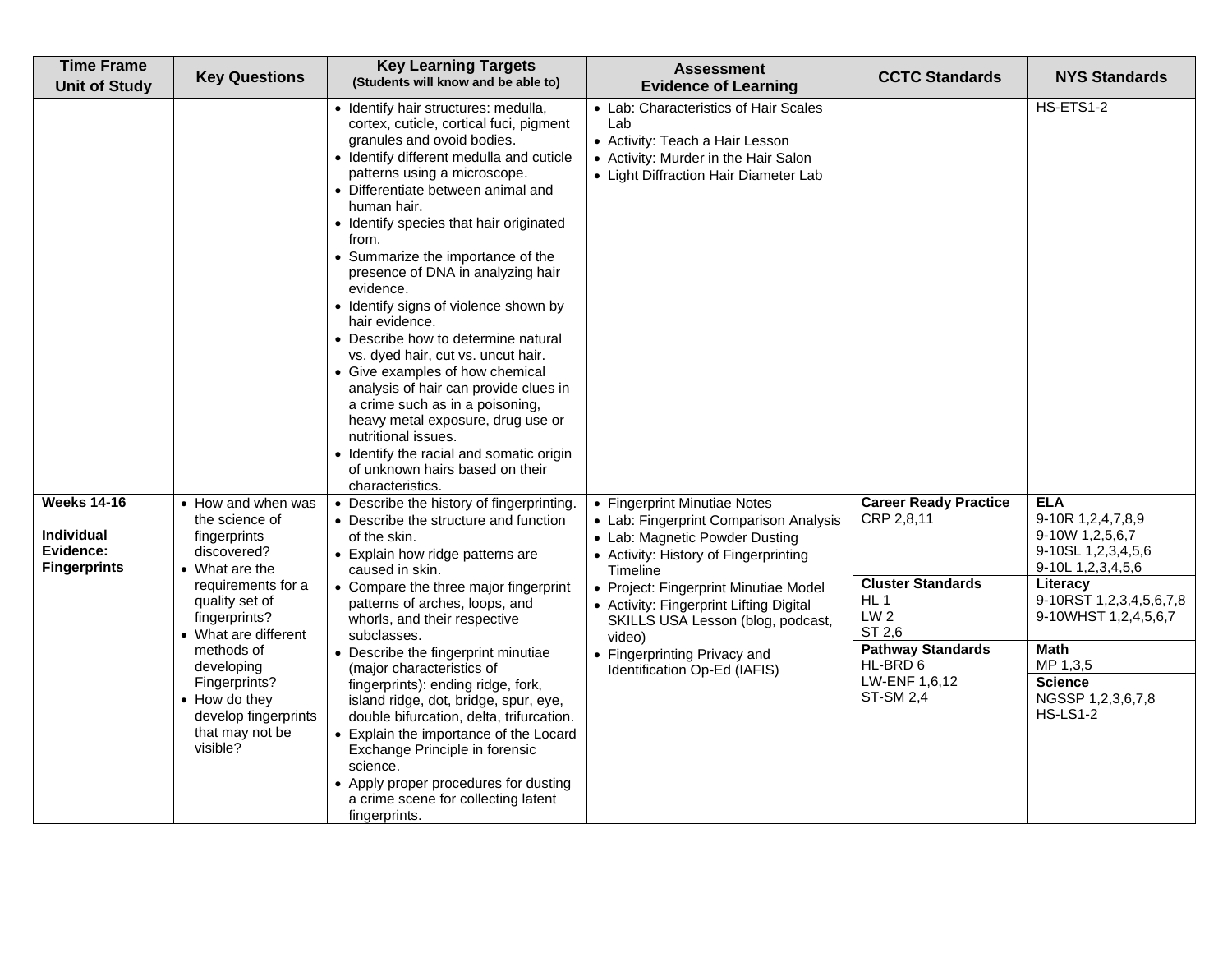| <b>Time Frame</b><br><b>Unit of Study</b>                                                                             | <b>Key Questions</b>                                                                                                                                           | <b>Key Learning Targets</b><br>(Students will know and be able to)                                                                                                                                                                                                                                                                                                                                                                                                                                                                                                                                                                                                                        | <b>Assessment</b><br><b>Evidence of Learning</b>                                                                                                                                                                                                                                                                                                                                                                                                                                                               | <b>CCTC Standards</b>                                                                                                                                                                                          | <b>NYS Standards</b>                                                                                                                                                                                                                                                |
|-----------------------------------------------------------------------------------------------------------------------|----------------------------------------------------------------------------------------------------------------------------------------------------------------|-------------------------------------------------------------------------------------------------------------------------------------------------------------------------------------------------------------------------------------------------------------------------------------------------------------------------------------------------------------------------------------------------------------------------------------------------------------------------------------------------------------------------------------------------------------------------------------------------------------------------------------------------------------------------------------------|----------------------------------------------------------------------------------------------------------------------------------------------------------------------------------------------------------------------------------------------------------------------------------------------------------------------------------------------------------------------------------------------------------------------------------------------------------------------------------------------------------------|----------------------------------------------------------------------------------------------------------------------------------------------------------------------------------------------------------------|---------------------------------------------------------------------------------------------------------------------------------------------------------------------------------------------------------------------------------------------------------------------|
|                                                                                                                       |                                                                                                                                                                | • Demonstrate the ability to properly<br>lift and mount a latent fingerprint<br>from a designated item of evidence.<br>• Demonstrate the proper procedure<br>for marking a latent fingerprint card.<br>• Determine if a fingerprint matches a<br>fingerprint on record.<br>• Analyze the privacy and security<br>trade-offs of using fingerprinting<br>identification in society.                                                                                                                                                                                                                                                                                                         |                                                                                                                                                                                                                                                                                                                                                                                                                                                                                                                |                                                                                                                                                                                                                |                                                                                                                                                                                                                                                                     |
| <b>Weeks 17-20</b><br><b>Physical</b><br><b>Evidence: Skeletal</b><br><b>Remains and</b><br><b>Forensic Dentistry</b> | • How are physical<br>remains identified?<br>• What are<br>characteristics of<br>physical evidence<br>and remains?                                             | • Describe how teeth are used in<br>forensic identification.<br>• Name and number deciduous (baby)<br>and permanent teeth.<br>• Employ dentition patterns as a<br>means for bite mark identification.<br>• Compare and contrast bite mark<br>patterns antemortem and<br>postmortem.<br>• Describe the use of forensic<br>dentistry in regards to mass<br>disasters and body identification.                                                                                                                                                                                                                                                                                               | • Case Study: 9/11 Forensic Science<br>Dentistry Identification<br>• Lab: Odontology Identification Bite<br>Mark Impression Lab<br>• Case Study: Ted Bundy<br>• Teeth analysis<br>• Odontology lab with radiographs and<br>teeth molds                                                                                                                                                                                                                                                                         | <b>Career Ready Practices</b><br>CRP 2,4,8,10,11<br><b>Cluster Standards</b><br>HL <sub>1</sub><br>LW 1,2,4<br>ST 2, 6<br><b>Pathway Standards</b><br>HL-BRD 2,4<br>LW-ENF 1,10,12<br>ST-SM 1,2,4              | <b>ELA</b><br>9-10R 1,2,4,7,8,9<br>9-10W 1,2,5,6,7<br>9-10SL 1,2,3,4,5,6<br>9-10L 1,2,3,4,5,6<br>Literacy<br>9-10RST 1,2,3,4,5,6,7,8<br>9-10WHST 1,2,4,5,6,7<br><b>Math</b><br>MP 1,3,5<br><b>Science</b><br><b>HS-LS1-2</b>                                        |
| <b>Weeks 21-26</b><br><b>Science Fair</b>                                                                             | • How do forensic<br>scientists plan and<br>carry out<br>investigations?<br>• How do forensic<br>scientists construct<br>explanations and<br>design solutions? | • Create an experimental research<br>question.<br>• Write a hypothesis to test a research<br>question.<br>• Use credible sources to compile<br>background research on a topic.<br>• Outline and draft a background<br>research paper.<br>• Write a testable hypothesis<br>statement.<br>• Construct an experimental design<br>(with the independent, dependent,<br>and control variables) to test a<br>hypothesis.<br>• Create a data table to collect<br>quantitative and qualitative data.<br>• Create a graph to display<br>quantitative data.<br>• Analyze data for patterns and trends.<br>• Draft conclusions from data to<br>support or abandon hypothesis and<br>explain results. | • Brainstorm Activity<br>• Research Plan and Project Proposal<br>Conference<br>• Credible Source Pyramid and<br>Analysis<br>• Activity: Research Notes<br>• Research Background Writing Outline<br>• Science Fair Journal Reflection<br>• Lab: Conduct Research Experiment<br>• Collect and Display Data in Graph<br>form<br>• Analyze data and summarize<br>conclusions<br>• Project: Science Fair Display Board<br>• Science Fair Poster Presentation<br>(PSLA Science Fair, CTE Expo,<br>MoST Science Fair) | <b>Career Ready Practice</b><br>CRP 2,4,6,7,8,11,12<br><b>Cluster Standards</b><br>HL 1,2,3<br>LW 1,3,5,6<br>ST 2,3,4,5,6<br><b>Pathway Standards</b><br>HL-BRD 1,6<br>LW-ENF 1,4,5,6,12<br>ST-SM <sub>3</sub> | <b>ELA</b><br>9-10R 1,2,4,7,8,9<br>9-10W 1, 2, 5, 6, 7<br>9-10SL 1,2,3,4,5,6<br>9-10L 1,2,3,4,5,6<br>Literacy<br>9-10RST 1,2,3,4,5,6,7,8<br>9-10WHST 1,2,4,5,6,7<br><b>Math</b><br>MP 1,2,3,4,5,6,7,8<br><b>Science</b><br>NGSSP 1,3,4,5,6,7,8<br>HS-ETS1-1,1-2,1-3 |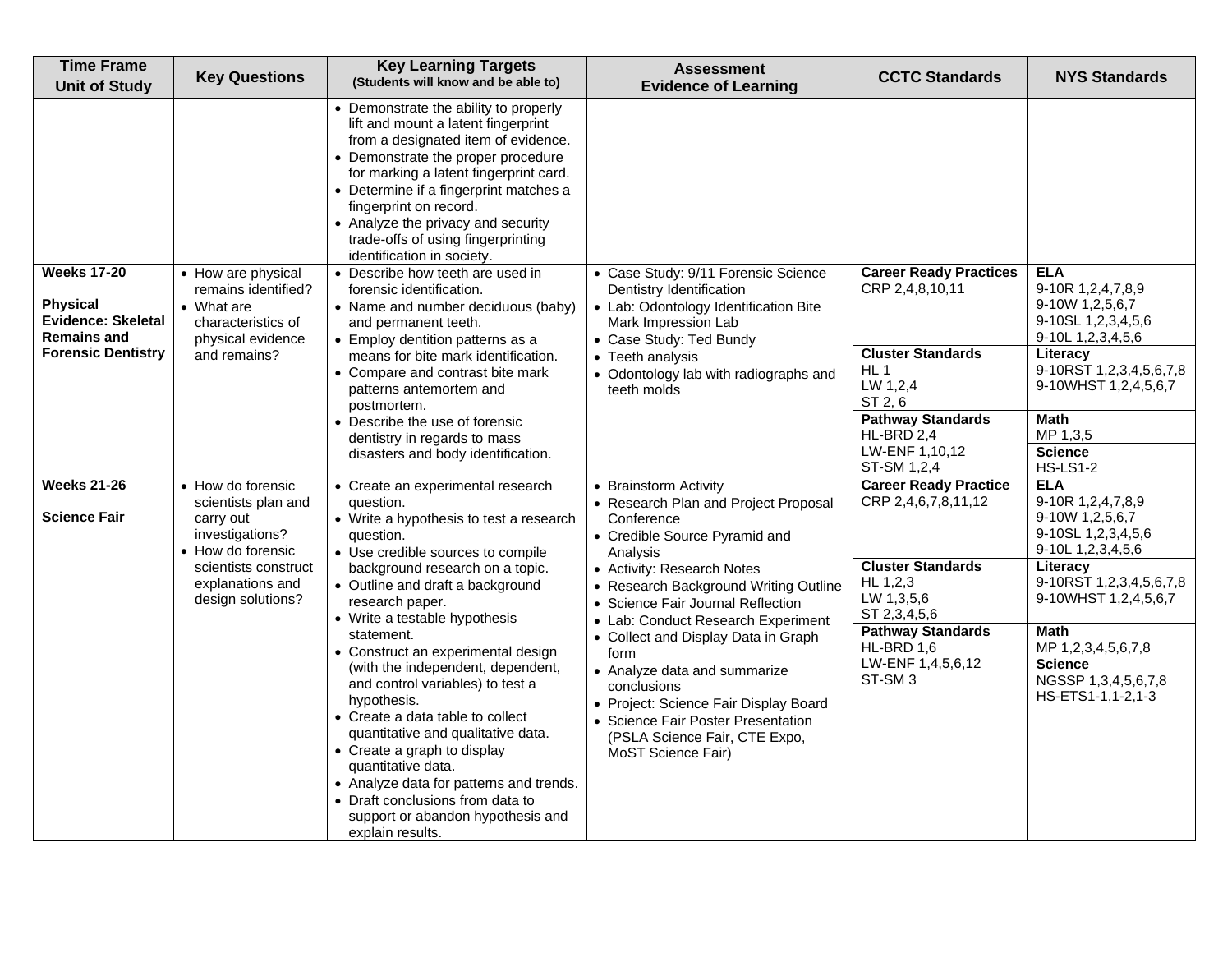| <b>Time Frame</b><br><b>Unit of Study</b>                                           | <b>Key Questions</b>                                                                                                                                                                                                                                                                                                                                                                                                                                                                                                                                                                                                                                                                                                                                                                                                                          | <b>Key Learning Targets</b><br>(Students will know and be able to)                                                                                                                | <b>Assessment</b><br><b>Evidence of Learning</b>                                                                                                  | <b>CCTC Standards</b>                                                             | <b>NYS Standards</b>                                                                                           |
|-------------------------------------------------------------------------------------|-----------------------------------------------------------------------------------------------------------------------------------------------------------------------------------------------------------------------------------------------------------------------------------------------------------------------------------------------------------------------------------------------------------------------------------------------------------------------------------------------------------------------------------------------------------------------------------------------------------------------------------------------------------------------------------------------------------------------------------------------------------------------------------------------------------------------------------------------|-----------------------------------------------------------------------------------------------------------------------------------------------------------------------------------|---------------------------------------------------------------------------------------------------------------------------------------------------|-----------------------------------------------------------------------------------|----------------------------------------------------------------------------------------------------------------|
|                                                                                     |                                                                                                                                                                                                                                                                                                                                                                                                                                                                                                                                                                                                                                                                                                                                                                                                                                               | • Prepare a research presentation<br>display board.<br>• Present research conclusions to a<br>public audience.<br>• Reflect on and revise work.                                   |                                                                                                                                                   |                                                                                   |                                                                                                                |
| <b>Weeks 27-30</b><br><b>Impression</b><br><b>Evidence</b>                          | • How do crime<br>• Toolmark Analysis Experiment<br>• Explain the individual characteristics<br>CRP 2,4,6,8,11,12<br>scene investigators<br>of tool marks.<br>• Firearms and Trajectory Activity:<br>examine tool mark<br>• Identify characteristics of bullet and<br>Inquiry Lab: Marshmallow Shooters<br>impressions, bullet<br><b>Testing</b><br>cartridge cases.<br>fragments, and<br>• Explain laboratory methodologies<br>• Firearms and Tool Marks Examination<br><b>Cluster Standards</b><br>bullet holes?<br>used to determine whether an<br>• Case Studies: JFK, Oscar Pistorius<br>HL <sub>1</sub><br>individual has fired a weapon, such<br>• Frontline: Ring of Fire- The Crisis of<br>LW<br>as identifying gunshot residue.<br>American Made Handguns<br>• Describe the type of information<br>• Ballistics NOVA: Who Shot JFK? | <b>Career Ready Practice</b>                                                                                                                                                      | <b>ELA</b><br>9-10R 1,2,4,7,8,9<br>9-10W 1,2,5,6,7<br>9-10SL 1,2,3,4,5,6<br>9-10L 1,2,3,4,5,6                                                     |                                                                                   |                                                                                                                |
|                                                                                     |                                                                                                                                                                                                                                                                                                                                                                                                                                                                                                                                                                                                                                                                                                                                                                                                                                               | ST 1,2,6                                                                                                                                                                          | Literacy<br>9-10RST 1,2,3,4,5,6,7,8<br>9-10WHST 1,2,4,5,6,7                                                                                       |                                                                                   |                                                                                                                |
|                                                                                     |                                                                                                                                                                                                                                                                                                                                                                                                                                                                                                                                                                                                                                                                                                                                                                                                                                               | available through the National<br>Integrated Ballistics Information<br>Network.                                                                                                   |                                                                                                                                                   | <b>Pathway Standards</b><br>HL-BRD<br><b>LW-ENF 1,5</b><br>ST-SM 1,2,4            | <b>Math</b><br>MP 2,3,4,5,7<br><b>Science</b><br>NGSSP 1,2,3,4,6,7,8                                           |
| <b>Weeks 31-33</b><br>Serology: Blood<br><b>Typing</b>                              | • What is serology<br>and how is it used<br>to solve crimes?                                                                                                                                                                                                                                                                                                                                                                                                                                                                                                                                                                                                                                                                                                                                                                                  | • Identify the components and<br>chemical properties of blood.<br>• List the components of blood.<br>• Identify the antigens and antibodies<br>that determine ABO blood types and | • Blood Basics Notes<br>• Lab: Who's the Daddy? Blood Type<br>Laboratory<br>• Punnett Square Blood Type Activity<br>• Blood Quiz                  | <b>Career Ready Practice</b><br>CRP 2,4,8,11,12                                   | HS-1LS3-1,3-3<br><b>ELA</b><br>9-10R 1,2,4,7,8,9<br>9-10W 1,2,5,6,7<br>9-10SL 1,2,3,4,5,6<br>9-10L 1,2,3,4,5,6 |
|                                                                                     |                                                                                                                                                                                                                                                                                                                                                                                                                                                                                                                                                                                                                                                                                                                                                                                                                                               | the Rh factor.<br>• Use a Punnett Square to determine<br>blood type probabilities.<br>• Apply the use of a Punnett Square to                                                      | HL <sub>1</sub><br>LW<br>ST 1,2,6                                                                                                                 | <b>Cluster Standards</b>                                                          | Literacy<br>9-10RST 1,2,3,4,5,6,7,8<br>9-10WHST 1,2,4,5,6,7                                                    |
|                                                                                     |                                                                                                                                                                                                                                                                                                                                                                                                                                                                                                                                                                                                                                                                                                                                                                                                                                               | solve paternity questions.                                                                                                                                                        |                                                                                                                                                   | <b>Pathway Standards</b><br>HL-BRD<br><b>LW-ENF 1,5</b><br>ST-SM 1,2,4            | <b>Math</b><br>MP 2,3,4,5,7<br><b>Science</b><br>NGSSP 1,2,3,4,6,7,8<br>HS-1LS3-1,3-3                          |
| <b>Weeks 34-37</b><br><b>Crime Mapping</b><br>and Criminal<br><b>Justice Issues</b> | • What is a crime<br>mapping?<br>• What is GIS?<br>• What crimes occur<br>in our community?                                                                                                                                                                                                                                                                                                                                                                                                                                                                                                                                                                                                                                                                                                                                                   | • Identify methods for measuring<br>crime.<br>• Interpret a topographical map.<br>• Read a compass.<br>• Identify relevant issues in the                                          | • NAMIS: Missing Persons Search<br>• Current Events Summary<br><b>Blog/Newspaper Article</b><br>• Twitter Map<br>• Co-Curricular GIS Map creation | <b>Career Ready Practice</b><br>CRP 2,4,5,6,7,8,11,12                             | <b>ELA</b><br>9-10R 1,2,4,7,8,9<br>9-10W 1,2,5,6,7<br>9-10SL 1,2,3,4,5,6<br>9-10L 1,2,3,4,5,6                  |
|                                                                                     | • How do forensic<br>community.<br>• Service Project<br>scientists develop<br>• Design and carry out a service<br>and use models?<br>project to address a community<br>• How do forensic<br>need.                                                                                                                                                                                                                                                                                                                                                                                                                                                                                                                                                                                                                                             |                                                                                                                                                                                   | <b>Cluster Standards</b><br>HL 1,2,3<br>LW 1,3,5,6<br>ST 2,3,4,5,6                                                                                | Literacy<br>9-10RST 1,2,3,4,5,6,7,8<br>9-10WHST 1,2,4,5,6,7                       |                                                                                                                |
|                                                                                     | experts obtain,<br>evaluate and<br>communicate<br>information?                                                                                                                                                                                                                                                                                                                                                                                                                                                                                                                                                                                                                                                                                                                                                                                |                                                                                                                                                                                   |                                                                                                                                                   | <b>Pathway Standards</b><br>HL-BRD 1,6<br>LW-ENF 1,4,5,6,12<br>ST-SM <sub>3</sub> | <b>Math</b><br>MP 1,2,3,4,5,6,7,8<br><b>Science</b><br>NGSSP 1,2,3,4,5,6,7,8                                   |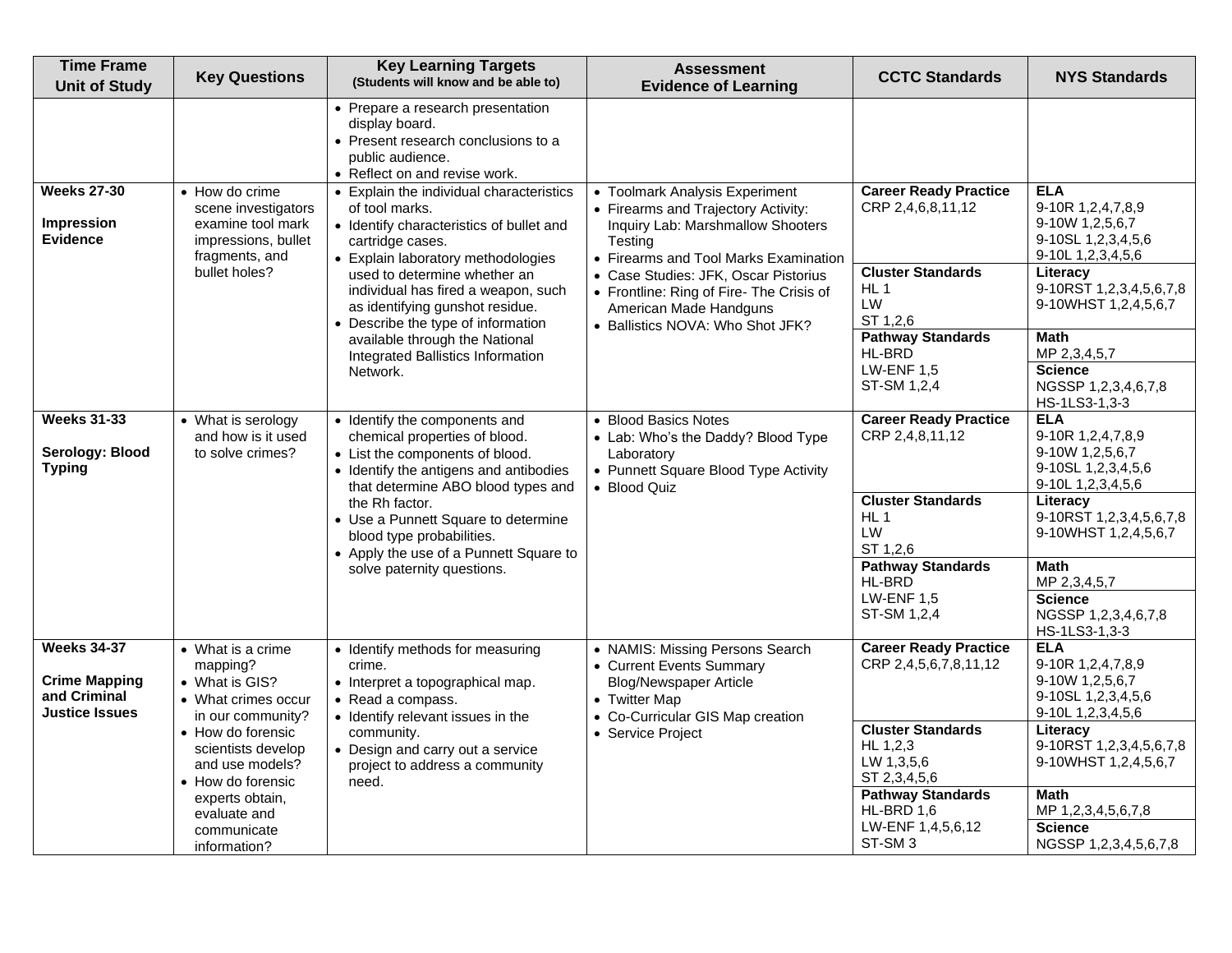| <b>Time Frame</b><br><b>Unit of Study</b>                                          | <b>Key Questions</b>                                                                             | <b>Key Learning Targets</b><br>(Students will know and be able to)                                                                                            | <b>Assessment</b><br><b>Evidence of Learning</b>                                                                                           | <b>CCTC Standards</b>                                                                | <b>NYS Standards</b>                                                                               |
|------------------------------------------------------------------------------------|--------------------------------------------------------------------------------------------------|---------------------------------------------------------------------------------------------------------------------------------------------------------------|--------------------------------------------------------------------------------------------------------------------------------------------|--------------------------------------------------------------------------------------|----------------------------------------------------------------------------------------------------|
| <b>Weeks 38-40</b><br><b>Crime Scene</b><br><b>Technician</b><br><b>Simulation</b> | • What have you<br>learned this year?<br>• What is the role of a<br>crime scene<br>investigator? | • Work as a member of team.<br>• Work in cross-curricular groups.<br>• Compile accomplishments in a<br>resume.<br>• Write a cover letter.                     | • Practical Exam: Crime Scene<br>Scenario<br>• Portfolio: Resume, Cover Letter<br>• Presentation<br>• Interview of professional working in | <b>Career Ready Practice</b><br>CRP 1,2,3,4,5,9,10,11,12<br><b>Cluster Standards</b> | <b>ELA</b><br>9-10R 1,2,4,7,8,9<br>9-10W 1,2,5,6,7<br>9-10SL 1,2,3,4,5,6<br>9-10L 1, 2, 3, 4, 5, 6 |
| <b>Portfolio</b>                                                                   |                                                                                                  | • Explore and identify various fields of<br>expertise in forensic science.<br>• Describe the different education and<br>training requirements for the various | the field of forensic science                                                                                                              | HL3<br>LW3<br>ST 1.2                                                                 | Literacy<br>9-10RST 1,2,3,4,5,6,7,8<br>9-10WHST 1,2,4,5,6,7                                        |
|                                                                                    |                                                                                                  | careers in forensic science.                                                                                                                                  |                                                                                                                                            | <b>Pathway Standards</b><br>HL-BRD 1<br>LW-ENF 1,4,12                                | Math<br>MP 1,2,3,4,5,6,7,8<br><b>Science</b>                                                       |
|                                                                                    |                                                                                                  |                                                                                                                                                               |                                                                                                                                            | ST-SM <sub>3</sub>                                                                   | NGSSP 1,3,4,5,6,7,8                                                                                |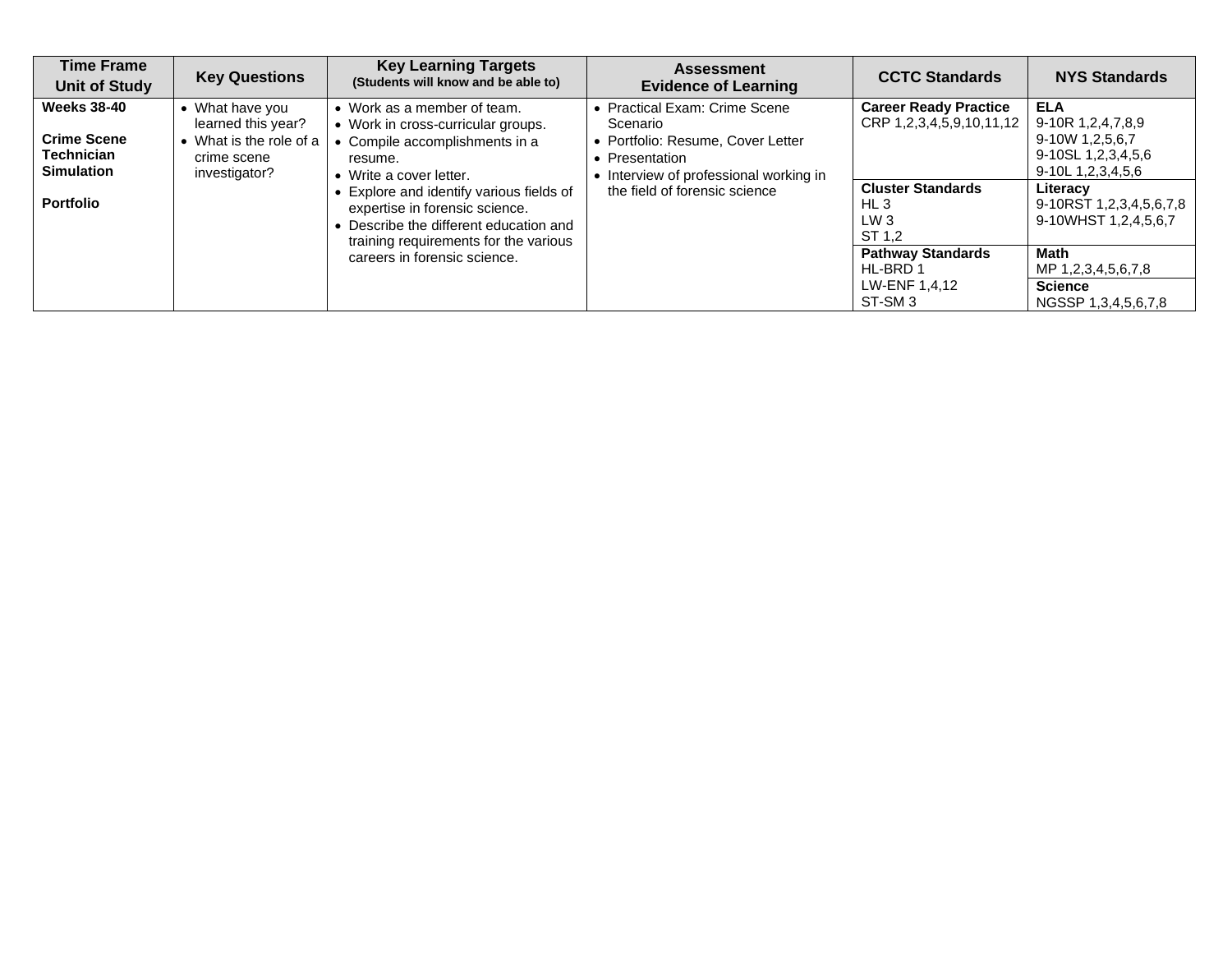# **Syracuse City School District Career and Technical Education Program Course Syllabus CSI300: Forensic Science 300**



## **Program Overview**

Forensic Science is the application of scientific methods and techniques to gather and examine information which is used in a court of law. This program is a lab-based, hands-on course that will explore the work of forensic scientists. Recent advances in scientific methods and principles have had an enormous impact upon law enforcement and the entire criminal justice system. Students will learn how forensic scientists collect and document physical evidence, conduct laboratory analysis, and present results during testimony in a court of law. Laboratory exercises will include learning techniques commonly employed in forensic investigations. The program will examine actual case histories of crimes and requires students to apply basic understandings of physics, chemistry, biology, psychiatry, math, and more to reveal the whole story of a crime. Students who successfully complete the Forensic Science program will be prepared to excel in a two- or four-year post-secondary Criminal Justice or Forensics program.

#### **Course Description**

This is the third course in the Forensic Science pathway. This course provides an overview of the criminal justice system and introduces specialized forensic topics including the U.S. justice system, and the history and role of forensic science in the legal system. As part of this course, students will be enrolled in CRJ 101: Criminal Justice Systems at Onondaga Community College which includes study of police, the court system, the correctional systems, and other discretionary and ethical issues in the criminal justice field. Students will participate in creating and conducting an independent research project for the Science Fair. Students will refine their knowledge and skills as they learn more advanced crime scene investigation techniques, such as crime scene photography, fiber analysis, and the identification of physical remains. Students will examine the role of forensic pathologists in forensic science and how the areas of toxicology, forensic psychology, and forensic ecology are applied in criminal investigations. Finally, students will participate in a mock court simulation to apply the skills they have learned

### **Work-Based Learning**

Students will be connected with professionals in the forensic science field through field trips, job shadowing and Career Coaching, leading to opportunities for direct job training and real-world experience. Students will create and maintain a portfolio of their experiences to document the development of their skills, including a professional resume.

#### **Pre-Requisites**

CSI100: Forensic Science 100, and CSI200: Forensic Science 200

## **Course Objectives**

Students will:

- 10. Explain the legal foundations for criminal justice in the United States.
- 11. Explain the professional, legal, and ethical responsibilities of Forensic Science professionals.
- 12. Document and process evidence from a crime scene.
- 13. Perform comparative analysis on fiber evidence and human remains.
- 14. Engage in argument from evidence.
- 15. Explain the role that pathologists play in forensic science
- 16. Describe the fields of toxicology, forensic psychology and forensic ecology.
- 17. Plan and carry out an independent research project.

#### **Integrated Academics**

1 Integrated Science Credit

#### **Concurrent Enrollment College Credit**

Upon successful completion of Forensic Science 300, students will earn 3 college credits for CRJ 101: Criminal Justice Systems from Onondaga Community College.

#### **Equipment and Supplies**

• **School will provide:** Textbook, laptop and all lab materials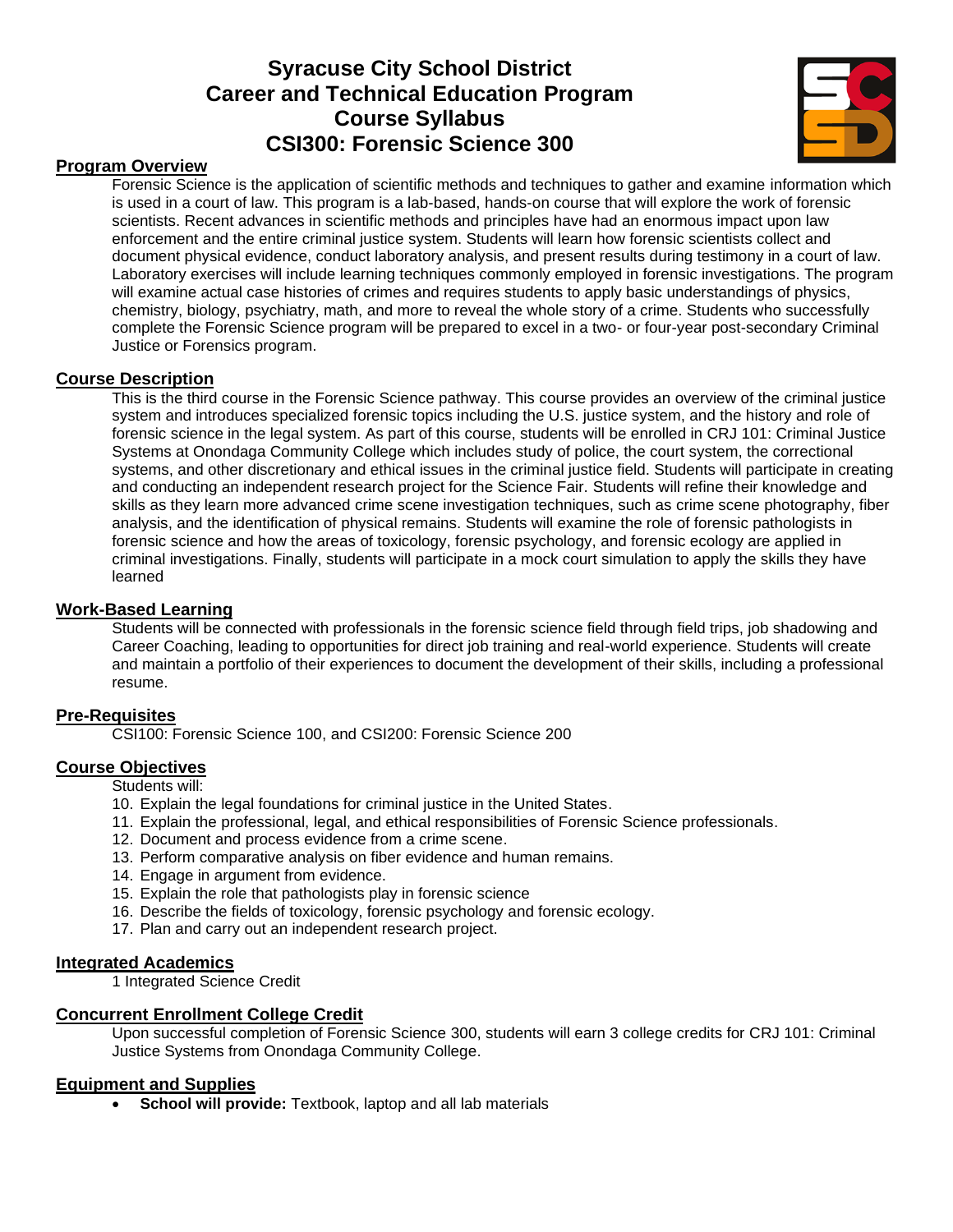• **Student will provide:** 3-ring binder, composition lab book, notebook paper, pencil, pen, earbuds or headphones

## **Textbooks**

Brown, R., & Davenport, J. (2016). *Forensic Science: Advanced Investigations.* Boston, MA: Cengage Learning. Saferstein, R. (2014). *Criminalistics: An Introduction to Forensic Science, 11th Edition.* New York: Pearson. Spencer, J. T. (2012). *Introduction to Forensic Science: The Science of Criminalistics.* Boston, MA: Cengage Learning.

## **Grading**

- 25% **Tests and Quizzes:** Tests include all summative assessments (written exams, projects, authentic products, presentations, etc.) Quizzes will cover the most recent material and review of important concepts.
- 25% **Labs:** Labs are often performed in groups of 2-4 students. ALL lab work will be collected and curated in a composition notebook. Lab reports will require group collaboration and individual work and some formal lab reports will be typed.

## 25% **Projects**

25% **Classwork:** Most work will be completed in class. Homework will mainly consist of work from absences. These percentages are estimates, and subject to change based on the nature of the students involved and the class itself.

## **Additional Course Policies**

- **Assignments:** In order to receive full credit, work must be complete before the bell rings on the day it is due. Late or incomplete work is NOT accepted for full credit. If an absence is excused, students will have as many days as they were absent to make up missed work. Absences make it very difficult to keep up with the coursework. Some work may not be possible to make-up due to the nature of activity (bellringers, labs, class discussions, etc.). See teacher with questions. It the students' responsibility to organize and keep track of their assignments! Most work will be turned in as a packet at the end of a unit or electronically via email or other means.
- **Labs:** Most lab work will be collected in a composition notebook. Labs will be performed in groups. Lab reports will require group collaboration and will require use of computer technology.
- **Lab Safety:** In case an accident occurs, report it immediately! Let the instructors decide on the proper course of action. Those not involved should clear the area.
- **Exams:** It is the student's responsibility to schedule with the teacher to make up a missed test/quiz for any excused absence within the week following their return. Students with an unexcused absence on the day of an exam will NOT be able to make up the exam or quiz. Students may retake quizzes if they show completed homework. Quiz and test dates will be announced 2 days and 5 days in advance, respectively.
- **Academic Integrity Policy:** Students are expected to behave ethically and with integrity. Academic dishonesty (including letting others copy) will result in no credit for the assignment and may include a meeting between the student, parent/guardian and an administrator. Please refer to school policies for more information on this policy. Please give help and hints, but not answers.

## **Course Calendar**

**1**

**2**

## **Quarter Units of Study**

- Safety and Career Readiness
- Legal Foundations of the US Justice System
- The CSI Effect
	- Technical Integrity of the Investigation
- Fiber Evidence and Analysis
	- Identification of Physical Evidence and Remains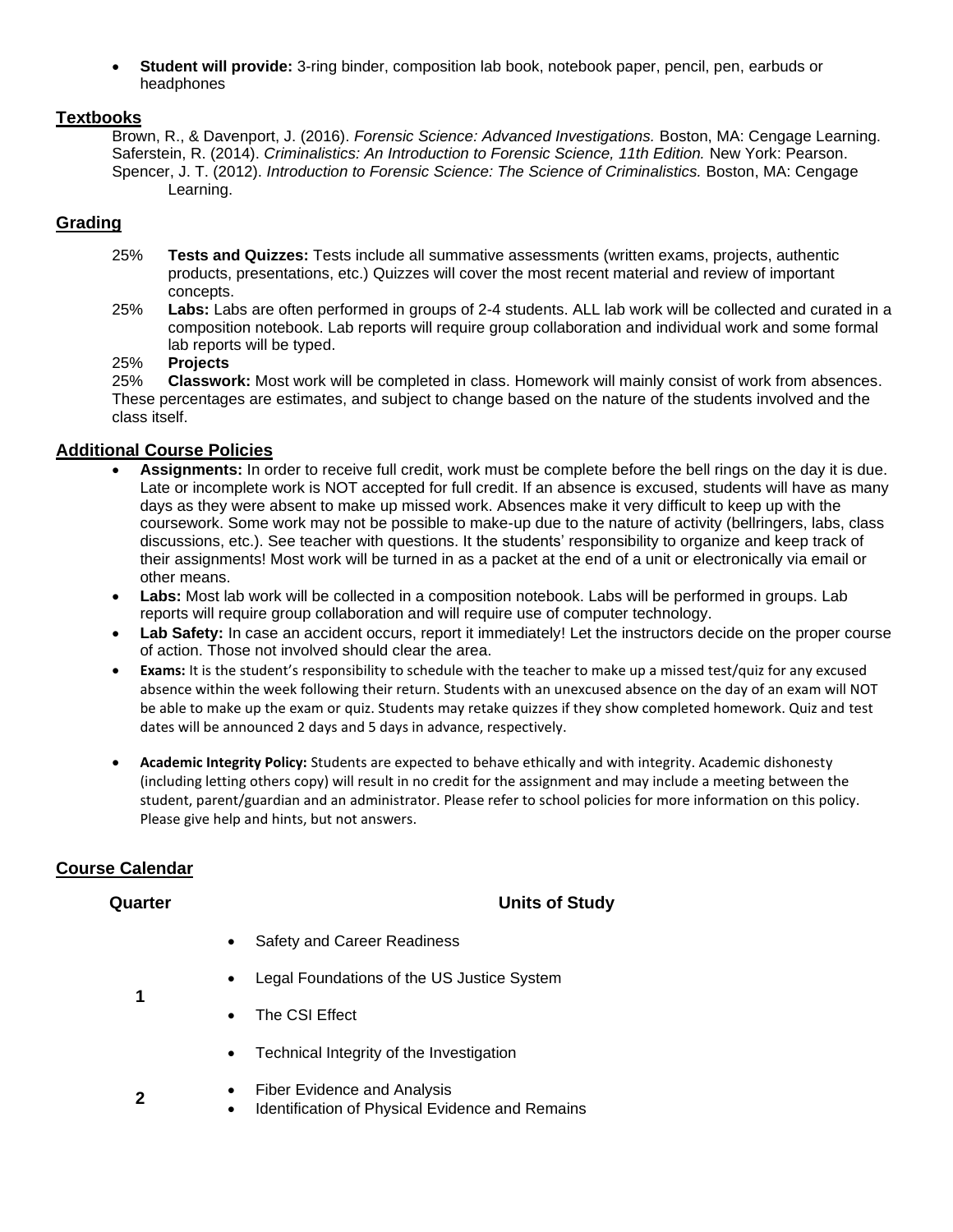- Mortality: Investigation of Various Aspects of Death
- Toxicology
- Science Fair
- CRJ 101: Criminal Justice Systems: Police, Courts, Corrections, Individual Rights vs. Public Order, Due Process
- CRJ 101: Criminal Justice Systems: Discretionary and Ethical Issues
- Forensic Psychology
- Forensic Ecology: Soil Analysis and Water Testing
- Mock Court

**3**

**4**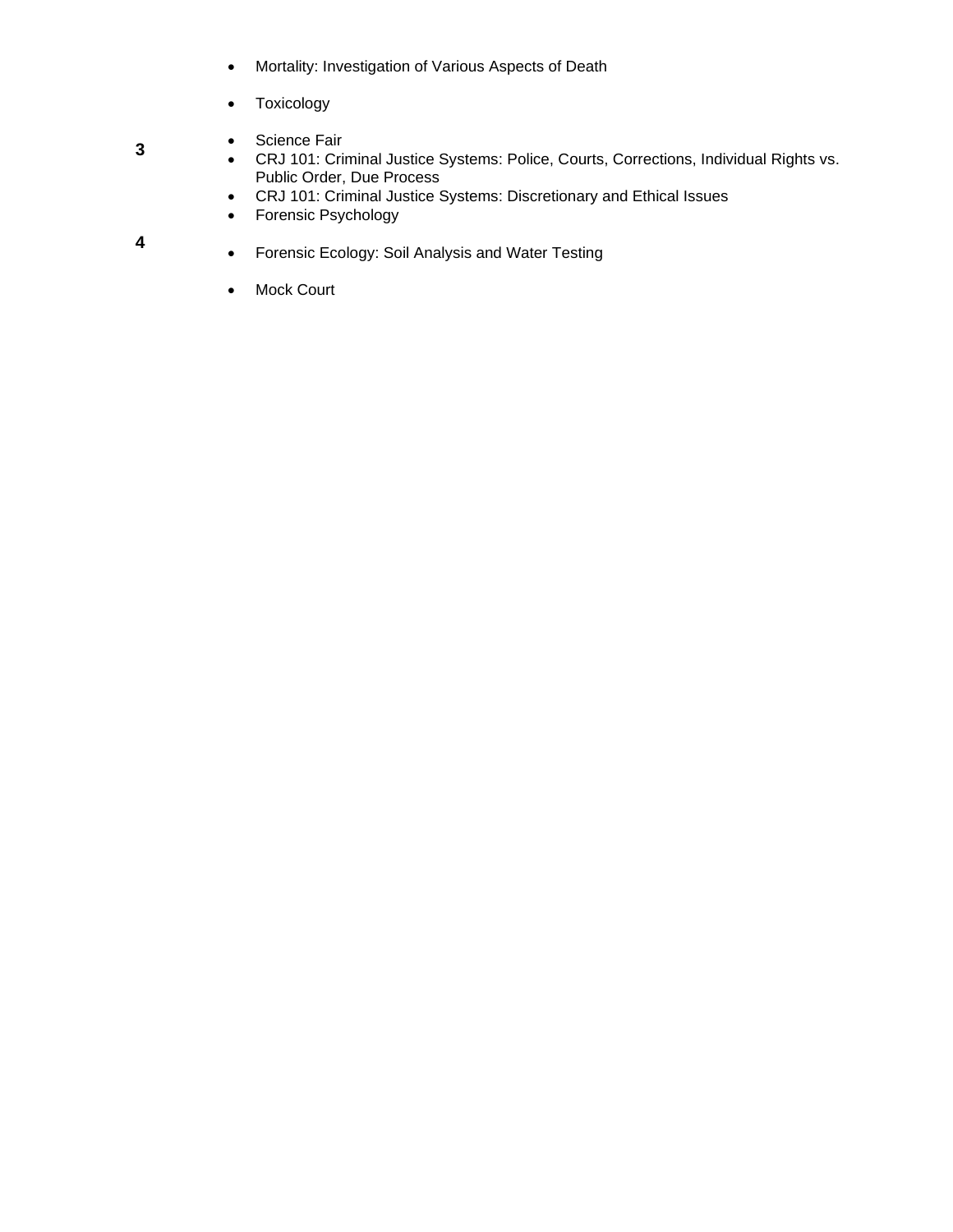**Syracuse City School District Career and Technical Education Program Scope and Sequence CSI300: Forensic Science 300**



| <b>Time Frame</b><br><b>Unit of Study</b>                     | <b>Key Questions</b>                                                                                          | <b>Key Learning Targets</b><br>(Students will know and be able to)                                                                                                                                                                                                                                                                                  | <b>Assessment</b><br><b>Evidence of Learning</b>                                                                                                                | <b>CCTC Standards</b>                                                                                                                   | <b>NYS Standards</b>                                                                                                                                                                   |
|---------------------------------------------------------------|---------------------------------------------------------------------------------------------------------------|-----------------------------------------------------------------------------------------------------------------------------------------------------------------------------------------------------------------------------------------------------------------------------------------------------------------------------------------------------|-----------------------------------------------------------------------------------------------------------------------------------------------------------------|-----------------------------------------------------------------------------------------------------------------------------------------|----------------------------------------------------------------------------------------------------------------------------------------------------------------------------------------|
| Week 1                                                        | • What are the                                                                                                | • Exhibit appropriate behavior in the lab.                                                                                                                                                                                                                                                                                                          | • Ground Zero Flag Mystery                                                                                                                                      | <b>Career Ready Practices</b>                                                                                                           | <b>ELA</b>                                                                                                                                                                             |
| <b>Safety and Career</b><br><b>Readiness</b>                  | professional,<br>industry and<br>academic skills<br>required in the<br>forensic science<br>field?             | • Explain the dangers of evidence<br>contamination through food, drink, cosmetics,<br>lotion, eye drops, and contact lenses.<br>• Use laboratory equipment correctly and<br>safely.<br>• Follow laboratory procedures.<br>• Follow standard operating procedures for<br>maintaining a lab manual.<br>• Document laboratory work following the steps | Summary<br>• American Flag<br><b>Identification Lab</b><br>• Uniform inspection<br>• Goal setting and reflection<br>journaling<br>• Composition Lab<br>Notebook | CRP 2,4,5,6,8,10,11<br><b>Cluster Standards</b><br>$HL$ 5<br>LW <sub>5</sub><br>ST <sub>4</sub><br><b>Pathway Standards</b><br>HL-BRD 6 | 11-12R 1,2,4,7,8,9<br>11-12W 1,2,5,6,7<br>11-12SL 1,2,3,4,5,6<br>11-12L 1,2,3,4,5,6<br>Literacy<br>11-12RST 1,2,3,4,5,6,7,8<br>11-12WHST 1,2,4,5,6,7<br><b>Math</b><br>MP <sub>5</sub> |
|                                                               |                                                                                                               | of the scientific method (objectives, material,<br>procedures, data/results, and conclusion).                                                                                                                                                                                                                                                       |                                                                                                                                                                 | LW-ENF 1,5,6<br><b>ST-SM 3,4</b>                                                                                                        | <b>Science</b><br>NGSSP3<br>HS-ETS1-2                                                                                                                                                  |
| Weeks 2-3<br>Legal<br><b>Foundations of</b><br>the US Justice | • What are the legal<br>foundations for<br>criminal justice in<br>the United States?<br>• How is the criminal | • Identify the constitutional rights of individuals<br>within US Justice System.<br>• Examine how the First Amendment relates to<br>commercial speech and the rights of private<br>citizens.                                                                                                                                                        | • First Amendment Game<br>• iCivics<br>• First Amendment Cartoon<br>• Tinker Precedent Case:<br>Amicus Curie Legal Brief                                        | <b>Career Ready Practices</b><br>CRP 2,4,5,6,8,10,11                                                                                    | <b>ELA</b><br>11-12R 1,2,4,7,8,9<br>11-12W 1,2,5,6,7<br>11-12SL 1,2,3,4,5,6<br>11-12L 1,2,3,4,5,6                                                                                      |
| <b>System</b>                                                 | justice system<br>organized?                                                                                  | • Explain the protections from illegal search<br>and seizure outlined in the Fourth<br>Amendment.<br>• Explain the due process and equal protection<br>clauses in the Fifth and Fourteenth<br>Amendments.                                                                                                                                           | • Miranda Case Study<br>• Forensic Professional<br><b>Ethics Scenarios</b><br>• Bill of Rights Posters<br>• Court and Booking Field<br>Trip                     | <b>Cluster Standards</b><br>$HL$ 5<br>LW <sub>5</sub><br>ST <sub>4</sub><br><b>Pathway Standards</b><br>HL-BRD 6                        | Literacy<br>11-12RST 1,2,3,4,5,6,7,8<br>11-12WHST 1,2,4,5,6,7<br><b>Math</b><br>MP <sub>5</sub>                                                                                        |
|                                                               |                                                                                                               | • Describe rights protected by the Ninth<br>Amendment.<br>• Outline the steps of the judicial process from<br>identification of a suspect through the trial.<br>• Explain how evidence is used to convince a<br>jury of guilt.                                                                                                                      | • Court Case Reflection                                                                                                                                         | LW-ENF 1,5,6<br><b>ST-SM 3,4</b>                                                                                                        | <b>Science</b><br>NGSSP3                                                                                                                                                               |
| Weeks 4-7<br><b>The CSI Effect</b>                            | • How is forensic<br>science portrayed in<br>the media?<br>• Where are the<br>intersections of                | • Evaluate the importance of a code of ethics<br>to professional organizations.<br>• Explain how forensic science relies on<br>multiple disciplines to solve crimes.<br>• Differentiate, identify and provide examples                                                                                                                              | • Serial Podcast Notes<br>• Podcast/Blog Creation:<br><b>Forensics Media Review</b><br>of Serial/Concussion/CSI<br>• Movie: 48 Hours: Casey                     | <b>Career Ready Practices</b><br>CRP 2,4,6,8,10,11                                                                                      | <b>ELA</b><br>11-12R 1,2,4,7,8,9<br>11-12W 1,2,5,6,7<br>11-12SL 1,2,3,4,5,6<br>11-12L 1,2,3,4,5,6                                                                                      |
|                                                               | forensic science and<br>the law?                                                                              | of infractions, misdemeanors, and felony<br>crimes.<br>• Summarize how forensic science is portrayed<br>in literature, media and society.                                                                                                                                                                                                           | Anthony Judgement Day<br>• Summary: Casey Anthony<br>Trial                                                                                                      | <b>Cluster Standards</b><br><b>HL 1,5</b><br>LW 1, 5,6<br>ST 4,5,6<br><b>Pathway Standards</b>                                          | Literacy<br>11-12RST 1,2,3,4,5,6,7,8<br>11-12WHST 1,2,4,5,6,7<br><b>Math</b>                                                                                                           |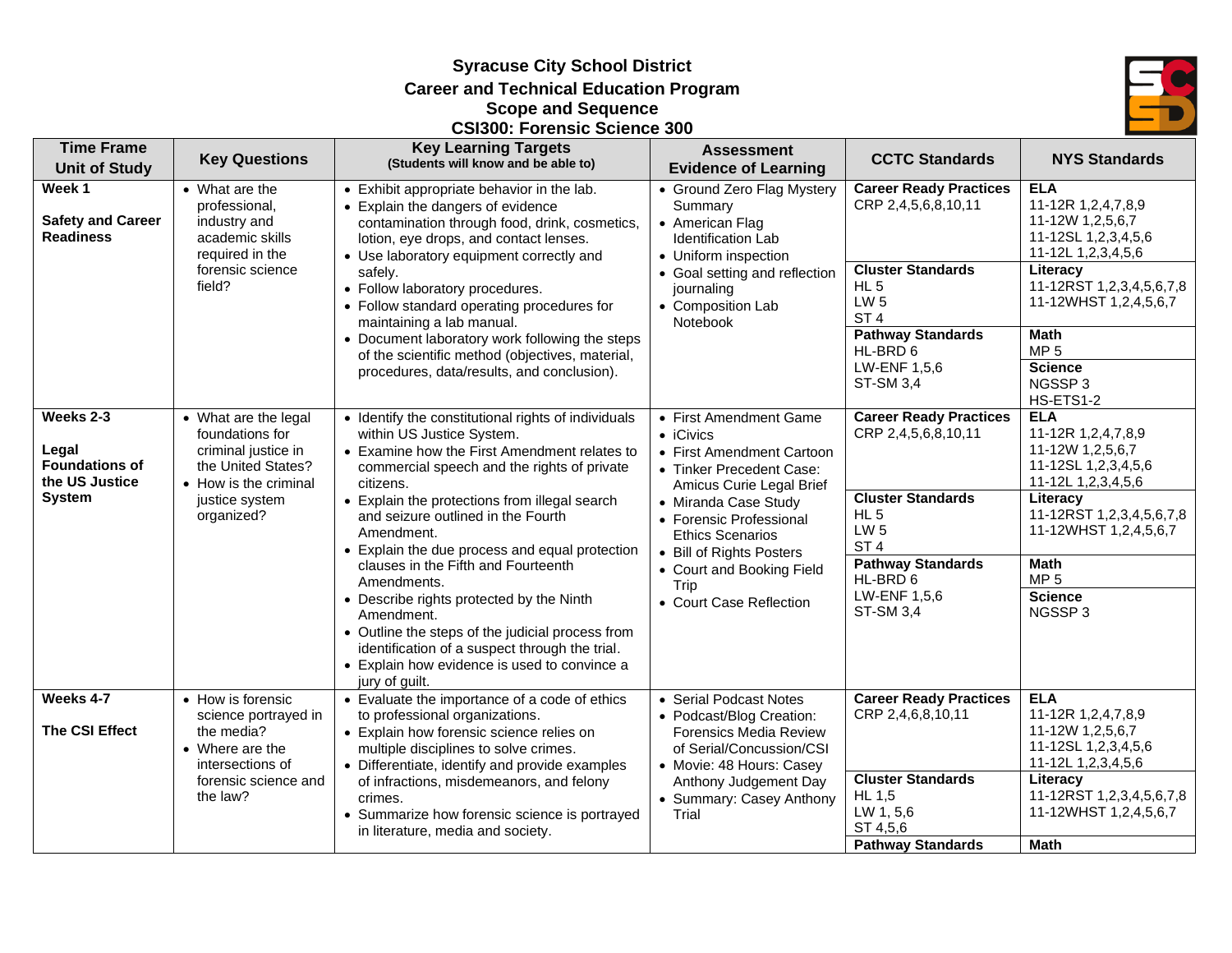| <b>Time Frame</b><br><b>Unit of Study</b>                   | <b>Key Questions</b>                                                                                            | <b>Key Learning Targets</b><br>(Students will know and be able to)                                                                                                                                                                                                                                                                                                                                                                                                                                                                                                                                                                                                                                           | <b>Assessment</b><br><b>Evidence of Learning</b>                                                                                                                         | <b>CCTC Standards</b>                                                         | <b>NYS Standards</b>                                                                              |
|-------------------------------------------------------------|-----------------------------------------------------------------------------------------------------------------|--------------------------------------------------------------------------------------------------------------------------------------------------------------------------------------------------------------------------------------------------------------------------------------------------------------------------------------------------------------------------------------------------------------------------------------------------------------------------------------------------------------------------------------------------------------------------------------------------------------------------------------------------------------------------------------------------------------|--------------------------------------------------------------------------------------------------------------------------------------------------------------------------|-------------------------------------------------------------------------------|---------------------------------------------------------------------------------------------------|
|                                                             |                                                                                                                 | • Compare and contrast fictional detectives<br>and modern forensic scientists.<br>• Explain the CSI Effect and analyze how has it<br>influenced scientific evidence in the<br>courtroom.                                                                                                                                                                                                                                                                                                                                                                                                                                                                                                                     | • Analysis: Case Anthony<br>Evidence<br>• Draft Legal Argument:<br>Casey Anthony Verdict<br>Claim-Evidence-Reason<br>Graphic Organizer<br>• Mock Court: Casey<br>Anthony | HL-BRD 6<br>LW-ENF 1,5,6,10<br>ST-SM 2,3,4                                    | CCSM 1,2,4-6<br><b>Science</b><br>NGSS 1,2,6,7                                                    |
| Weeks 8-10<br>Technical<br>Integrity of the                 | • What is the value of<br>evidence?<br>• What procedures<br>are implemented at                                  | • Demonstrate or explain activities that occur<br>prior to conducting a crime scene search.<br>• Explain and demonstrate the use of<br>constitutional law and federal rules of                                                                                                                                                                                                                                                                                                                                                                                                                                                                                                                               | • Locard Sock Lab<br>• Lab: Triangulate evidence<br>• Crime Scene<br>Reconstruction: O.J.<br>Simpson                                                                     | <b>Career Ready Practices</b><br>CRP 2,4,8,11,12                              | <b>ELA</b><br>11-12R 1,2,4,7,8,9<br>11-12W 1,2,5,6,7<br>11-12SL 1,2,3,4,5,6<br>11-12L 1,2,3,4,5,6 |
|                                                             | Investigation<br>a crime scene and<br>why are they<br>important?<br>• What are the legal<br>responsibilities of | evidence governing search and seizure.<br>• Explain and demonstrate appropriate search<br>pattern methods.<br>• Explain and demonstrate proper bagging and<br>marking of all evidence.                                                                                                                                                                                                                                                                                                                                                                                                                                                                                                                       | • Movie Notes: A&E<br>American Justice: Why<br>O.J. Simpson Won<br>• Analysis of forensic                                                                                | <b>Cluster Standards</b><br>$HL$ 5<br>LW 4,5<br>ST 2,6                        | Literacy<br>11-12RST 1,2,3,4,5,6,7,8<br>11-12WHST 1,2,4,5,6,7                                     |
|                                                             | forensic scientists?                                                                                            | • Draw a crime scene sketch using proper<br>measurements, symbols and labels.<br>• Demonstrate proper use of measurements<br>and conversions to draw a crime scene to<br>scale.<br>• Geometrically triangulate evidence.<br>• Demonstrate how to prepare an evidence<br>inventory.<br>• Work together as a professional team to<br>conduct a crime scene investigation.<br>• Demonstrate professional bearing and<br>demeanor.<br>• Produce quality photographs of crime scenes<br>including a photography log.<br>• Simulate ethically challenging forensic<br>scenarios.<br>• Describe the legal and ethical responsibilities<br>of forensic science professionals within and<br>outside of the courtroom. | mistakes during O.J.<br>Simpson trial<br>• Skills USA Crime Scene<br>competition practice<br>simulation                                                                  | <b>Pathway Standards</b><br>HL-BRD 2,4<br>LW-ENF 1,4,5,6,10,12<br>ST-SM 1,2,4 | Math<br>MP 2,3,4,5,7<br><b>Science</b><br>NGSSP 1,2,3,4,6,7,8<br>HS-ETS1-2                        |
| <b>Weeks 11-12</b><br><b>Fiber Evidence</b><br>and Analysis | • How is fiber<br>evidence from a<br>crime scene<br>analyzed?                                                   | • Examine and analyze the forensic aspects of<br>fibers.<br>• Identify and compare natural and synthetic<br>fiber types by using physical and chemical                                                                                                                                                                                                                                                                                                                                                                                                                                                                                                                                                       | • Fluorescence Fiber<br>Identification<br>• Lab: Observing Refractive<br>Index (RI) in Fibers                                                                            | <b>Career Ready Practices</b><br>CRP 2,4,8,11                                 | <b>ELA</b><br>11-12R 1,2,4,7,8,9<br>11-12W 1,2,5,6,7<br>11-12SL 1,2,3,4,5,6<br>11-12L 1,2,3,4,5,6 |
|                                                             |                                                                                                                 | testing methods.<br>• Summarize systematic procedures for<br>collection and identification of fiber evidence.                                                                                                                                                                                                                                                                                                                                                                                                                                                                                                                                                                                                | • Lab: Light Diffraction<br><b>Fiber Diameter</b><br>• Lab: Fiber Burn Test<br>• Lab: Fiber Dye Test                                                                     | <b>Cluster Standards</b><br>HL <sub>1</sub><br>LW 2,4<br>ST 2,6               | Literacy<br>11-12RST 1,2,3,4,5,6,7,8<br>11-12WHST 1,2,4,5,6,7                                     |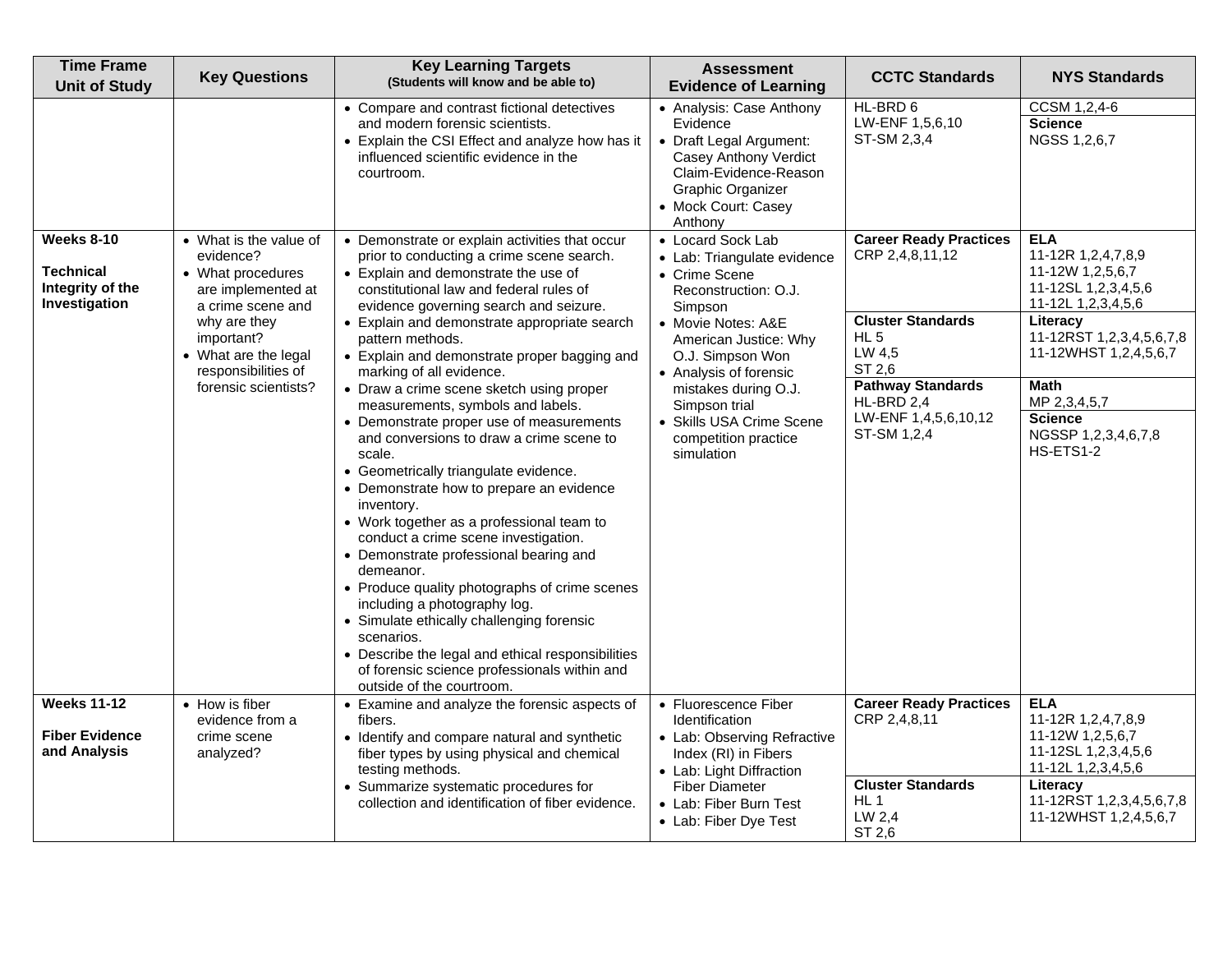| <b>Time Frame</b><br><b>Unit of Study</b>                                                    | <b>Key Questions</b>                                                                                           | <b>Key Learning Targets</b><br>(Students will know and be able to)                                                                                                                                                                                                                                                                                                                                                                                                                                                           | <b>Assessment</b><br><b>Evidence of Learning</b>                                                                                     | <b>CCTC Standards</b>                                                        | <b>NYS Standards</b>                                                                                          |
|----------------------------------------------------------------------------------------------|----------------------------------------------------------------------------------------------------------------|------------------------------------------------------------------------------------------------------------------------------------------------------------------------------------------------------------------------------------------------------------------------------------------------------------------------------------------------------------------------------------------------------------------------------------------------------------------------------------------------------------------------------|--------------------------------------------------------------------------------------------------------------------------------------|------------------------------------------------------------------------------|---------------------------------------------------------------------------------------------------------------|
|                                                                                              |                                                                                                                |                                                                                                                                                                                                                                                                                                                                                                                                                                                                                                                              |                                                                                                                                      | <b>Pathway Standards</b><br>HL-BRD 2.4<br>LW-ENF 1,10,12<br>ST-SM 1,2,4      | <b>Math</b><br><b>Science</b><br><b>HS-PS4-1</b>                                                              |
| <b>Weeks 13-15</b><br>Identification of<br><b>Physical Evidence</b><br>and Remains           | • What is forensic<br>anthropology and<br>what can it tell us<br>about human<br>remains?<br>• What is forensic | • Identify the basic bones of the skeleton.<br>• Use skeletal remains to determine the<br>physical characteristics of an individual.<br>• Determine the sex of an individual based on<br>skull, jaw, brow ridge, pelvis, and femur.<br>• Determine the ancestry of an individual.                                                                                                                                                                                                                                            | • Lab: Who Is The Skeleton<br>in the Closet?<br>• Lab: One Bite Out of<br>Crime Forensic<br>Odontology<br>• Lab: Bone Identification | <b>Career Ready Practices</b><br>CRP 2,4,8,10,11<br><b>Cluster Standards</b> | <b>ELA</b><br>11-12R 1,2,4,7,8,9<br>11-12W 1,2,5,6,7<br>11-12SL 1,2,3,4,5,6<br>11-12L 1,2,3,4,5,6<br>Literacy |
|                                                                                              | radiology?                                                                                                     | • Estimate the age of an individual.<br>• Estimate the height, build, and handedness<br>of an individual.                                                                                                                                                                                                                                                                                                                                                                                                                    | • Skeleton Foldable Notes<br>• Bone Quiz<br>• Skull Diagram                                                                          | HL <sub>1</sub><br>LW 1,2,4<br>ST 2,6                                        | 11-12RST 1,2,3,4,5,6,7,8<br>11-12WHST 1,2,4,5,6,7                                                             |
|                                                                                              | bone injuries.                                                                                                 | • Identify injuries, bone diseases, and possible<br>causes of death using bone characteristics.<br>• Compare and contrast pre and postmortem<br>• Identify bone patterns indicating disease.<br>• Identify bone markings that could indicate<br>cause of death.                                                                                                                                                                                                                                                              | • Lab: Estimate Age and<br>Gender of Unknown<br>Skeleton                                                                             | <b>Pathway Standards</b><br>HL-BRD 2.4<br>LW-ENF 1,10,12<br>ST-SM 1,2,4      | <b>Math</b><br>MP 1,3,5<br><b>Science</b><br>NGSSP 1,2,3,6,7,8<br>HS-LS1-2,1-3                                |
| <b>Weeks 16-18</b><br><b>Mortality:</b><br><b>Investigation of</b><br><b>Various Aspects</b> | • What role do<br>pathologists play in<br>forensic science?<br>• What is forensic<br>pathology?                | • Analyze the role of forensic pathologists in<br>investigations.<br>• Describe correct anatomical positions and<br>the role it plays in human anatomy.<br>• Describe anatomical position.                                                                                                                                                                                                                                                                                                                                   | • Foldable: Body Planes<br>and Cavities<br>• Lab: Pickle Autopsy<br>• Lab: Measurable You<br>Inquiry                                 | <b>Career Ready Practices</b><br>CRP 2,4,8,10,11                             | <b>ELA</b><br>11-12R 1,2,4,7,8,9<br>11-12W 1,2,5,6,7<br>11-12SL 1,2,3,4,5,6<br>11-12L 1, 2, 3, 4, 5, 6        |
| of Death                                                                                     |                                                                                                                | • Apply body planes and directional terms<br>related to the body.<br>• Locate the body cavities, quadrants, and<br>body regions and identify the major organs                                                                                                                                                                                                                                                                                                                                                                | • Movie Notes: And the<br>Dead Shall Speak<br>• Lab: Forensic Entomology<br>• Lab: Body Farm Inquiry                                 | <b>Cluster Standards</b><br>HL <sub>1</sub><br>LW 1,2,4<br>ST 2,6            | Literacy<br>11-12RST 1,2,3,4,5,6,7,8<br>11-12WHST 1,2,4,5,6,7                                                 |
|                                                                                              |                                                                                                                | within each.<br>• Define and list manners and methods of<br>death.<br>• Follow the steps of an autopsy procedure.<br>• Determine the cause of death using evidence<br>from an autopsy.<br>• Identify the stages of decomposition to<br>determine approximate time of death.<br>• Compare and contrast algor mortis, rigor<br>mortis, and livor mortis.<br>• Identify common insects associated with<br>decomposition and diagram their life cycles.<br>• Identify various environmental factors related<br>to time of death. | • Rwanda Genocide Case<br>Study                                                                                                      | <b>Pathway Standards</b><br>HL-BRD 2.4<br>LW-ENF 1,10,12<br>ST-SM 1,2,4      | <b>Math</b><br>MP 1,3,5<br><b>Science</b><br>NGSSP 1,2,3,6,7,8<br><b>HS-LS1-2</b>                             |
| <b>Week 19-20</b>                                                                            |                                                                                                                | • Identify the parts of the circulatory system.                                                                                                                                                                                                                                                                                                                                                                                                                                                                              |                                                                                                                                      | <b>Career Ready Practices</b><br>CRP 2,4,8,11                                | <b>ELA</b><br>11-12R 1,2,4,7,8,9                                                                              |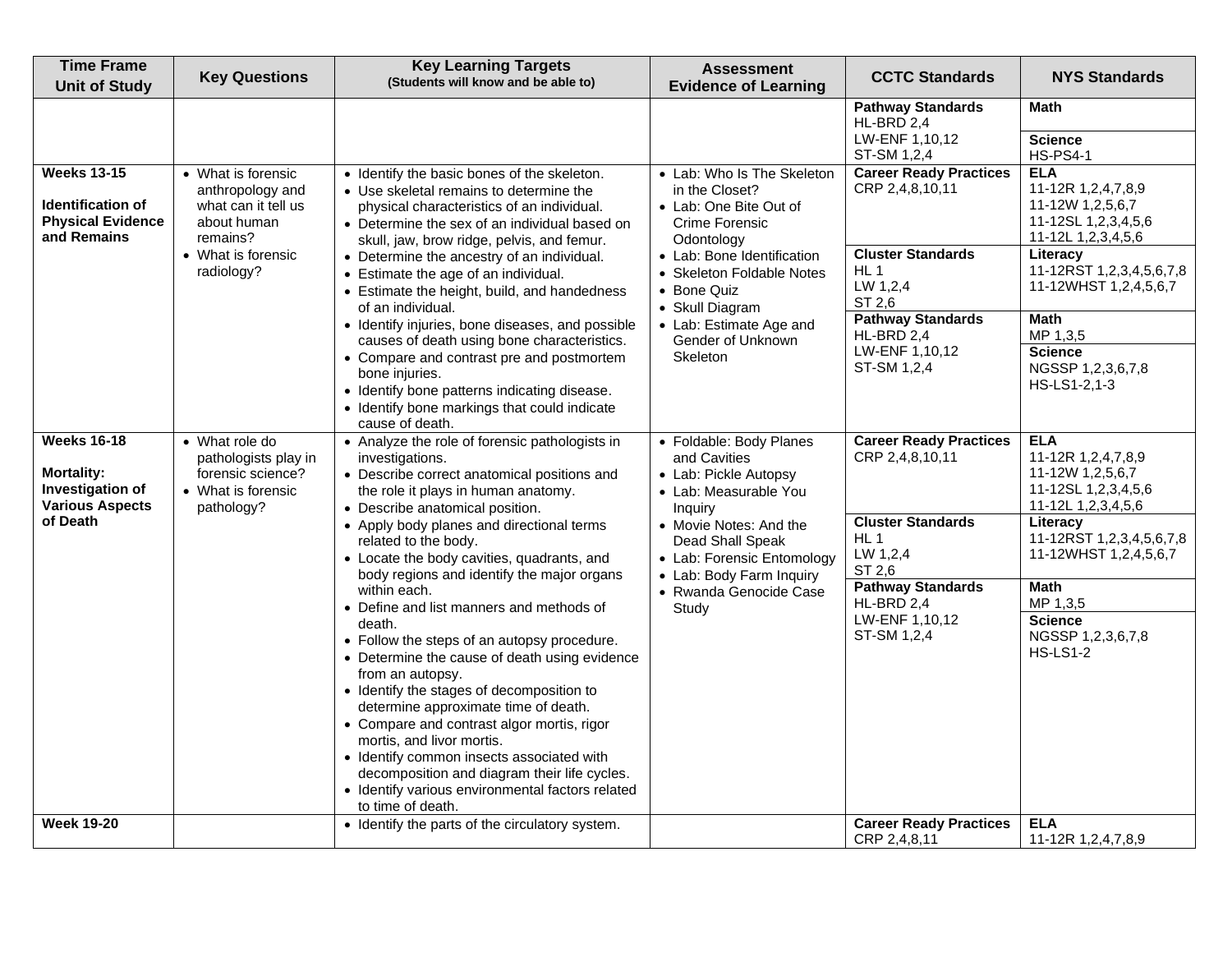| <b>Time Frame</b><br><b>Unit of Study</b>                 | <b>Key Questions</b>                                                                                                                                           | <b>Key Learning Targets</b><br>(Students will know and be able to)                                                                                                                                                                                                                                                                                                                                                                                                                                                                                                                                                                                                                                                                                                                                                         | <b>Assessment</b><br><b>Evidence of Learning</b>                                                                                                                                                                                                                                                                                                                                                                                                                                                                                               | <b>CCTC Standards</b>                                                                                                                                                                                          | <b>NYS Standards</b>                                                                                                                                                                                                                                                  |
|-----------------------------------------------------------|----------------------------------------------------------------------------------------------------------------------------------------------------------------|----------------------------------------------------------------------------------------------------------------------------------------------------------------------------------------------------------------------------------------------------------------------------------------------------------------------------------------------------------------------------------------------------------------------------------------------------------------------------------------------------------------------------------------------------------------------------------------------------------------------------------------------------------------------------------------------------------------------------------------------------------------------------------------------------------------------------|------------------------------------------------------------------------------------------------------------------------------------------------------------------------------------------------------------------------------------------------------------------------------------------------------------------------------------------------------------------------------------------------------------------------------------------------------------------------------------------------------------------------------------------------|----------------------------------------------------------------------------------------------------------------------------------------------------------------------------------------------------------------|-----------------------------------------------------------------------------------------------------------------------------------------------------------------------------------------------------------------------------------------------------------------------|
| Toxicology                                                | • What are the<br>adverse effects of<br>drugs?<br>• How are the most<br>common poisonings<br>investigated?                                                     | • Identify the parts of the digestive system.<br>• Identify the parts of the urinary system.<br>• Compare and contrast laboratory procedures<br>used for measuring the concentration of<br>alcohol in the bloodstream.<br>• Describe techniques used to measure the<br>blood alcohol content (BAC).<br>• Classify the five schedules of drugs<br>according to the effects that they have on the<br>body.<br>• Relate the signs and symptoms of an<br>overdose and poisoning with a specific class<br>of drugs or toxins.<br>• Identify chemical agents that may be used for<br>bioterrorism.<br>• Compare and contrast methods used to<br>collect and package drug evidence.                                                                                                                                               | • Body System Foldable<br><b>Shirts</b><br>• Drug Project<br>• Public Health Campaign<br>· Video Notes: Grim<br>Murders in History-Poison<br>• Making of Medicine Video                                                                                                                                                                                                                                                                                                                                                                        | <b>Cluster Standards</b><br>$HL$ 1<br>LW 2,4<br>ST 2,6<br><b>Pathway Standards</b><br>HL-BRD 2,4<br>LW-ENF 1,10,12<br>ST-SM 1,2,4                                                                              | 11-12W 1,2,5,6,7<br>11-12SL 1,2,3,4,5,6<br>11-12L 1,2,3,4,5,6<br>Literacy<br>11-12RST 1,2,3,4,5,6,7,8<br>11-12WHST 1,2,4,5,6,7<br>Math<br><b>CCSM 1,3,5</b><br><b>Science</b><br>NGSS 1,2,3,6,7,8<br>HS-LS1-2,1-3                                                     |
| <b>Weeks 21-30</b><br><b>M/W/F</b><br><b>Science Fair</b> | • How do forensic<br>Scientists plan and<br>carry out<br>investigations?<br>• How do forensic<br>Scientists construct<br>explanations and<br>design solutions? | • Create an experimental research question.<br>• Write a hypothesis to test a research<br>question.<br>• Use credible sources to compile background<br>research on a topic.<br>• Outline and draft a background research<br>paper.<br>• Write a testable hypothesis statement.<br>• Construct an experimental design (with the<br>independent, dependent, and control<br>variables) to test a hypothesis.<br>• Create a data table to collect quantitative and<br>qualitative data.<br>• Create a graph to display quantitative data.<br>• Analyze data for patterns and trends.<br>• Draft conclusions from data to support or<br>abandon hypothesis and explain results.<br>• Prepare a research presentation display<br>board.<br>• Present research conclusions to a public<br>audience.<br>• Reflect and revise work. | • Brainstorm Activity<br>• Research Plan and<br>Project Proposal<br>Conference<br>• Credible Source Pyramid<br>and Analysis<br>• Activity: Research Notes<br>• Research Background<br><b>Writing Outline</b><br>• Science Fair Journal<br>Reflection<br>• Lab: Conduct Research<br>Experiment<br>• Collect and Display Data<br>in Graph form<br>• Analyze data and<br>summarize conclusions<br>• Project: Science Fair<br>Display Board<br>• Science Fair Poster<br><b>Presentation (PSLA</b><br>Science Fair, CTE Expo,<br>MoST Science Fair) | <b>Career Ready Practice</b><br>CRP 2,4,6,7,8,11,12<br><b>Cluster Standards</b><br>HL 1,2,3<br>LW 1,3,5,6<br>ST 2,3,4,5,6<br><b>Pathway Standards</b><br>HL-BRD 1,6<br>LW-ENF 1,4,5,6,12<br>ST-SM <sub>3</sub> | <b>ELA</b><br>11-12R 1,2,4,7,8,9<br>11-12W 1,2,5,6,7<br>11-12SL 1,2,3,4,5,6<br>11-12L 1,2,3,4,5,6<br>Literacy<br>11-12RST 1,2,3,4,5,6,7,8<br>11-12WHST 1,2,4,5,6,7<br><b>Math</b><br>MP 1,2,3,4,5,6,7,8<br><b>Science</b><br>NGSSP 1,3,4,5,6,7,8<br>HS-ETS1-1,1-2,1-3 |
| <b>Weeks 21-22</b><br>T/Th<br><b>Police</b>               | • How do police<br>accomplish their<br>goals within the<br>framework of the                                                                                    | • Identify components and levels of police<br>agencies in the U.S.                                                                                                                                                                                                                                                                                                                                                                                                                                                                                                                                                                                                                                                                                                                                                         | • Chapter quizzes<br>• Chapter summaries<br>• Current events report of<br>the week                                                                                                                                                                                                                                                                                                                                                                                                                                                             | <b>Career Ready Practices</b><br>CRP 1,2,4,12                                                                                                                                                                  | <b>ELA</b><br>11-12R 1,2,4,7,8,9<br>11-12W 1,2,5,6,7<br>11-12SL 1,2,3,4,5,6<br>11-12L 1,2,3,4,5,6                                                                                                                                                                     |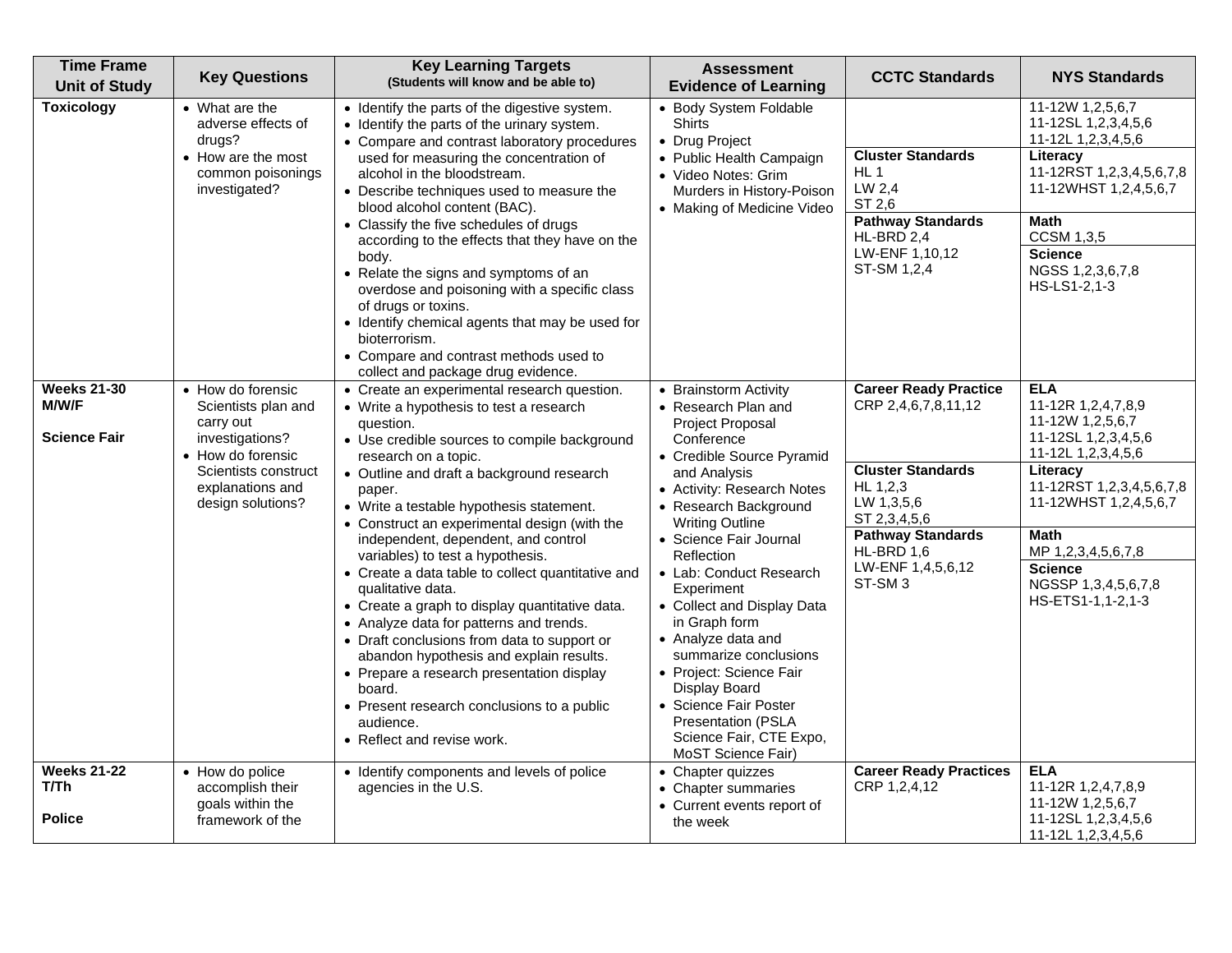| <b>Time Frame</b><br><b>Unit of Study</b>                           | <b>Key Questions</b>                                                                                 | <b>Key Learning Targets</b><br>(Students will know and be able to)                                                                                                                                                                                                              | <b>Assessment</b><br><b>Evidence of Learning</b>                                                         | <b>CCTC Standards</b>                                                   | <b>NYS Standards</b>                                                                              |
|---------------------------------------------------------------------|------------------------------------------------------------------------------------------------------|---------------------------------------------------------------------------------------------------------------------------------------------------------------------------------------------------------------------------------------------------------------------------------|----------------------------------------------------------------------------------------------------------|-------------------------------------------------------------------------|---------------------------------------------------------------------------------------------------|
| (Onondaga<br>Community<br>College CRJ 101                           | U.S. Criminal<br>Justice system?                                                                     | • Describe state, federal, and local law<br>enforcement agencies and their interaction<br>with each other.                                                                                                                                                                      | • Crime Cause Analysis<br>Research Essay                                                                 | <b>Cluster Standards</b><br>LW <sub>4</sub>                             | Literacy<br>11-12RST 1,2,3,4,5,6,7,8<br>11-12WHST 1,2,4,5,6,7                                     |
| <b>Criminal Justice</b><br>Systems)                                 |                                                                                                      | • Explain the role of police in the initial<br>response and throughout the criminal justice                                                                                                                                                                                     |                                                                                                          | <b>Pathway Standards</b><br><b>LW-ENF 1,5</b>                           | <b>Math</b>                                                                                       |
|                                                                     |                                                                                                      | process.<br>• Describe the history of policing in the U.S.,<br>and consider the role of police departments<br>in a democracy.<br>• Survey duties assigned to local, state and<br>federal law enforcement agencies.<br>• Assess the role of private law enforcement<br>agencies. |                                                                                                          |                                                                         | <b>Science</b>                                                                                    |
| <b>Weeks 23-24</b><br>T/Th<br>Courts                                | • What levels of<br>courts exist in the<br>U.S. Criminal<br>Justice system?<br>• What roles exist in | • Explain the right of due process and the sixth<br>amendment to the U.S. Constitution.<br>• Describe how the courts in the U.S. Criminal<br>Justice System work as a check and balance<br>for our government.                                                                  | • Chapter quizzes<br>• Chapter summaries<br>• Current events report of<br>the week<br>• Mock Court Trial | <b>Career Ready Practices</b><br>CRP 1,2,4,12                           | <b>ELA</b><br>11-12R 1,2,4,7,8,9<br>11-12W 1,2,5,6,7<br>11-12SL 1,2,3,4,5,6<br>11-12L 1,2,3,4,5,6 |
| (OCC CRJ 101)                                                       | each level of the<br>court system?                                                                   | • Explain the function of interpreting laws for<br>the courts and give examples of it.<br>• Describe how the courts shape the laws.                                                                                                                                             |                                                                                                          | <b>Cluster Standards</b><br>LW <sub>4</sub>                             | Literacy<br>11-12RST 1,2,3,4,5,6,7,8<br>11-12WHST 1,2,4,5,6,7                                     |
|                                                                     |                                                                                                      |                                                                                                                                                                                                                                                                                 |                                                                                                          | <b>Pathway Standards</b><br>$LW$ -ENF 1,5                               | Math                                                                                              |
|                                                                     |                                                                                                      |                                                                                                                                                                                                                                                                                 |                                                                                                          |                                                                         | <b>Science</b>                                                                                    |
| <b>Weeks 25-26</b><br>T/Th<br><b>Corrections</b>                    | • What is a jail?<br>• What is prison?<br>• What are probation<br>and parole?<br>• How does          | • Identify levels of corrections in the U.S.<br>Criminal Justice system.<br>• Describe prison culture.<br>• Describe recidivism and statistics that help<br>shape sentencing.                                                                                                   | • Chapter quizzes<br>• Chapter summaries<br>• Current events report of<br>the week                       | <b>Career Ready Practices</b><br>CRP 1,2,4,12                           | <b>ELA</b><br>11-12R 1,2,4,7,8,9<br>11-12W 1,2,5,6,7<br>11-12SL 1,2,3,4,5,6<br>11-12L 1,2,3,4,5,6 |
| (OCC CRJ 101)                                                       | corrections support<br>police and courts in<br>the Criminal Justice                                  | • Describe the similarities and differences<br>between probation and parole.                                                                                                                                                                                                    |                                                                                                          | <b>Cluster Standards</b><br>LW <sub>4</sub>                             | Literacy<br>11-12RST 1,2,3,4,5,6,7,8<br>11-12WHST 1,2,4,5,6,7                                     |
|                                                                     | system?                                                                                              |                                                                                                                                                                                                                                                                                 |                                                                                                          | <b>Pathway Standards</b><br><b>LW-ENF 1,5</b>                           | <b>Math</b>                                                                                       |
|                                                                     |                                                                                                      |                                                                                                                                                                                                                                                                                 |                                                                                                          |                                                                         | <b>Science</b>                                                                                    |
| <b>Weeks 27-28</b><br>T/Th.<br>Individual rights<br>vs Public Order | • What is meant by<br>the "Scales of<br>Justice"?<br>• How does the<br><b>Criminal Justice</b>       | • Describe how justice and equality apply to<br>the Criminal Justice System.<br>• Identify the decisions that have shaped how<br>we balance rights and order.<br>• Explain the Posse Comitatus Act.                                                                             | • Chapter quizzes<br>• Chapter summaries<br>• Current events report of<br>the week                       | <b>Career Ready Practices</b><br>CRP 1,2,4,12                           | <b>ELA</b><br>11-12R 1,2,4,7,8,9<br>11-12W 1,2,5,6,7<br>11-12SL 1,2,3,4,5,6<br>11-12L 1,2,3,4,5,6 |
| (OCC CRJ 101)                                                       | system keep<br>individual rights and                                                                 |                                                                                                                                                                                                                                                                                 |                                                                                                          | <b>Cluster Standards</b><br>LW <sub>4</sub><br><b>Pathway Standards</b> | Literacy<br>11-12RST 1,2,3,4,5,6,7,8<br>11-12WHST 1,2,4,5,6,7<br><b>Math</b>                      |
|                                                                     |                                                                                                      |                                                                                                                                                                                                                                                                                 |                                                                                                          |                                                                         |                                                                                                   |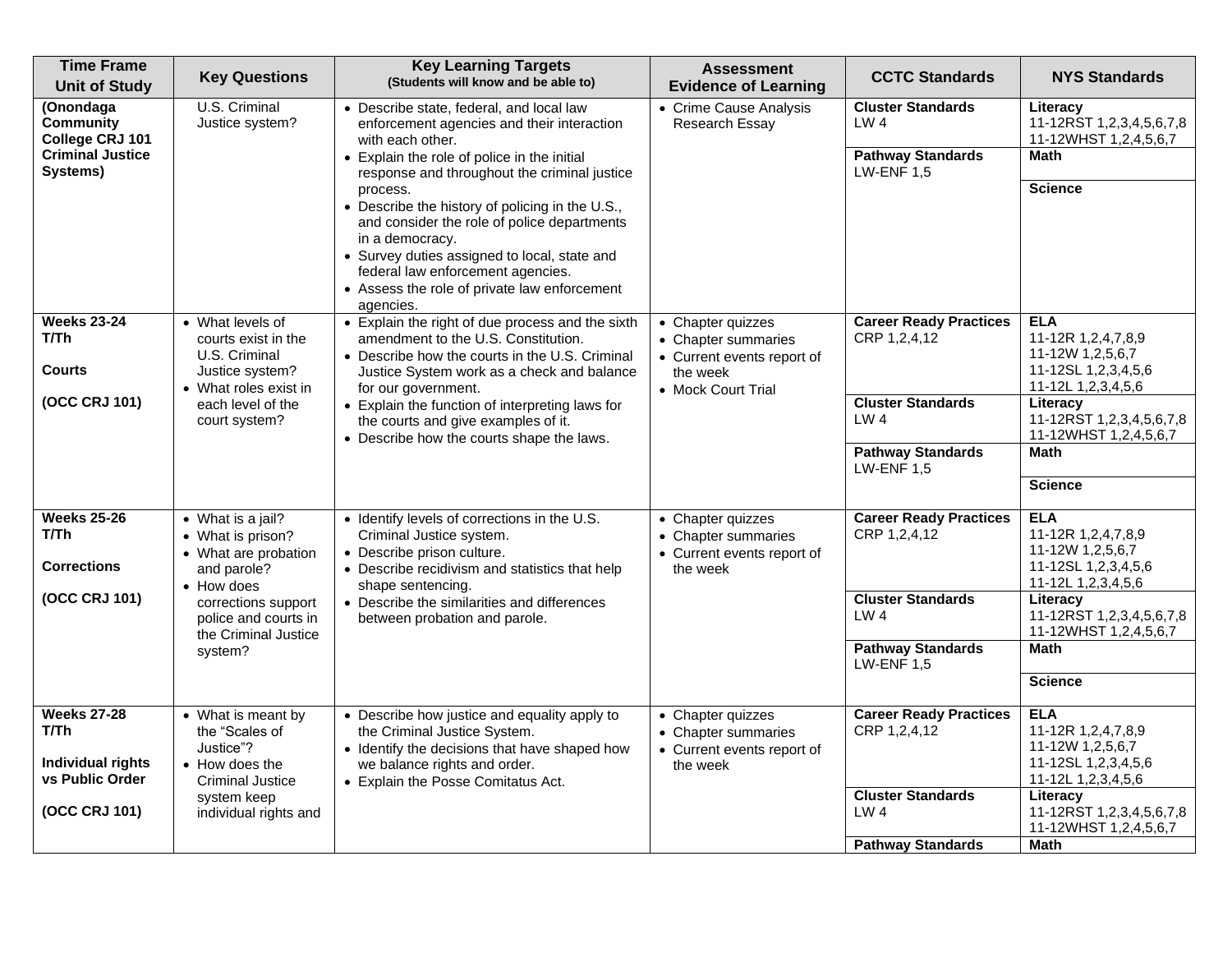| <b>Time Frame</b><br><b>Unit of Study</b>                                                 | <b>Key Questions</b>                                                                                                                                  | <b>Key Learning Targets</b><br>(Students will know and be able to)                                                                                                                                                                                                                                                                                                                                                                                                                                                                                                                                 | <b>Assessment</b><br><b>Evidence of Learning</b>                                                                                                                                                                                                        | <b>CCTC Standards</b>                                                                                                                                                                       | <b>NYS Standards</b>                                                                                                                                                                                                                                                 |
|-------------------------------------------------------------------------------------------|-------------------------------------------------------------------------------------------------------------------------------------------------------|----------------------------------------------------------------------------------------------------------------------------------------------------------------------------------------------------------------------------------------------------------------------------------------------------------------------------------------------------------------------------------------------------------------------------------------------------------------------------------------------------------------------------------------------------------------------------------------------------|---------------------------------------------------------------------------------------------------------------------------------------------------------------------------------------------------------------------------------------------------------|---------------------------------------------------------------------------------------------------------------------------------------------------------------------------------------------|----------------------------------------------------------------------------------------------------------------------------------------------------------------------------------------------------------------------------------------------------------------------|
|                                                                                           | public order in<br>balance?                                                                                                                           |                                                                                                                                                                                                                                                                                                                                                                                                                                                                                                                                                                                                    |                                                                                                                                                                                                                                                         | <b>LW-ENF 1.5</b>                                                                                                                                                                           | <b>Science</b>                                                                                                                                                                                                                                                       |
| <b>Weeks 29-30</b><br>T/Th<br><b>Due Process</b>                                          | • What laws and<br>constitutional<br>amendments<br>quarantee due<br>process?                                                                          | • Describe the roles of each pillar in due<br>process.<br>• Explain individual, police, and victim rights in<br>due process.<br>• Identify the cases in U.S. history that have                                                                                                                                                                                                                                                                                                                                                                                                                     | • Chapter quizzes<br>• Chapter summaries<br>• Current events report of<br>the week                                                                                                                                                                      | <b>Career Ready Practices</b><br>CRP 1,2,4,12                                                                                                                                               | <b>ELA</b><br>11-12R 1,2,4,7,8,9<br>11-12W 1,2,5,6,7<br>11-12SL 1,2,3,4,5,6<br>11-12L 1,2,3,4,5,6                                                                                                                                                                    |
| (OCC CRJ 101)                                                                             | • How does due<br>process affect<br>police, courts, and                                                                                               | addressed due process and the results of<br>those cases.                                                                                                                                                                                                                                                                                                                                                                                                                                                                                                                                           |                                                                                                                                                                                                                                                         | <b>Cluster Standards</b><br>LW <sub>4</sub>                                                                                                                                                 | Literacy<br>11-12RST 1,2,3,4,5,6,7,8<br>11-12WHST 1,2,4,5,6,7                                                                                                                                                                                                        |
|                                                                                           | corrections as pillars<br>of the criminal<br>Justice system?                                                                                          |                                                                                                                                                                                                                                                                                                                                                                                                                                                                                                                                                                                                    |                                                                                                                                                                                                                                                         | <b>Pathway Standards</b><br><b>LW-ENF 1,5</b>                                                                                                                                               | Math<br><b>Science</b>                                                                                                                                                                                                                                               |
| <b>Weeks 31-32</b><br>T/Th<br>Discretionary and<br><b>Ethical Issues</b><br>(OCC CRJ 101) | What are discretionary<br>issues in the<br><b>Criminal Justice</b><br>system? What are<br>ethical issues in the<br><b>Criminal Justice</b><br>system? | • Identify different discretionary and ethical<br>issues as it relates to law enforcement.<br>• Describe the effects of ethical precedents on<br>today's criminal justice system.<br>• Explain the significance of ethics and<br>professionalism in policing.<br>• Investigate legal issues surrounding the use<br>of force, search and seizure, police<br>corruption and racial profiling.                                                                                                                                                                                                        | • Chapter quizzes<br>• Chapter summaries<br>• Current events report of<br>the week<br>• Evidence in Uses of<br><b>Police Force Cases</b><br>(Michael Brown, etc.)<br>• Case Studies: Legal<br>Precedents in<br><b>Contemporary Police</b>               | <b>Career Ready Practices</b><br>CRP 1,2,4,12<br><b>Cluster Standards</b><br>LW <sub>4</sub><br><b>Pathway Standards</b><br><b>LW-ENF 1,5</b>                                               | <b>ELA</b><br>11-12R 1,2,4,7,8,9<br>11-12W 1,2,5,6,7<br>11-12SL 1,2,3,4,5,6<br>11-12L 1,2,3,4,5,6<br>Literacy<br>11-12RST 1,2,3,4,5,6,7,8<br>11-12WHST 1,2,4,5,6,7<br><b>Math</b>                                                                                    |
|                                                                                           |                                                                                                                                                       |                                                                                                                                                                                                                                                                                                                                                                                                                                                                                                                                                                                                    | <b>Brutality Criminal</b><br>Investigations<br>• NY Times Student Op-Ed<br>Competition                                                                                                                                                                  |                                                                                                                                                                                             | <b>Science</b>                                                                                                                                                                                                                                                       |
| <b>Weeks 31-34</b><br><b>M/W/F</b><br><b>Forensic</b><br><b>Psychology</b>                | • How are criminals<br>profiled?                                                                                                                      | • Locate and identify the major organs of the<br>nervous system.<br>• Describe the importance of the role of<br>membranes in the nervous system.<br>• Identify the three layers of meninges.<br>• Identify the three types of hemorrhage<br>involving the meninges.<br>• Identify and describe offender-profiling<br>procedures.<br>• Identify psychological testing processes and<br>procedures used to study the criminal mind.<br>• Explain the problems with psychometric<br>tests.<br>• Describe brain abnormalities, genetics, and<br>environmental factors related to the criminal<br>mind. | • Notes: Brain Anatomy and<br>Nervous System<br>• Interview a forensic<br>professional<br>• Sibling Rivalry<br>• Drive-By Shooting<br>• Notes: Profiling Process<br><b>Stages</b><br>• Case Study: New York's<br>Mad Bomber<br>• Serial Killer Research | <b>Career Ready Practices</b><br>CRP 2,4,8,11<br><b>Cluster Standards</b><br>HL <sub>1</sub><br>LW 2,4<br>ST 2,6<br><b>Pathway Standards</b><br>HL-BRD 2,4<br>LW-ENF 1,10,12<br>ST-SM 1,2,4 | <b>ELA</b><br>11-12R 1,2,4,7,8,9<br>11-12W 1,2,5,6,7<br>11-12SL 1,2,3,4,5,6<br>11-12L 1,2,3,4,5,6<br>Literacy<br>11-12RST 1,2,3,4,5,6,7,8<br>11-12WHST 1,2,4,5,6,7<br><b>Math</b><br>MP 1,3,5<br><b>Science</b><br>NGSSP 1,2,3,6,7,8<br>HS-PS4-5,4-6<br>HS-LS1-2,1-3 |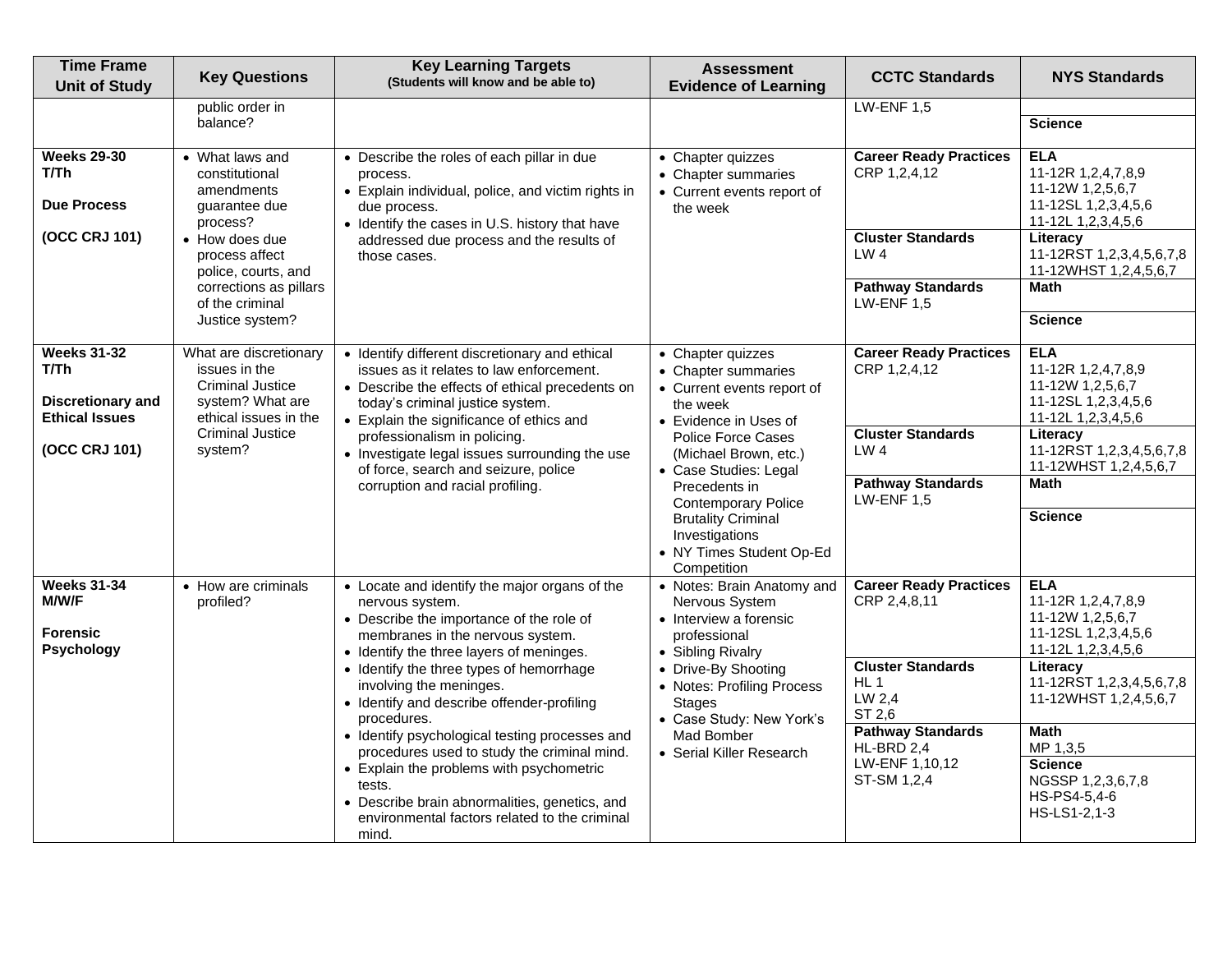| <b>Time Frame</b><br><b>Unit of Study</b>                                           | <b>Key Questions</b>                                                                                                                                               | <b>Key Learning Targets</b><br>(Students will know and be able to)                                                                                                                                                | <b>Assessment</b><br><b>Evidence of Learning</b>                                                                | <b>CCTC Standards</b>                                           | <b>NYS Standards</b>                                                                                   |
|-------------------------------------------------------------------------------------|--------------------------------------------------------------------------------------------------------------------------------------------------------------------|-------------------------------------------------------------------------------------------------------------------------------------------------------------------------------------------------------------------|-----------------------------------------------------------------------------------------------------------------|-----------------------------------------------------------------|--------------------------------------------------------------------------------------------------------|
|                                                                                     |                                                                                                                                                                    | • Describe the physiological functions<br>measured by a polygraph machine.<br>• Interpret data collected from a polygraph.<br>• Explore the psychological aspects of a serial<br>killer.                          |                                                                                                                 |                                                                 |                                                                                                        |
| <b>Weeks 35-39</b><br><b>M/W/F</b><br><b>Forensic Ecology:</b><br>Soil Analysis and | • How are soil and<br>water samples<br>tested?                                                                                                                     | • Describe the distinguishing characteristics of<br>and compositions of different soils.<br>• Compare and contrast the different soil layers<br>found in a soil profile.<br>• Analyze soils using macroscopic and | • Soil Evidence<br>Examination<br>• Chemical and Physical<br>Analysis of Sand<br>• Article: Lead Pipes in Flint | <b>Career Ready Practices</b><br>CRP 2,4,8,11                   | <b>ELA</b><br>11-12R 1,2,4,7,8,9<br>11-12W 1,2,5,6,7<br>11-12SL 1, 2, 3, 4, 5, 6<br>11-12L 1,2,3,4,5,6 |
| <b>Water Testing</b>                                                                | microscopic examination, as well as physical<br>and chemical testing.<br>• Describe the effects of different physical and<br>chemical compositions of soils on the | • Lead Testing Inquiry<br>• Guest Speaker                                                                                                                                                                         | <b>Cluster Standards</b><br>HL <sub>1</sub><br>LW 2,4<br>ST 2.6                                                 | Literacy<br>11-12RST 1,2,3,4,5,6,7,8<br>11-12WHST 1,2,4,5,6,7   |                                                                                                        |
|                                                                                     |                                                                                                                                                                    | decomposition of a corpse.<br>• Test water samples for the presence of                                                                                                                                            |                                                                                                                 | <b>Pathway Standards</b><br>HL-BRD 2.4                          | <b>Math</b><br><b>CCSM 1-3,5</b>                                                                       |
|                                                                                     |                                                                                                                                                                    | chemicals.                                                                                                                                                                                                        |                                                                                                                 | LW-ENF 1,10,12<br>ST-SM 1,2,4                                   | <b>Science</b><br>NGSS 1,2,3,6,7,8<br>HS-ESS 2-3,3-4                                                   |
| Week 40                                                                             | • What are the main<br>learning goals for                                                                                                                          | • Work as a member of team.<br>• Work in cross-curricular groups.                                                                                                                                                 | • Mock Court<br>• Practical Exam: Crime                                                                         | <b>Career Ready Practices</b><br>CRP 2,4,6,7,8,11               | <b>ELA</b><br>11-12R 1,2,4,7,8,9                                                                       |
| <b>Mock Court</b>                                                                   | this past year in<br>forensic science?                                                                                                                             | • Compile accomplishments in a resume.<br>• Write a cover letter.<br>• Explore and identify various fields of                                                                                                     | Scene Scenario<br>• Portfolio: Resume, Cover<br>Letter                                                          |                                                                 | 11-12W 1,2,5,6,7<br>11-12SL 1,2,3,4,5,6<br>11-12L 1,2,3,4,5,6                                          |
|                                                                                     |                                                                                                                                                                    | expertise in forensic science.<br>• Research the different education and training<br>requirements for the various careers in<br>forensic science.                                                                 | • Presentation<br>• Interview of professional<br>working in the field of<br>forensic science                    | <b>Cluster Standards</b><br>HL <sub>1</sub><br>LW 2,4<br>ST 2,6 | Literacy<br>11-12RST 1,2,3,4,5,6,7,8<br>11-12WHST 1,2,4,5,6,7                                          |
|                                                                                     |                                                                                                                                                                    |                                                                                                                                                                                                                   |                                                                                                                 | <b>Pathway Standards</b><br>HL-BRD 2,4                          | <b>Math</b>                                                                                            |
|                                                                                     |                                                                                                                                                                    |                                                                                                                                                                                                                   |                                                                                                                 | LW-ENF 1,4,10,12<br>ST-SM 1,2,4                                 | <b>Science</b>                                                                                         |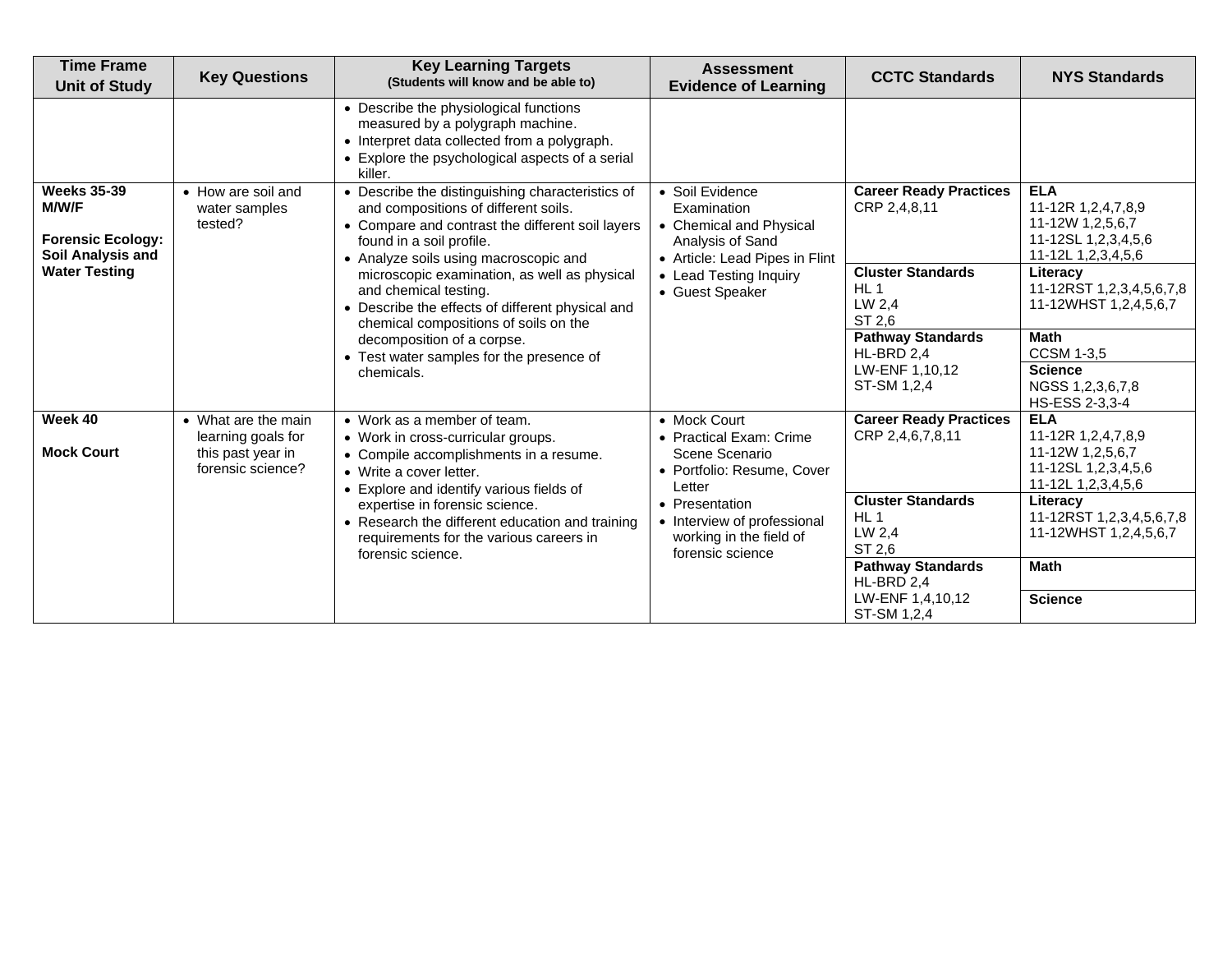# **Syracuse City School District Career and Technical Education Program Course Syllabus CSI400: Forensic Science 400 (SUPA Forensic Chemistry)**



#### **Program Overview**

Forensic Science is the application of scientific methods and techniques to gather and examine information which is used in a court of law. This program is a lab-based, hands-on course that will explore the work of forensic scientists. Recent advances in scientific methods and principles have had an enormous impact upon law enforcement and the entire criminal justice system. Students will learn how forensic scientists collect and document physical evidence, conduct laboratory analysis, and present results during testimony in a court of law. Laboratory exercises will include learning techniques commonly employed in forensic investigations. The program will examine actual case histories of crimes and requires students to apply basic understandings of physics, chemistry, biology, psychiatry, math, and more to reveal the whole story of a crime. Students who successfully complete the Forensic Science program will be prepared to excel in a two- or four-year post-secondary Criminal Justice or Forensics program.

#### **Course Description**

This is the culminating course in the Forensic Science pathway. This course provides an in-depth exploration of analytical tools used in the forensic sciences. As part of this course, students will be enrolled in Syracuse University Forensic Chemistry 113. Students will also create and conduct an independent research project for the Science Fair. Students will continue to develop their knowledge and skills as they learn more advanced crime scene investigation techniques, including microscopy, DNA, blood spatter and fingerprint analysis, entomological and soil evidence analysis, and the analysis of glass, firearms and computer/digital evidence Students will explore. Students will also investigate the areas of forensic anthropology, spectroscopy, fire and arson investigation, and behavioral sciences in crime investigation. Students will focus on completing the pathway and exploring opportunities for post-secondary education, training and/or employment.

#### **Work-Based Learning**

Students will be connected with professionals in the forensic science field through field trips, job shadowing and Career Coaching, leading to opportunities for direct job training and real-world experience. Students will create and maintain a portfolio of their experiences to document the development of their skills, including a professional resume.

#### **Pre-Requisites**

CS 100: Forensic Science 100, CSI200: Forensic Science 200, and CSI300: Forensic Science 300

#### **Course Objectives**

Students will

- 1. Explain the professional, legal, and ethical responsibilities of forensic science professionals.
- 2. Document and process evidence from a crime scene.
- 3. Perform comparative analysis on a wide variety of forensic evidence.
- 4. Engage in argument from evidence.
- 5. Explain the role that forensic anthropologists and behavioral scientists play in forensic science.
- 6. Plan and carry out an independent research project.
- 7. Create a plan for post-secondary education and/or employment.

## **Integrated Academics**

1 CTE Integrated ELA Credit

#### **Concurrent Enrollment College Credit**

Upon successful completion of Forensic Science 400, students will earn 4 college credits for Forensic Chemistry 113 from Syracuse University

#### **Equipment and Supplies**

- **School will provide:** Textbook, laptop and all lab materials
- **Student will provide:** 3-ring binder, composition lab book, notebook paper, pencil, pen, earbuds or headphones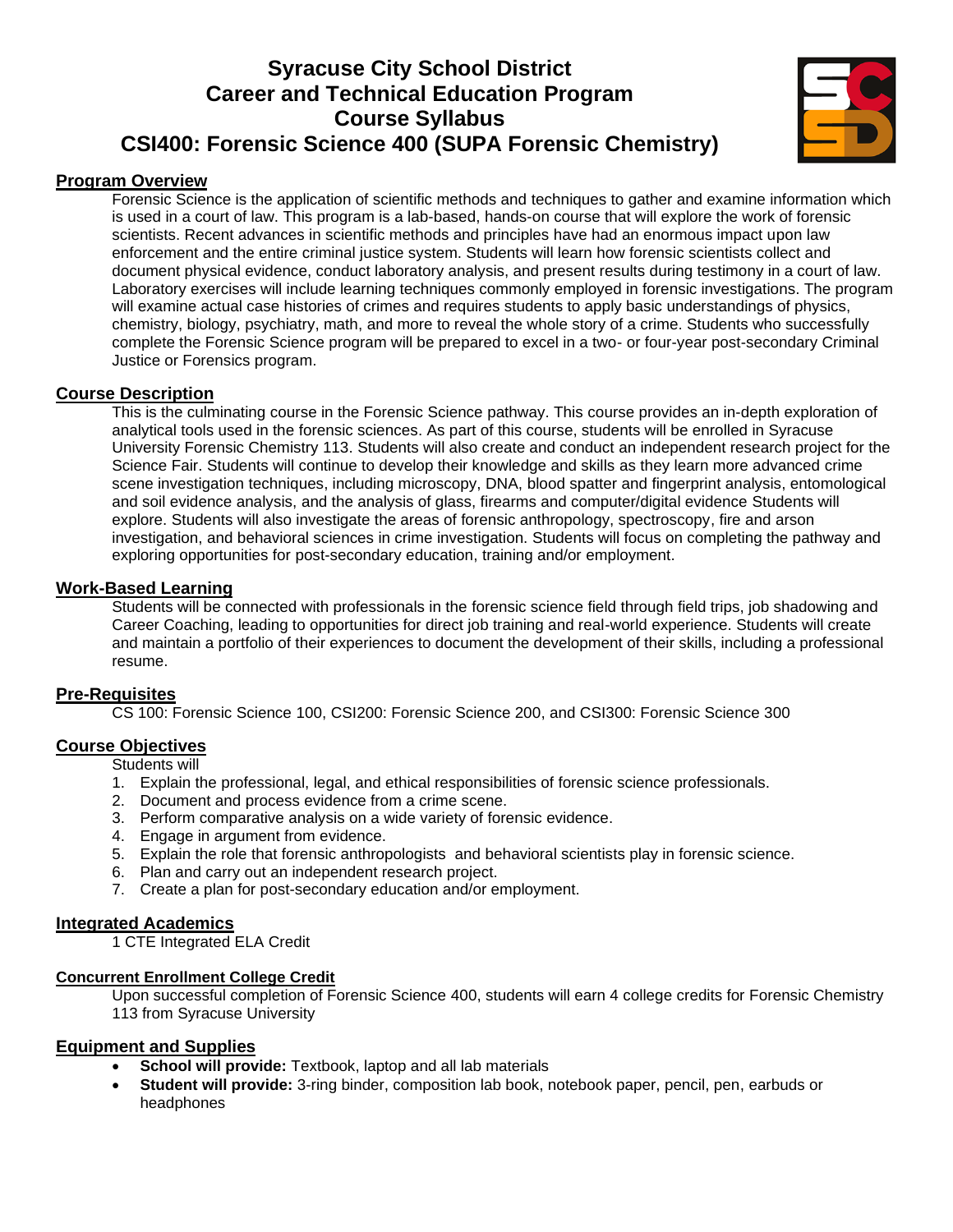## **Textbook**

Brown, R., & Davenport, J. (2016). *Forensic Science: Advanced Investigations.* Boston, MA: Cengage Learning. Saferstein, R. (2014). *Criminalistics: An Introduction to Forensic Science, 11th Edition.* New York: Pearson. Spencer, J. T. (2012). *Introduction to Forensic Science: The Science of Criminalistics.* Boston, MA: Cengage Learning.

## **Grading**

- 25% **Tests and Quizzes:** Tests include all summative assessments (written exams, projects, authentic products, presentations, etc.) Quizzes will cover the most recent material and review of important concepts.
- 25% **Labs:** Labs are often performed in groups of 2-4 students. ALL lab work will be collected and curated in a composition notebook. Lab reports will require group collaboration and individual work and some formal lab reports will be typed.

### 25% **Projects**

25% **Classwork:** Most work will be completed in class. Homework will mainly consist of work from absences These percentages are estimates, and subject to change based on the nature of the students involved and the class itself.

## **Additional Course Policies**

- **Assignments:** In order to receive full credit, work must be complete before the bell rings on the day it is due. Late or incomplete work is NOT accepted for full credit. If an absence is excused, students will have as many days as they were absent to make up missed work. Absences make it very difficult to keep up with the coursework. Some work may not be possible to make-up due to the nature of activity (bellringers, labs, class discussions, etc.). See teacher with questions. It is the students' responsibility to organize and keep track of their assignments! Most work will be turned in as a packet at the end of a unit or electronically via email or other means.
- Labs: Most lab work will be collected in a composition notebook. Labs will be performed in groups. Lab reports will require group collaboration and will require use of computer technology.
- **Lab Safety:** In case an accident occurs, report it immediately! Do not try to hide anything out of embarrassment - you will be making the situation worse, endangering yourself and others. Let the instructors decide on the proper course of action. Those not involved should clear the area.
- **Exams:** It is the student's responsibility to schedule with the teacher to make up a missed test/quiz for any excused absence within the week following their return. Students with an unexcused absence on the day of an exam will NOT be able to make up the exam or quiz. Students may retake quizzes if they show completed homework. Quiz and test dates will be announced 2 days and 5 days in advance, respectively.
- **Academic Integrity Policy:** Students are expected to behave ethically and with integrity. Academic dishonesty (including letting others copy) will result in no credit for the assignment and may include a meeting between the student, parent/guardian and an administrator. Please refer to school policies for more information on this policy. Please give help and hints, but not answers.

## **Course Calendar**

| Quarter | <b>Units of Study</b>                                           |
|---------|-----------------------------------------------------------------|
|         | Success in SUPA Forensic Chemistry<br>$\bullet$                 |
|         | Evidence in the Legal System                                    |
| 1       | Crime Scene Investigation                                       |
|         | Science, Pseudoscience and Statistics                           |
|         | Microscopy and Methods in Examining Biological Evidence<br>٠    |
|         | <b>DNA Analysis</b><br>٠                                        |
| 2       | Serology: Blood Spatter                                         |
|         | Anatomical Evidence: Fingerprints<br>$\bullet$                  |
|         | Careers in Forensic Medicine                                    |
| 3       | Science Fair                                                    |
|         | Entomology and Soil in Death Investigation<br>٠                 |
|         | Forensic Anthropology                                           |
|         | <b>Chemical Evidence and Forensic Spectroscopy</b><br>$\bullet$ |
| 4       | Explosives and Arson Investigation<br>٠                         |
|         | <b>Physical Analysis of Glass</b>                               |
|         | <b>Firearms and Ballistics</b>                                  |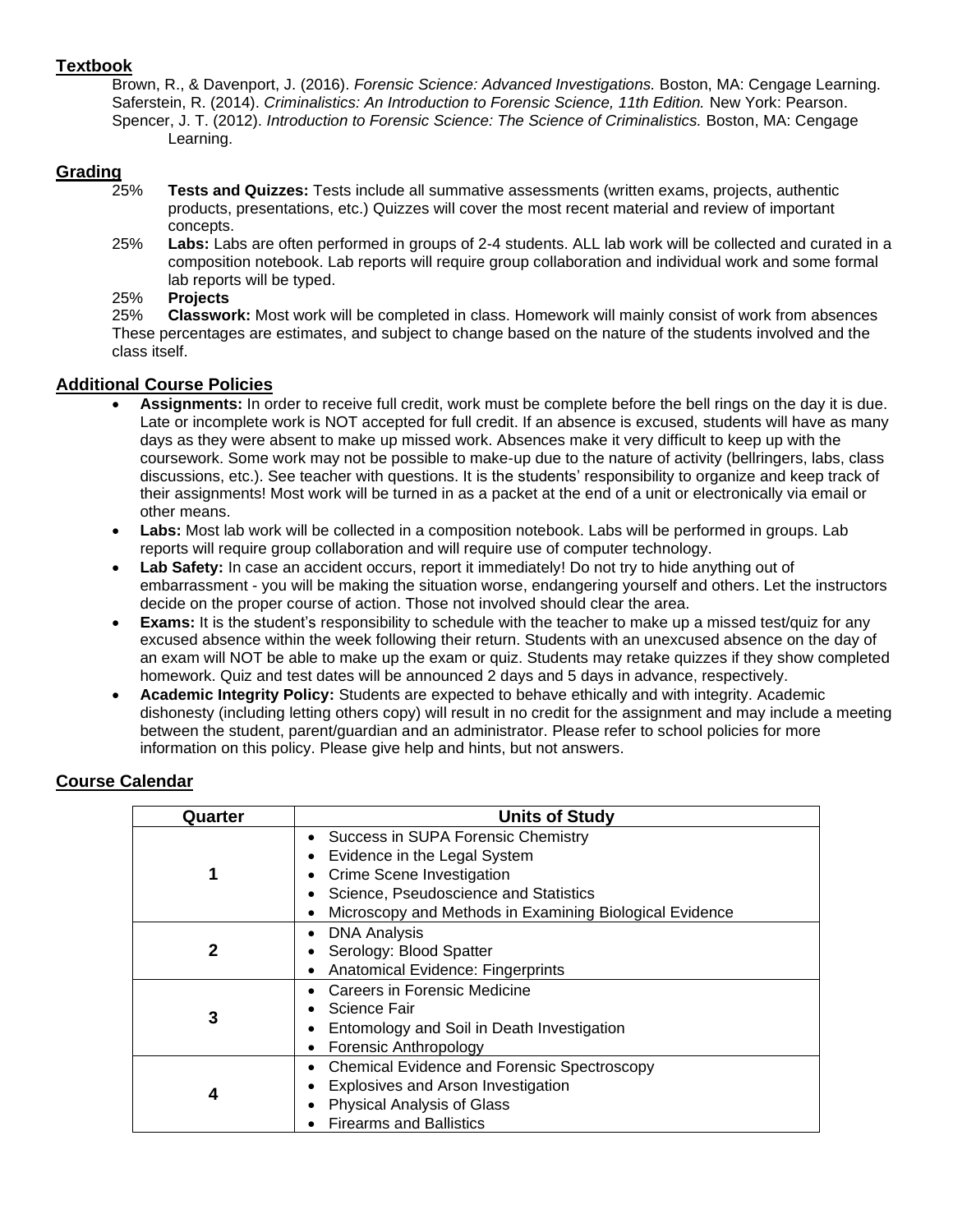|  | • Forensic Engineering and Computer Forensics          |
|--|--------------------------------------------------------|
|  | • Behavioral Social Sciences: Psychology and Sociology |
|  | • Portfolio Presentation                               |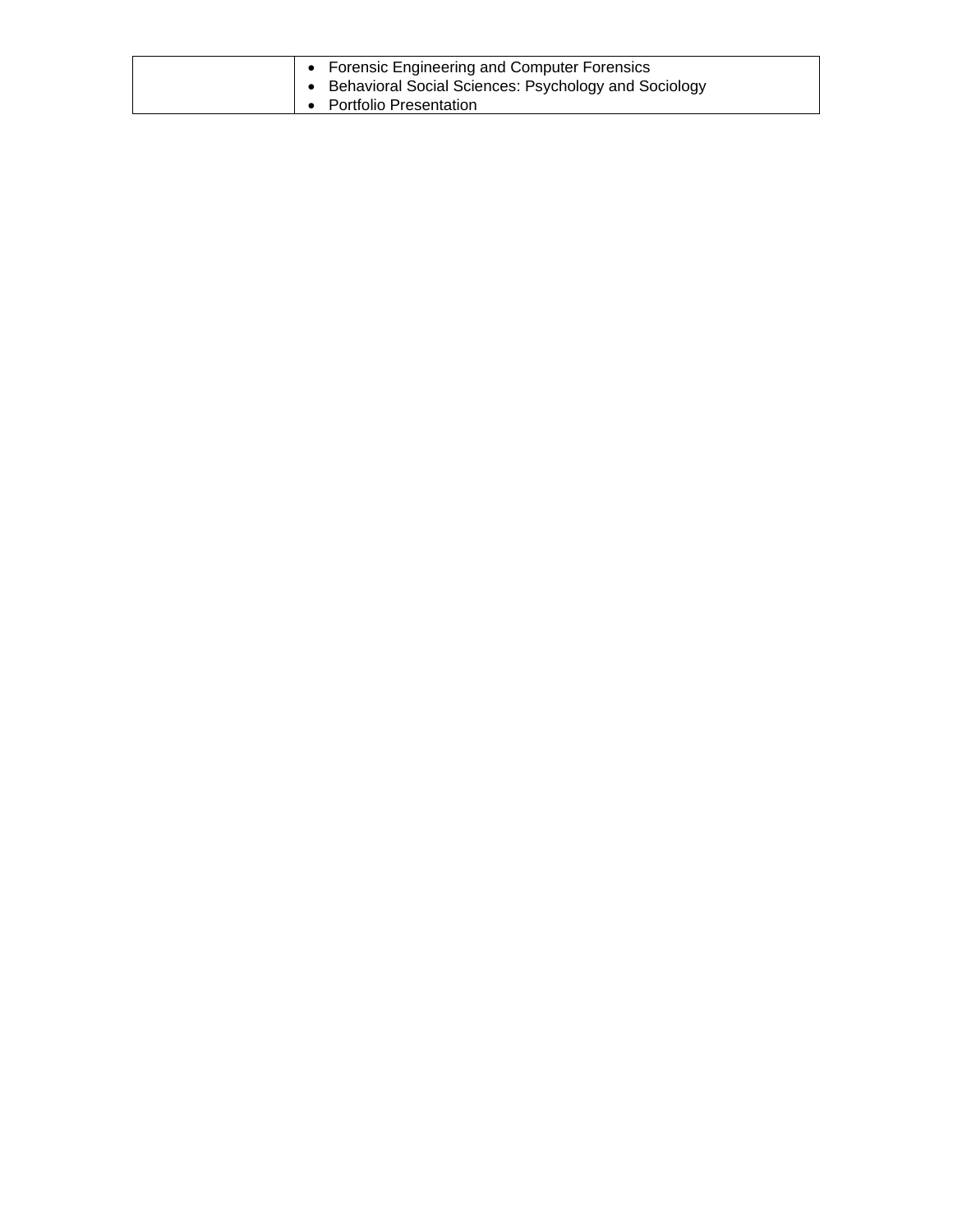

### **Syracuse City School District Career and Technical Education Program Scope and Sequence CSI400: Forensic Science 400 (SUPA Forensic Chemistry)**

| <b>Time Frame</b>                                                | <b>Key Questions</b>                                                                                                                                                                                                   | <b>Key Learning Targets</b>                                                                                                                                                                                                                                                                                                                                                                                                                                                                                                                                                                                                                                                                                                                                                                                                                                                        | <b>Assessment</b>                                                                                                                                                                                                                                                                                                                 | <b>CCTC Standards</b>                                                                                                                                                                                        | <b>NYS Standards</b>                                                                                                                                                                                                                     |
|------------------------------------------------------------------|------------------------------------------------------------------------------------------------------------------------------------------------------------------------------------------------------------------------|------------------------------------------------------------------------------------------------------------------------------------------------------------------------------------------------------------------------------------------------------------------------------------------------------------------------------------------------------------------------------------------------------------------------------------------------------------------------------------------------------------------------------------------------------------------------------------------------------------------------------------------------------------------------------------------------------------------------------------------------------------------------------------------------------------------------------------------------------------------------------------|-----------------------------------------------------------------------------------------------------------------------------------------------------------------------------------------------------------------------------------------------------------------------------------------------------------------------------------|--------------------------------------------------------------------------------------------------------------------------------------------------------------------------------------------------------------|------------------------------------------------------------------------------------------------------------------------------------------------------------------------------------------------------------------------------------------|
| <b>Unit of Study</b>                                             |                                                                                                                                                                                                                        | (Students will know and be able to)                                                                                                                                                                                                                                                                                                                                                                                                                                                                                                                                                                                                                                                                                                                                                                                                                                                | <b>Evidence of Learning</b>                                                                                                                                                                                                                                                                                                       |                                                                                                                                                                                                              |                                                                                                                                                                                                                                          |
| Week 1<br>Success in<br><b>SUPA Forensic</b><br><b>Chemistry</b> | • What are the<br>expectations of a<br>college course?<br>• How can students<br>prepare for success?<br>• What are the<br>professional, industry,<br>and academic skills<br>required in the forensic<br>science field? | • Describe study skills and strategies that<br>support academic success.<br>• Explain the mindset, qualities and skills<br>required for success in Forensic Science.<br>• Describe the challenges and benefits of<br>eyewitness evidence.<br>• Present a personal action plan for success.<br>• Demonstrate safe practices in labs and field<br>investigations.<br>• Write a claim and support with evidence.<br>• Exhibit appropriate behavior in the lab.<br>• Perform the steps of laboratory protocols<br>accurately and in sequence.<br>• Follow standard operating procedures for<br>maintaining a lab manual following the<br>steps of the scientific method (objectives,<br>material, procedures, data/results, and<br>conclusion).                                                                                                                                        | • SUPA Registration<br>• Article: Active Learning<br><b>Strategies</b><br>• Presentation: Active<br>Learning Strategies Poster<br>Teach Back<br>• Lab: Safety<br>• Anticipation Guide:<br><b>Eyewitness Myths</b><br>• Video: Frontline-What<br>Jennifer Saw<br>• Blog Reflection: Eyewitness<br>Evidence<br>• Uniform inspection | <b>Career Ready Practices</b><br>CRP 2,4,5,6,8,10,11<br><b>Cluster Standards</b><br>$HL$ 5<br>LW <sub>5</sub><br>ST <sub>4</sub><br><b>Pathway Standards</b><br>HL-BRD 6<br>LW-ENF 1,5,6<br><b>ST-SM 3,4</b> | <b>ELA</b><br>11-12R 1,2,4,7,8,9<br>11-12W 1,2,5,6,7<br>11-12SL 1,2,3,4,5,6<br>11-12L 1,2,3,4,5,6<br>Literacy<br>11-12RST 1,2,3,4,5,6,7,8<br>11-12WHST 1,2,4,5,6,7<br>Math<br>MP <sub>5</sub><br><b>Science</b><br>NGSSP3                |
| Week 2<br>Evidence in the<br><b>Legal System</b>                 | • What are the<br>professional legal and<br>ethical responsibilities<br>of forensic scientists?                                                                                                                        | • Describe what is meant by the terms<br>forensic science and criminalistics.<br>• Explain the difference between a basic and<br>an applied science.<br>• Explain the relationship between the law,<br>basic science and applied science.<br>• Define Locard's Exchange Principle.<br>• Explain how fiction contributed to the<br>development of forensics science.<br>• Describe the features that fictional<br>detectives and modern forensics scientists<br>have in common.<br>• Define the CSI Effect and how it has<br>influenced scientific evidence in the<br>courtroom.<br>• Describe the Principle of Individuality.<br>• Explain how precedent cases pave the way<br>for scientific evidence in the courtroom.<br>• Explain the key features of the Frye and<br>Daubert cases.<br>• Explain how the Joiner, Khumo and<br>Melendez-Dias cases affect expert<br>testimony. | • Lab: Anthropometry<br>• POGIL (Process Oriented<br>Guided Inquiry): Historic<br>Development of Forensic<br>Science<br>• Debate: New Jersey v.<br>T.L.O.<br>• Quiz 1: Ch. 1<br>• Reading Questions: JTS Ch.<br>• Ch. 1 Presentations<br>• Notes: Forensic Scientist<br><b>Legal Responsibilities</b>                             | <b>Career Ready Practices</b><br>CRP 2,4,6,8,10,11<br><b>Cluster Standards</b><br><b>HL 1,5</b><br>LW 1,5,6<br>ST 4,5,6<br><b>Pathway Standards</b><br>HL-BRD 6<br>LW-ENF 1,5,6,10<br>ST-SM 2,3,4            | <b>ELA</b><br>11-12R 1,2,4,7,8,9<br>11-12W 1,2,5,6,7<br>11-12SL 1,2,3,4,5,6<br>11-12L 1, 2, 3, 4, 5, 6<br>Literacy<br>11-12RST 1,2,3,4,5,6,7,8<br>11-12WHST 1,2,4,5,6,7<br><b>Math</b><br>CCSM 1,2,4-6<br><b>Science</b><br>NGSS 1,2,6,7 |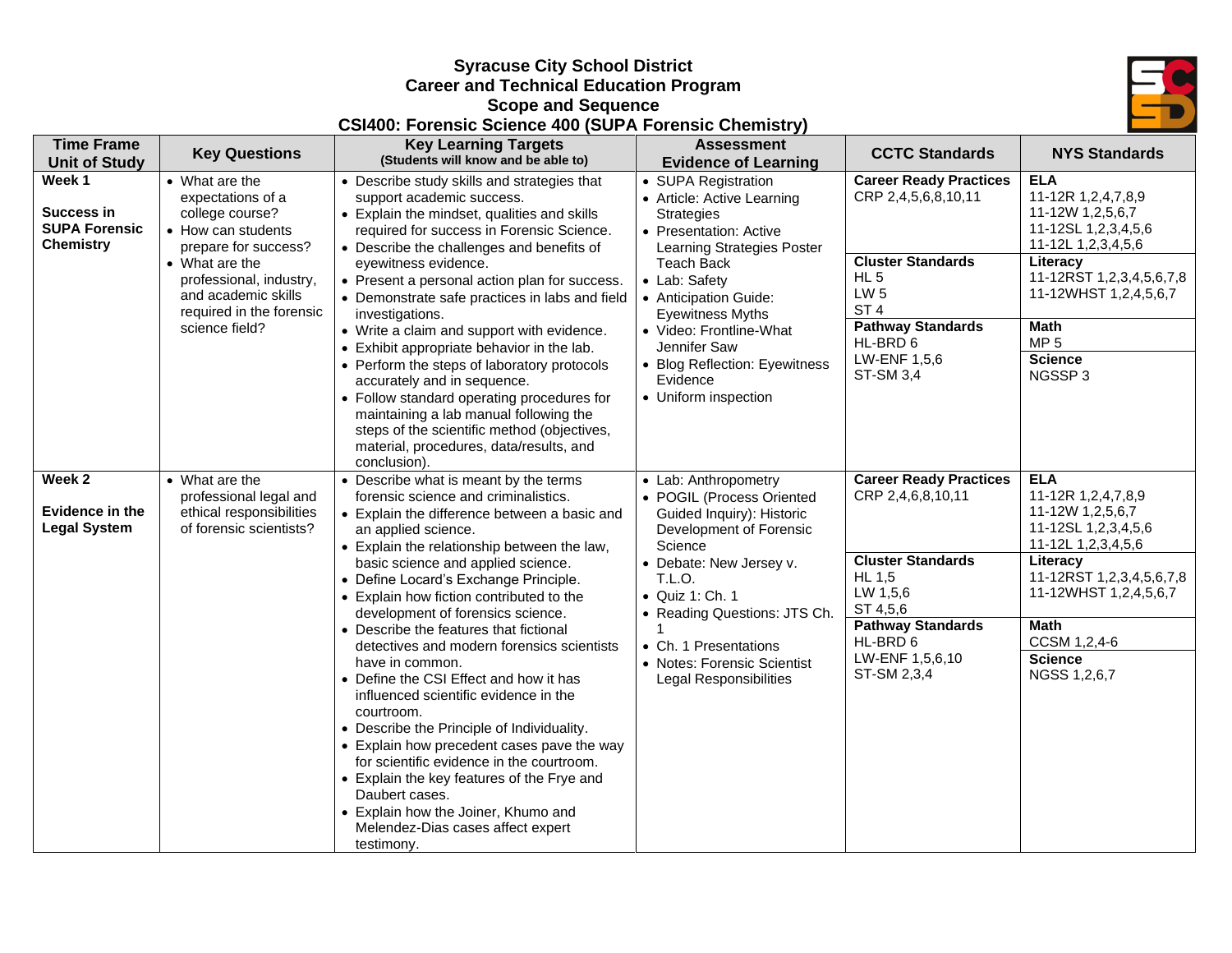| <b>Time Frame</b><br><b>Unit of Study</b>                       | <b>Key Questions</b>                                                                                                                                                    | <b>Key Learning Targets</b><br>(Students will know and be able to)                                                                                                                                                                                                                                                                                                                                                                                                                                                                                     | <b>Assessment</b><br><b>Evidence of Learning</b>                                                                                                                                                                                                                                                                                             | <b>CCTC Standards</b>                                                                            | <b>NYS Standards</b>                                                                                                                                               |
|-----------------------------------------------------------------|-------------------------------------------------------------------------------------------------------------------------------------------------------------------------|--------------------------------------------------------------------------------------------------------------------------------------------------------------------------------------------------------------------------------------------------------------------------------------------------------------------------------------------------------------------------------------------------------------------------------------------------------------------------------------------------------------------------------------------------------|----------------------------------------------------------------------------------------------------------------------------------------------------------------------------------------------------------------------------------------------------------------------------------------------------------------------------------------------|--------------------------------------------------------------------------------------------------|--------------------------------------------------------------------------------------------------------------------------------------------------------------------|
| <b>Week 3-4</b><br><b>Crime Scene</b><br>Investigation          | • How is a crime scene<br>processed?<br>• What procedures are<br>implemented at a crime<br>scene and why are<br>they important?                                         | • Explain when evidence is admissible in<br>court and what circumstances might render<br>it inadmissible.<br>• Describe the difference between class and<br>individual characteristics.<br>• Describe what types of comparison                                                                                                                                                                                                                                                                                                                         | • Lab: Scavenger Hunt<br>• Debate: New Jersey v.<br>T.L.O.<br>• Reading Questions: JTS Ch.<br>• Activity: Crime Scene                                                                                                                                                                                                                        | <b>Career Ready Practices</b><br>CRP 2,4,6,8,10,11<br><b>Cluster Standards</b>                   | <b>ELA</b><br>11-12R 1,2,4,7,8,9<br>11-12W 1,2,5,6,7<br>11-12SL 1,2,3,4,5,6<br>11-12L 1, 2, 3, 4, 5, 6<br>Literacy                                                 |
|                                                                 | • How is evidence<br>collected and<br>analyzed?                                                                                                                         | analyses can be done and when they are<br>used.<br>• Explain what is meant by probative and<br>prejudicial evidence.                                                                                                                                                                                                                                                                                                                                                                                                                                   | <b>Search Patterns</b><br>• Activity: Crime Scene<br>Reconstruction<br>• Intro 1 Exam: Ch. 1 and 2.                                                                                                                                                                                                                                          | HL 1.5<br>LW 1,5,6<br>ST 4,5,6<br><b>Pathway Standards</b>                                       | 11-12RST 1,2,3,4,5,6,7,8<br>11-12WHST 1,2,4,5,6,7<br><b>Math</b>                                                                                                   |
|                                                                 |                                                                                                                                                                         | • Describe and dramatize search patterns.<br>• Identify the steps taken during the<br>beginning of a crime scene investigation,<br>and all the way through the investigation<br>itself.<br>• Conduct a systematic search of a mock<br>crime scene.<br>• List the details of each the jobs assigned<br>during a crime scene investigation, and<br>apply those skills to a model.<br>• Recognize the importance of the use of<br>chain of custody and search warrants.                                                                                   | • Digital (Sketch Up) or<br>Physical (Doll House) Crime<br><b>Scene Reconstruction</b>                                                                                                                                                                                                                                                       | HL-BRD 6<br>LW-ENF 1,5,6,10<br>ST-SM 2,3,4                                                       | CCSM 1,2,4-6<br><b>Science</b><br>NGSS 1,2,6,7<br>HS-ETS1-2                                                                                                        |
| Weeks 5-7<br>Science,<br><b>Pseudoscience</b><br>and Statistics | • What is science?<br>$\bullet$ What is<br>pseudoscience?<br>• How can scientific<br>methods help solve<br>problems?<br>• How are statistics and<br>probability used in | • Accurately measure and express precise<br>measurements with correct units.<br>• Explain the difference between accuracy<br>and precision of measurements.<br>• Convert between units.<br>• Explain the SI system of measurement and<br>how it works.<br>• Calculate the uncertainty of a measurement                                                                                                                                                                                                                                                 | • Science vs Pseudoscience<br>Mini-Video<br>• Accuracy, Percent Error,<br>Reliability<br>• Metric System Notes<br>• Dimensional Analysis Notes<br>• POGIL: Science vs Pseudo-<br>Science                                                                                                                                                     | <b>Career Ready Practices</b><br>CRP 2,4,5,8,11<br><b>Cluster Standards</b><br>HL 1,<br>LW 2,4,5 | <b>ELA</b><br>11-12R 1,2,4,7,8,9<br>11-12W 1,2,5,6,7<br>11-12SL 1,2,3,4,5,6<br>11-12L 1,2,3,4,5,6<br>Literacy<br>11-12RST 1,2,3,4,5,6,7,8<br>11-12WHST 1,2,4,5,6,7 |
|                                                                 | forensic science?<br>• How do we estimate<br>the reliability of<br>measurements?                                                                                        | using mean, median, mode, standard<br>deviation and probability.<br>• Describe what is meant by pseudoscience<br>and how it can be identified.<br>• Explain what is meant by probability and<br>statistics.<br>• Discus how ethics are important in<br>forensics science.<br>• Calculate probabilities of class evidence.<br>• Analyze, evaluate and critique scientific<br>explanations by using data, logical<br>reasoning, and observations.<br>• Identify the components necessary for 'real'<br>science.<br>• Perform basic statistical analyses. | • Lab: Standard Deviation of<br>M&M Bags<br>• Lab: M&M Statistics<br>• Lab: Statistical Analysis<br>• Lab: Building a Lie Detector<br>• Notes: SU Forensic<br><b>Chemistry Professor Guest</b><br>Speaker<br>• Reading Questions: JTS<br>Chapter 3<br>• Product Testing<br>• Observation Experimental<br>Design<br>• Commercial Presentation | ST 2,6<br><b>Pathway Standards</b><br>HL-BRD 2,4<br>LW-ENF 1,4,5,6,10,12<br>ST-SM 1,2,4          | Math<br>MP 1,2,3,4<br><b>Science</b><br><b>NGSS 3,4,5</b>                                                                                                          |
| <b>Week 8-10</b>                                                |                                                                                                                                                                         |                                                                                                                                                                                                                                                                                                                                                                                                                                                                                                                                                        |                                                                                                                                                                                                                                                                                                                                              | <b>Career Ready Practice</b>                                                                     | <b>ELA</b>                                                                                                                                                         |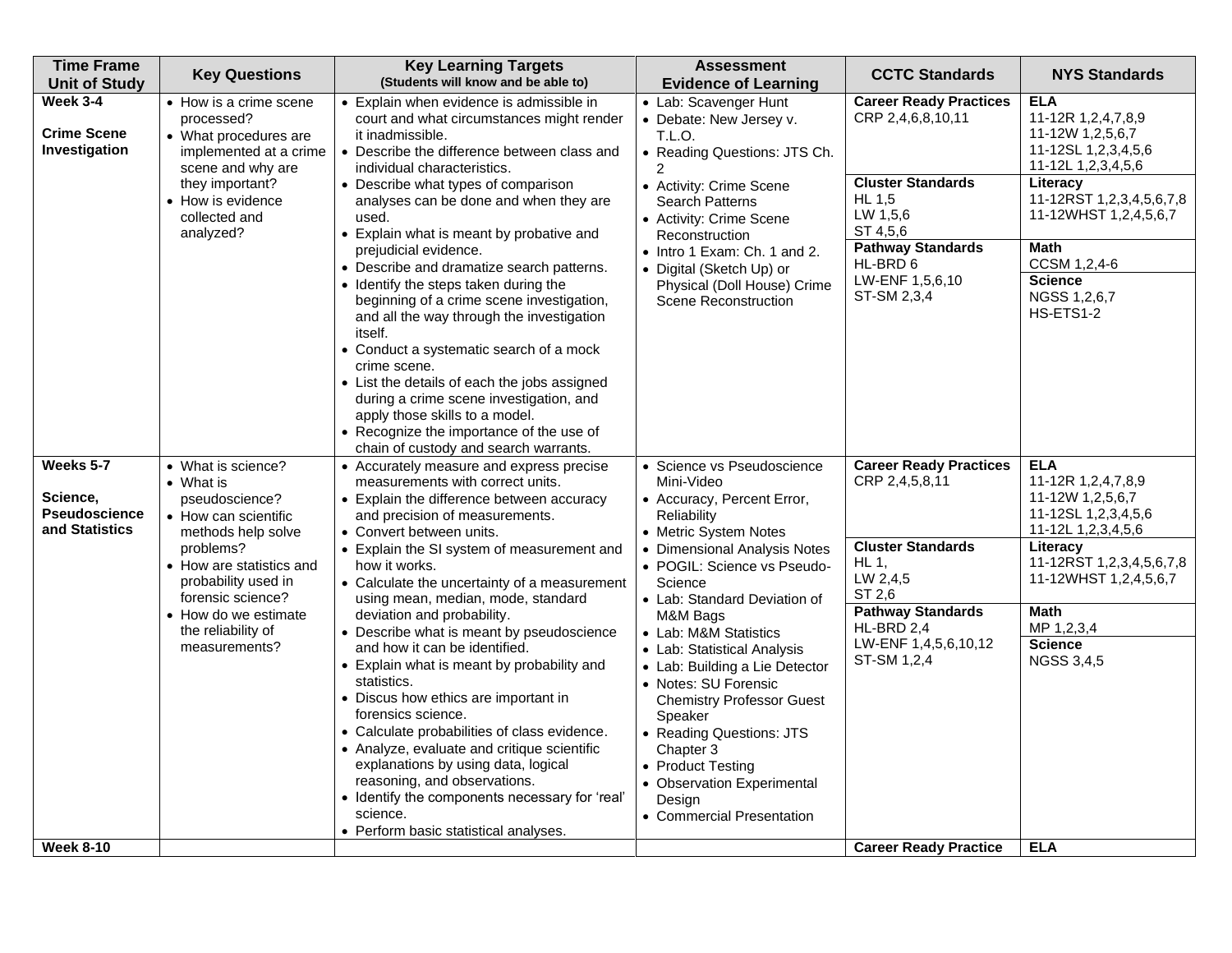| <b>Time Frame</b><br><b>Unit of Study</b>        | <b>Key Questions</b>                                                                          | <b>Key Learning Targets</b><br>(Students will know and be able to)                                                                                                                                                                                                                                                                                                                                                                                                                                                                                                                                                                                                                                                                                                                                                                                     | <b>Assessment</b><br><b>Evidence of Learning</b>                                                                         | <b>CCTC Standards</b>                                                                                 | <b>NYS Standards</b>                                                                         |
|--------------------------------------------------|-----------------------------------------------------------------------------------------------|--------------------------------------------------------------------------------------------------------------------------------------------------------------------------------------------------------------------------------------------------------------------------------------------------------------------------------------------------------------------------------------------------------------------------------------------------------------------------------------------------------------------------------------------------------------------------------------------------------------------------------------------------------------------------------------------------------------------------------------------------------------------------------------------------------------------------------------------------------|--------------------------------------------------------------------------------------------------------------------------|-------------------------------------------------------------------------------------------------------|----------------------------------------------------------------------------------------------|
| Microscopy and<br>Methods in<br><b>Examining</b> | • How do scientists<br>accurately observe and<br>measure evidence?<br>• How does crime scene  | • Describe electromagnetic radiation and<br>how we perceive it.<br>• Explain how a lens works to create a<br>magnified image.                                                                                                                                                                                                                                                                                                                                                                                                                                                                                                                                                                                                                                                                                                                          | • Lab: Microscope<br>• Notes: Microscopy<br>• Reading Questions: JTS,<br>Ch. 4                                           | CRP 2,8,11,12                                                                                         | 11-12R 1,2,4,7,8,9<br>11-12W 1,2,5,6,7<br>11-12SL 1,2,3,4,5,6<br>11-12L 1,2,3,4,5,6          |
| <b>Evidence</b>                                  | photography differ from<br>regular photography?<br>$\bullet$ How can a<br>photographic record | Describe the basic principles of microscope<br>operation.<br>• Explain and use resolution, magnification,<br>and aperture.                                                                                                                                                                                                                                                                                                                                                                                                                                                                                                                                                                                                                                                                                                                             | • Intro 2 Exam: Ch. 3 and 4<br>• Digital Reconstruction<br>(Sketch Up)<br>• Evidence Photography                         | <b>Cluster Standards</b><br>HL <sub>1</sub><br>LW 2,4,5<br>ST 1,2,6                                   | Literacy<br>11-12RST 1,2,3,4,5,6,7,8<br>11-12WHST 1,2,4,5,6,7                                |
|                                                  | that could be used in<br>court be produced?                                                   | • Describe types of microscopy and when<br>they are used.                                                                                                                                                                                                                                                                                                                                                                                                                                                                                                                                                                                                                                                                                                                                                                                              | • Reading and Questions on<br>Forensic Photography                                                                       | <b>Pathway Standards</b><br>HL-BRD<br><b>LW-ENF 1,5</b>                                               | <b>Math</b>                                                                                  |
|                                                  |                                                                                               | • Demonstrate proper use and handling of a<br>compound microscope and a stereoscope.<br>• Produce quality photographs of crime<br>scenes including a photography log.                                                                                                                                                                                                                                                                                                                                                                                                                                                                                                                                                                                                                                                                                  | • Presentation of crime scene<br>photos using iMovie                                                                     | ST-SM 1,2,4                                                                                           | <b>Science</b><br>NGSSP 1,2,3,7,8<br>HS-PS4-5,4-6                                            |
| <b>Week 11-14</b>                                | • What are the structure<br>of DNA?                                                           | • Describe how crime-scene evidence is<br>processed to obtain DNA.                                                                                                                                                                                                                                                                                                                                                                                                                                                                                                                                                                                                                                                                                                                                                                                     | • DNA Extraction<br>• POGIL: DNA                                                                                         | <b>Career Ready Practices</b><br>CRP 2,4,8,11                                                         | <b>ELA</b><br>11-12R 1,2,4,7,8,9                                                             |
| <b>DNA Analysis</b>                              | • What are the forensic<br>applications of DNA?<br>• How does                                 | • Demonstrate how to package, collect, and<br>analyze DNA from a crime scene.<br>• Diagram the DNA molecule.                                                                                                                                                                                                                                                                                                                                                                                                                                                                                                                                                                                                                                                                                                                                           | • Reading Questions: JTS Ch<br>5<br>• DNA Profiling Interactive                                                          |                                                                                                       | 11-12W 1,2,5,6,7<br>11-12SL 1,2,3,4,5,6<br>11-12L 1,2,3,4,5,6                                |
|                                                  | mitochondrial DNA and<br>Y chromosomal typing<br>work?                                        | • Describe the chemical structure of DNA<br>and how it holds genetic information.                                                                                                                                                                                                                                                                                                                                                                                                                                                                                                                                                                                                                                                                                                                                                                      | • Restriction Enyzme ID<br>• Lab: Crime Scene DNA PCR                                                                    | <b>Cluster Standards</b><br>HL <sub>1</sub><br>LW 2,4                                                 | Literacy<br>11-12RST 1,2,3,4,5,6,7,8<br>11-12WHST 1,2,4,5,6,7                                |
|                                                  | • What are DNA<br>databanks and how are<br>they used in forensic<br>science?                  | • Compare and contrast genes,<br>chromosomes, introns and exons.<br>Explain what a short tandem repeat (STR)<br>is, and explain its importance to DNA<br>profiling.<br>• Explain how law-enforcement agencies<br>compare new DNA evidence to existing<br>DNA evidence.<br>• Describe the use of DNA profiling using<br>mtDNA and Y STRs to help identify a<br>person using the DNA of family members.<br>Identify the difference between variable<br>number tandem repeats (VNTR) and short<br>tandem repeats (STR).<br>Explain how the Restriction Fragment<br>Length Polymorphism (RFLP) method<br>works.<br>• Follow polymerase chain reaction<br>laboratory procedures.<br>• Explain how frequency of occurrences of<br>STRs in populations is determined and<br>used.<br>Explain how mitochondrial DNA can be<br>used in forensic investigations. | • Paper PCR<br>• PCR- Lewinsky/Clinton<br><b>Scandal Activity</b><br>• Rape Case Study<br>• Romanov Family Case<br>Study | ST 2,6<br><b>Pathway Standards</b><br><b>HL-BRD 2,3,4</b><br>LW-ENF 1,5,6,10,12<br>ST-SM <sub>2</sub> | <b>Math</b><br>MP 2, 3, 4, 5, 7<br><b>Science</b><br>NGSSP 1,2,3,4,6,7,8<br>HS-LS1-1,3-1,3-3 |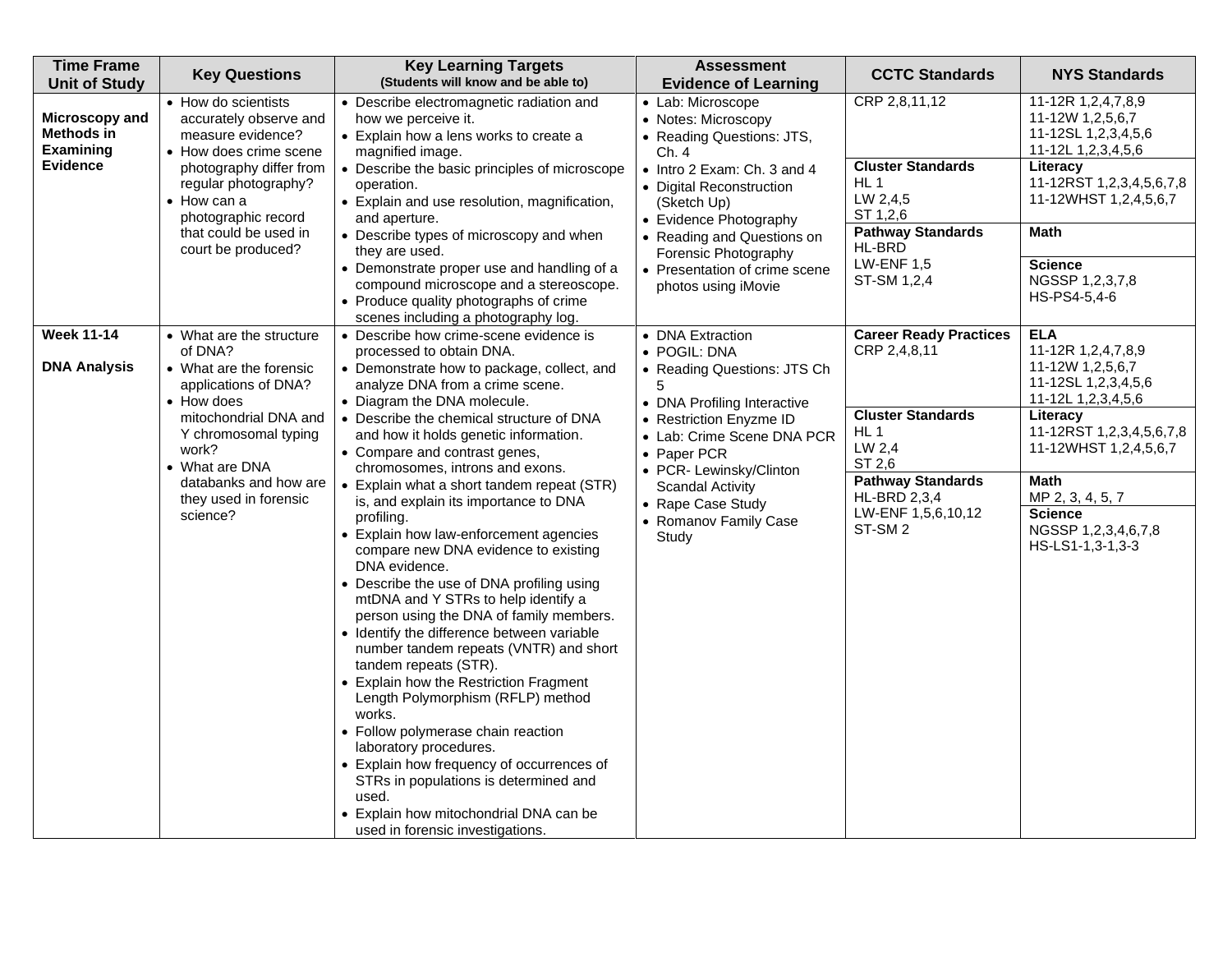| <b>Time Frame</b><br><b>Unit of Study</b>                           | <b>Key Questions</b>                                                                                                                                    | <b>Key Learning Targets</b><br>(Students will know and be able to)                                                                                                                                                                                                                                                                                                                                                                                                                                                                                                                                                                                                                                                                                                                                                                                                                                                                                                          | <b>Assessment</b><br><b>Evidence of Learning</b>                                                                                                                                                                                                                                                                                                                                                                                                                                                                                           | <b>CCTC Standards</b>                                                                                                                                                                       | <b>NYS Standards</b>                                                                                                                                                                                                                                    |
|---------------------------------------------------------------------|---------------------------------------------------------------------------------------------------------------------------------------------------------|-----------------------------------------------------------------------------------------------------------------------------------------------------------------------------------------------------------------------------------------------------------------------------------------------------------------------------------------------------------------------------------------------------------------------------------------------------------------------------------------------------------------------------------------------------------------------------------------------------------------------------------------------------------------------------------------------------------------------------------------------------------------------------------------------------------------------------------------------------------------------------------------------------------------------------------------------------------------------------|--------------------------------------------------------------------------------------------------------------------------------------------------------------------------------------------------------------------------------------------------------------------------------------------------------------------------------------------------------------------------------------------------------------------------------------------------------------------------------------------------------------------------------------------|---------------------------------------------------------------------------------------------------------------------------------------------------------------------------------------------|---------------------------------------------------------------------------------------------------------------------------------------------------------------------------------------------------------------------------------------------------------|
|                                                                     |                                                                                                                                                         | • Calculate the random match probability<br>(RMP) of a genetic profile.<br>• Describe how combined DNA Index<br>Systems (CODIS) is used in criminal<br>investigations.                                                                                                                                                                                                                                                                                                                                                                                                                                                                                                                                                                                                                                                                                                                                                                                                      |                                                                                                                                                                                                                                                                                                                                                                                                                                                                                                                                            |                                                                                                                                                                                             |                                                                                                                                                                                                                                                         |
| <b>Week 15-17</b><br>Serology: Blood<br><b>Spatter</b>              | • What is serology and<br>how is it used to solve<br>crimes?<br>• How is blood identified<br>at a crime scene?<br>• How are blood patterns<br>analyzed? | • Analyze stains to determine the presence<br>of blood.<br>• Interpret events through blood pattern<br>analysis.<br>• Analyze bloodstain patterns based on<br>source, direction, and angle of trajectory.<br>• Compare and contrast low, medium, and<br>high velocity blood spatter.<br>• Identify types of blood transfer patterns.<br>• Identify different types of blood spatter<br>patterns (drop, castoff, transfer, swipe,<br>spurt, expirated).<br>• Properly perform and explain a presumptive<br>blood test (Kastle-Meyer).<br>• Preserve blood evidence according to                                                                                                                                                                                                                                                                                                                                                                                              | • Movie: 48 Hours-Doctor's<br>Daughter<br>• Lab: Blood Spatter<br>• Motion and Angle of Impact<br>Experiments<br>• Dr. Neulander Case Blood<br>Spatter<br>• Detection of Blood<br>• Weapon Inquiry                                                                                                                                                                                                                                                                                                                                         | <b>Career Ready Practices</b><br>CRP 2,4,8,11<br><b>Cluster Standards</b><br><b>HL 1,3</b><br>LW 3,4<br>ST 2,6<br><b>Pathway Standards</b><br>HL-BRD 2,4<br>LW-ENF 1,10,12<br>ST-SM 1,2,4   | <b>ELA</b><br>11-12R 1,2,4,7,8,9<br>11-12W 1,2,5,6,7<br>11-12SL 1,2,3,4,5,6<br>11-12L 1,2,3,4,5,6<br>Literacy<br>11-12RST 1,2,3,4,5,6,7,8<br>11-12WHST 1,2,4,5,6,7<br>Math<br>MP 2,3,4,5,7<br><b>Science</b><br>NGSSP 1,2,3,4,6,7,8<br><b>HS-PS 2-3</b> |
| <b>Week 18-20</b><br>Anatomical<br>Evidence:<br><b>Fingerprints</b> | • How is fingerprint<br>evidence analyzed in a<br>crime scene?                                                                                          | proper procedures.<br>• Describe the structure of friction skin: sweat<br>pore, sweat pore duct, sweat gland,<br>papillae, dermis, epidermis, friction ridge.<br>• Describe fingerprint classification.<br>• Describe the three fundamental principles<br>of fingerprinting (first, second, and third<br>principles).<br>• Compare and contrast latent, plastic, and<br>visible fingerprints.<br>Demonstrate how fingerprint evidence is<br>collected and select appropriate techniques<br>for the development of latent prints on<br>various surfaces.<br>• Develop latent fingerprints using dusting,<br>staining, and chemical fuming.<br>• Develop a plastic fingerprint using a mold.<br>• Calculate TRC (Total Ridge Count).<br>• Compare and contrast lab methods to<br>develop fingerprints.<br>• Use digital photography to compare and<br>analyze fingerprints.<br>Describe the function of IAFIS (Integrated<br>Automated Fingerprint Identification<br>System). | • Lab: Fingerprints<br>• Fiber Microscopy<br>• Fiber Burn Testing<br>• Reading Questions: JTS Ch<br>7<br>• Activity: Chemical Reactions<br>Demonstration<br>· Extension: Op-Ed: Debunk<br><b>FBI Hair Forensics</b><br>• Lab: Fingerprint TRC<br><b>Statistics</b><br>• Lab: Fingerprinting Methods<br>• Iodine Fuming<br>Demonstration<br>• Ninhydrin Development<br>• Superglue Fuming<br>• Acidified Hydrogen Peroxide<br><b>Brass Cartridge Cases</b><br>• Demonstration: Latent<br><b>Fingerprint Visualization</b><br><b>Methods</b> | <b>Career Ready Practices</b><br>CRP 2,4,8,11<br><b>Cluster Standards</b><br>HL <sub>1</sub><br>LW 2,4<br>ST 2,6<br><b>Pathway Standards</b><br>HL-BRD 2,4<br>LW-ENF 1,10,12<br>ST-SM 1,2,4 | <b>ELA</b><br>11-12R 1,2,4,7,8,9<br>11-12W 1,2,5,6,7<br>11-12SL 1,2,3,4,5,6<br>11-12L 1,2,3,4,5,6<br>Literacy<br>11-12RST 1,2,3,4,5,6,7,8<br>11-12WHST 1,2,4,5,6,7<br>Math<br>MP 1,3,5<br><b>Science</b><br>NGSSP 1,2,3,6,7,8<br><b>HS-LS1-2</b>        |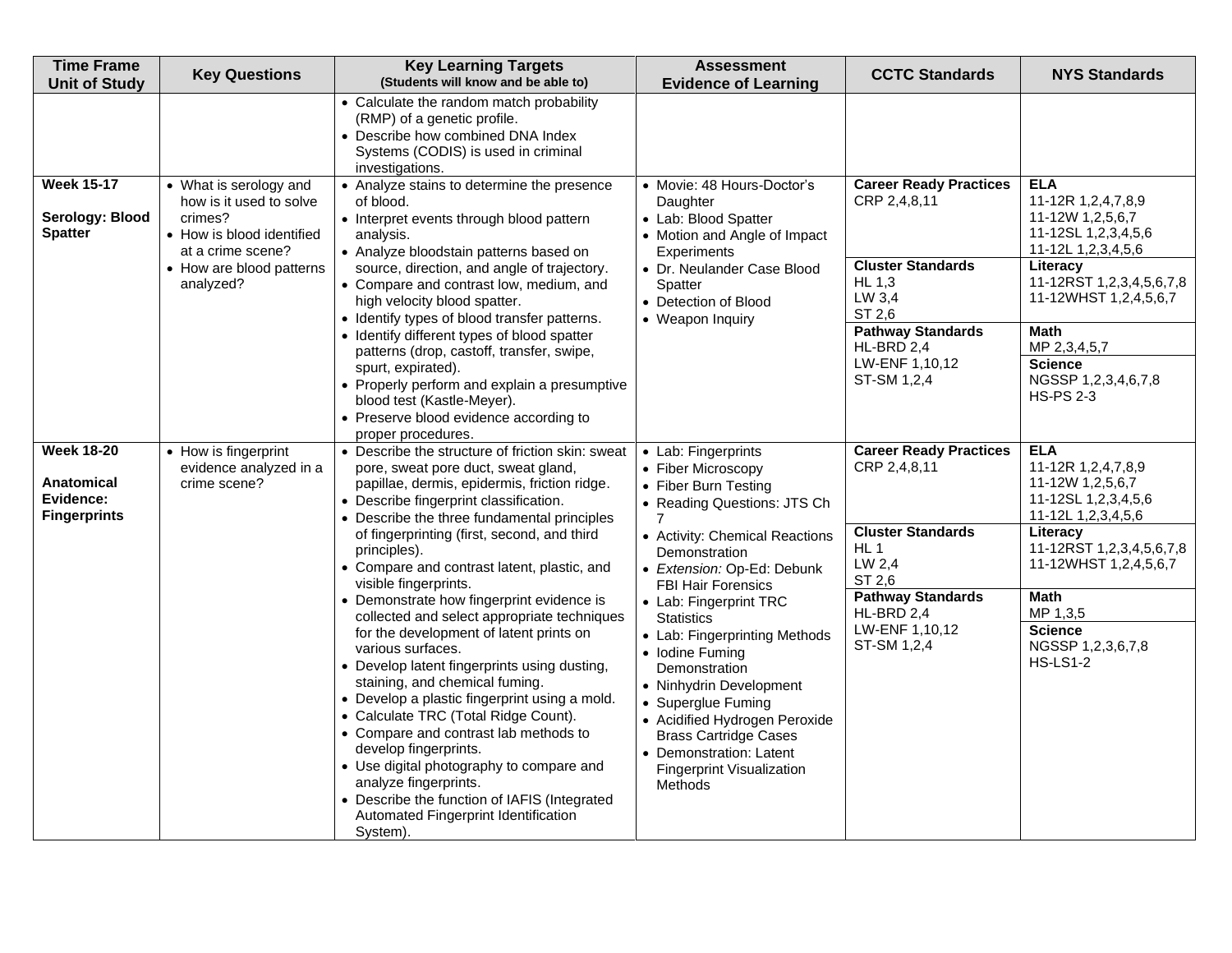| <b>Time Frame</b><br><b>Unit of Study</b>                                    | <b>Key Questions</b>                                                                        | <b>Key Learning Targets</b><br>(Students will know and be able to)                                                                                                                                                                                                                                                                                                                                                                                                                                                                                                                                                                                                                                                                                                                                                                                                                                                                                                                                                                                                            | <b>Assessment</b><br><b>Evidence of Learning</b>                                                                                                                                                                                                                                                                              | <b>CCTC Standards</b>                                                                                                                                                                            | <b>NYS Standards</b>                                                                                                                                                                                                                                    |
|------------------------------------------------------------------------------|---------------------------------------------------------------------------------------------|-------------------------------------------------------------------------------------------------------------------------------------------------------------------------------------------------------------------------------------------------------------------------------------------------------------------------------------------------------------------------------------------------------------------------------------------------------------------------------------------------------------------------------------------------------------------------------------------------------------------------------------------------------------------------------------------------------------------------------------------------------------------------------------------------------------------------------------------------------------------------------------------------------------------------------------------------------------------------------------------------------------------------------------------------------------------------------|-------------------------------------------------------------------------------------------------------------------------------------------------------------------------------------------------------------------------------------------------------------------------------------------------------------------------------|--------------------------------------------------------------------------------------------------------------------------------------------------------------------------------------------------|---------------------------------------------------------------------------------------------------------------------------------------------------------------------------------------------------------------------------------------------------------|
| <b>Week 21-22</b><br><b>Careers in</b><br><b>Forensic</b><br><b>Medicine</b> | • What is forensic<br>pathology?<br>• What are the medical<br>careers path in<br>forensics? | • Utilize the primary classification (the Henry<br>System) "fraction" calculations.<br>• Analyze the pores and spots between the<br>friction ridges using tertiary classification.<br>• Explain the ACEV (analysis, comparison,<br>evaluation and verification) method to reach<br>a determination on each print.<br>• Utilize ALS (alternate light source) to<br>identify a print.<br>• Create and document visible fingerprints<br>using digital photographs.<br>• Explain the limitations and strengths of<br>biometric information.<br>• Analyze the role of forensic pathologists<br>and anthropologists in investigations.<br>• Explain the processes and timelines of<br>human death and decomposition.<br>• Describe the role of mitochondrial DNA in<br>bone identification.<br>• Describe the aspects of medicine are<br>involved in a medicolegal practice.<br>• Explain the duties and training for coroners<br>and medical examiners.<br>• Interpret manner of death, cause of death,<br>and mechanism of death.<br>• Describe and apply the classifications for | • Lab: Anthropometry<br>• Reading Question: JTS Ch 8<br>• Video Autopsy<br>• WEBQUEST-Virtual Autopsy<br>• Life Masks: Biometrics of the<br>Face<br>• POGIL: Human Forensic<br>Anatomy<br>• And the Dead Shall Speak<br>story, video, interview<br>• Interview of professional<br>working in the field of<br>forensic science | <b>Career Ready Practices</b><br>CRP 2,4,8,10,11<br><b>Cluster Standards</b><br>HL <sub>1</sub><br>LW 1,2,4<br>ST 2,6<br><b>Pathway Standards</b><br>HL-BRD 2,4<br>LW-ENF 1,10,12<br>ST-SM 1,2,4 | <b>ELA</b><br>11-12R 1,2,4,7,8,9<br>11-12W 1,2,5,6,7<br>11-12SL 1,2,3,4,5,6<br>11-12L 1,2,3,4,5,6<br>Literacy<br>11-12RST 1,2,3,4,5,6,7,8<br>11-12WHST 1,2,4,5,6,7<br><b>Math</b><br>MP 1,3,5<br><b>Science</b><br>NGSSP 1,2,3,6,7,8<br><b>HS-LS1-2</b> |
|                                                                              |                                                                                             | manner of death.<br>• Perform a digital autopsy.<br>• Investigate the major systems of the body.<br>• Characterize the major types of trauma.                                                                                                                                                                                                                                                                                                                                                                                                                                                                                                                                                                                                                                                                                                                                                                                                                                                                                                                                 | • Lab: Body Farm Inquiry<br>• Case Studies: Claude Snow,<br>Grave at Vukovar, Billy the<br>Kid                                                                                                                                                                                                                                |                                                                                                                                                                                                  |                                                                                                                                                                                                                                                         |
| <b>Weeks 23-26</b>                                                           | • How do forensic                                                                           | • Create an experimental research question.                                                                                                                                                                                                                                                                                                                                                                                                                                                                                                                                                                                                                                                                                                                                                                                                                                                                                                                                                                                                                                   | • Brainstorm Activity                                                                                                                                                                                                                                                                                                         | <b>Career Ready Practice</b><br>CRP 2,4,6,7,8,11,12                                                                                                                                              | <b>ELA</b><br>11-12R 1,2,4,7,8,9                                                                                                                                                                                                                        |
| <b>Science Fair</b>                                                          | scientists plan and<br>carry out<br>investigations?<br>• How do forensic                    | • Write a hypothesis to test a research<br>question.<br>• Use credible sources to compile<br>background research on a topic.                                                                                                                                                                                                                                                                                                                                                                                                                                                                                                                                                                                                                                                                                                                                                                                                                                                                                                                                                  | • Research Plan and Project<br>Proposal Conference<br>• Credible Source Pyramid<br>and Analysis                                                                                                                                                                                                                               |                                                                                                                                                                                                  | 11-12W 1,2,5,6,7<br>11-12SL 1,2,3,4,5,6<br>11-12L 1,2,3,4,5,6                                                                                                                                                                                           |
|                                                                              | scientists construct<br>explanations and<br>design solutions?                               | • Outline and draft a background research<br>paper.<br>• Write a testable hypothesis statement.<br>• Construct an experimental design (with the<br>independent, dependent, and control<br>variables) to test a hypothesis.<br>• Create a data table to collect quantitative<br>and qualitative data.                                                                                                                                                                                                                                                                                                                                                                                                                                                                                                                                                                                                                                                                                                                                                                          | • Activity: Research Notes<br>• Research Background<br><b>Writing Outline</b><br>• Science Fair Journal<br><b>Reflection</b><br>• Lab: Conduct Research<br>Experiment<br>• Collect and Display Data in                                                                                                                        | <b>Cluster Standards</b><br>HL 1,2,3<br>LW 1,3,5,6<br>ST 2,3,4,5,6<br><b>Pathway Standards</b><br>HL-BRD 1,6<br>LW-ENF 1,4,5,6,12<br>ST-SM <sub>3</sub>                                          | Literacy<br>11-12RST 1,2,3,4,5,6,7,8<br>11-12WHST 1,2,4,5,6,7<br><b>Math</b><br>MP 1,2,3,4,5,6,7,8<br><b>Science</b><br>NGSSP 1,3,4,5,6,7,8                                                                                                             |
|                                                                              |                                                                                             | • Create a graph to display quantitative data.<br>• Analyze data for patterns and trends.                                                                                                                                                                                                                                                                                                                                                                                                                                                                                                                                                                                                                                                                                                                                                                                                                                                                                                                                                                                     | Graph form                                                                                                                                                                                                                                                                                                                    |                                                                                                                                                                                                  | HS-ETS1-1,1-2,1-3                                                                                                                                                                                                                                       |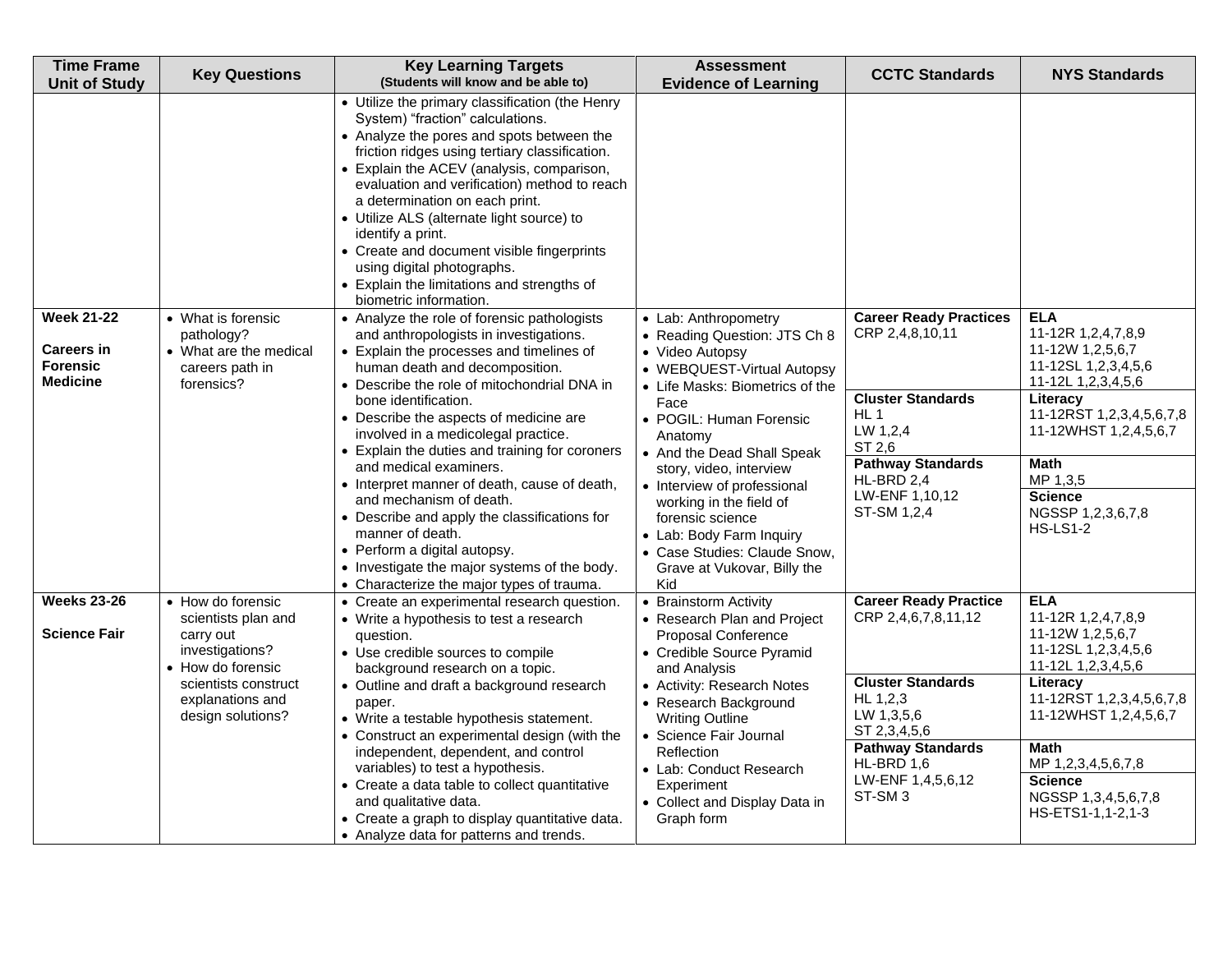| <b>Time Frame</b><br><b>Unit of Study</b>                                        | <b>Key Questions</b>                                                                                                                                                                        | <b>Key Learning Targets</b><br>(Students will know and be able to)                                                                                                                                                                                                                                                                                                                                                                                                                                                                                                                                                                                                                                                                                                                                                                        | <b>Assessment</b><br><b>Evidence of Learning</b>                                                                                                                                                                                                                                                                                                     | <b>CCTC Standards</b>                                                                                                                                                                            | <b>NYS Standards</b>                                                                                                                                                                                                                                    |
|----------------------------------------------------------------------------------|---------------------------------------------------------------------------------------------------------------------------------------------------------------------------------------------|-------------------------------------------------------------------------------------------------------------------------------------------------------------------------------------------------------------------------------------------------------------------------------------------------------------------------------------------------------------------------------------------------------------------------------------------------------------------------------------------------------------------------------------------------------------------------------------------------------------------------------------------------------------------------------------------------------------------------------------------------------------------------------------------------------------------------------------------|------------------------------------------------------------------------------------------------------------------------------------------------------------------------------------------------------------------------------------------------------------------------------------------------------------------------------------------------------|--------------------------------------------------------------------------------------------------------------------------------------------------------------------------------------------------|---------------------------------------------------------------------------------------------------------------------------------------------------------------------------------------------------------------------------------------------------------|
|                                                                                  |                                                                                                                                                                                             | • Draft conclusions from data to support or<br>abandon hypothesis and explain results.<br>• Prepare a research presentation display<br>board.<br>• Present research conclusions to a public<br>audience.<br>• Reflect and revise work.                                                                                                                                                                                                                                                                                                                                                                                                                                                                                                                                                                                                    | • Analyze data and summarize<br>conclusions<br>• Project: Science Fair Display<br>Board<br>• Science Fair Poster<br>Presentation (PSLA Science<br>Fair, CTE Expo, MoST<br>Science Fair)                                                                                                                                                              |                                                                                                                                                                                                  |                                                                                                                                                                                                                                                         |
| <b>Weeks 27-28</b><br>Entomology<br>and Soil in<br><b>Death</b><br>Investigation | • How is the time of<br>death determined?<br>• What are the different<br>fields of forensic<br>ecology?<br>• What are different<br>methods of chemical<br>analysis?                         | • Analyze physical and chemical properties<br>of evidence collected from a crime scene.<br>• Identify flies, maggots and pupa that visit a<br>dead body.<br>• Describe the insect life cycle.<br>• Describe the make-up of soil.<br>• Describe how soil affects the<br>decomposition of dead bodies.<br>• Conduct assay phosphate concentrations in<br>soil specimens.<br>• Identify the spectroscopic characteristics of<br>soil.<br>• Extract ion species from a soil sample.<br>• Use spectrometer to analyze samples.                                                                                                                                                                                                                                                                                                                 | • POGIL: Maggots to Murder<br>• Forensic Entomology Notes<br>• Lab: Anthropology<br>• Lab: Entomology and Crime<br>Solving Insects<br>• Lab: Physical Characteristics<br>of Soil-Soil Density, Settling<br>Time, Particle Size<br>Distribution<br>• Microscopic Characteristics<br>of Soil<br>• Lab: Assay<br>• Reading Questions: JTS,<br>Chapter 9 | <b>Career Ready Practices</b><br>CRP 2,4,8,11<br><b>Cluster Standards</b><br>HL <sub>1</sub><br>LW 2,4<br>ST 2,6<br><b>Pathway Standards</b><br>HL-BRD 2,4<br>LW-ENF 1,10,12<br>ST-SM 1,2,4      | <b>ELA</b><br>11-12R 1,2,4,7,8,9<br>11-12W 1,2,5,6,7<br>11-12SL 1,2,3,4,5,6<br>11-12L 1,2,3,4,5,6<br>Literacy<br>11-12RST 1,2,3,4,5,6,7,8<br>11-12WHST 1,2,4,5,6,7<br><b>Math</b><br><b>Science</b><br><b>HS-LS2-6</b>                                  |
| <b>Weeks 29-30</b><br><b>Forensic</b><br>Anthropology                            | • What is forensic<br>anthropology and what<br>can it tell us about<br>human remains?<br>• What role do<br>anthropologists play in<br>forensic science?<br>• What is forensic<br>radiology? | • Determine if an object is bone or not.<br>• Identify a bone as human.<br>• Determine the age of a bone.<br>• Construct a biological profile from skeletal<br>remains.<br>• Prepare a facial reconstruction from a skull.<br>• How to gain insight into how someone died<br>by examining their bones.<br>• Process a crime scene containing bones.<br>• Analyze the role of forensic anthropologists<br>in investigations.<br>• Identify career-related information that is<br>relative to making career decisions.<br>• Review the major bones of the human<br>skeletal system.<br>• Compare the composition and structure of<br>human and animal bones.<br>• Describe the techniques used to excavate<br>bones.<br>• Determine the unique characteristic of an<br>individual (e.g. age, gender, race, and<br>height) from their bones. | • POGIL: Skulls, Hips and<br>Femurs<br>• Reading Questions: JTS Ch.<br>10<br>• Lab: Measurable You Inquiry<br>• Interview of professional<br>working in the field of<br>forensic science<br>• Bone Quiz<br>• Lab: Who Is The Skeleton in<br>the Closet?<br>• Lab: One Bite Out of Crime<br><b>Forensic Odontology</b><br>• Lab: Talking Bones        | <b>Career Ready Practices</b><br>CRP 2,4,8,10,11<br><b>Cluster Standards</b><br>HL <sub>1</sub><br>LW 1,2,4<br>ST 2,6<br><b>Pathway Standards</b><br>HL-BRD 2,4<br>LW-ENF 1,10,12<br>ST-SM 1,2,4 | <b>ELA</b><br>11-12R 1,2,4,7,8,9<br>11-12W 1,2,5,6,7<br>11-12SL 1,2,3,4,5,6<br>11-12L 1,2,3,4,5,6<br>Literacy<br>11-12RST 1,2,3,4,5,6,7,8<br>11-12WHST 1,2,4,5,6,7<br><b>Math</b><br>MP 1,3,5<br><b>Science</b><br>NGSSP 1,2,3,6,7,8<br><b>HS-LS1-2</b> |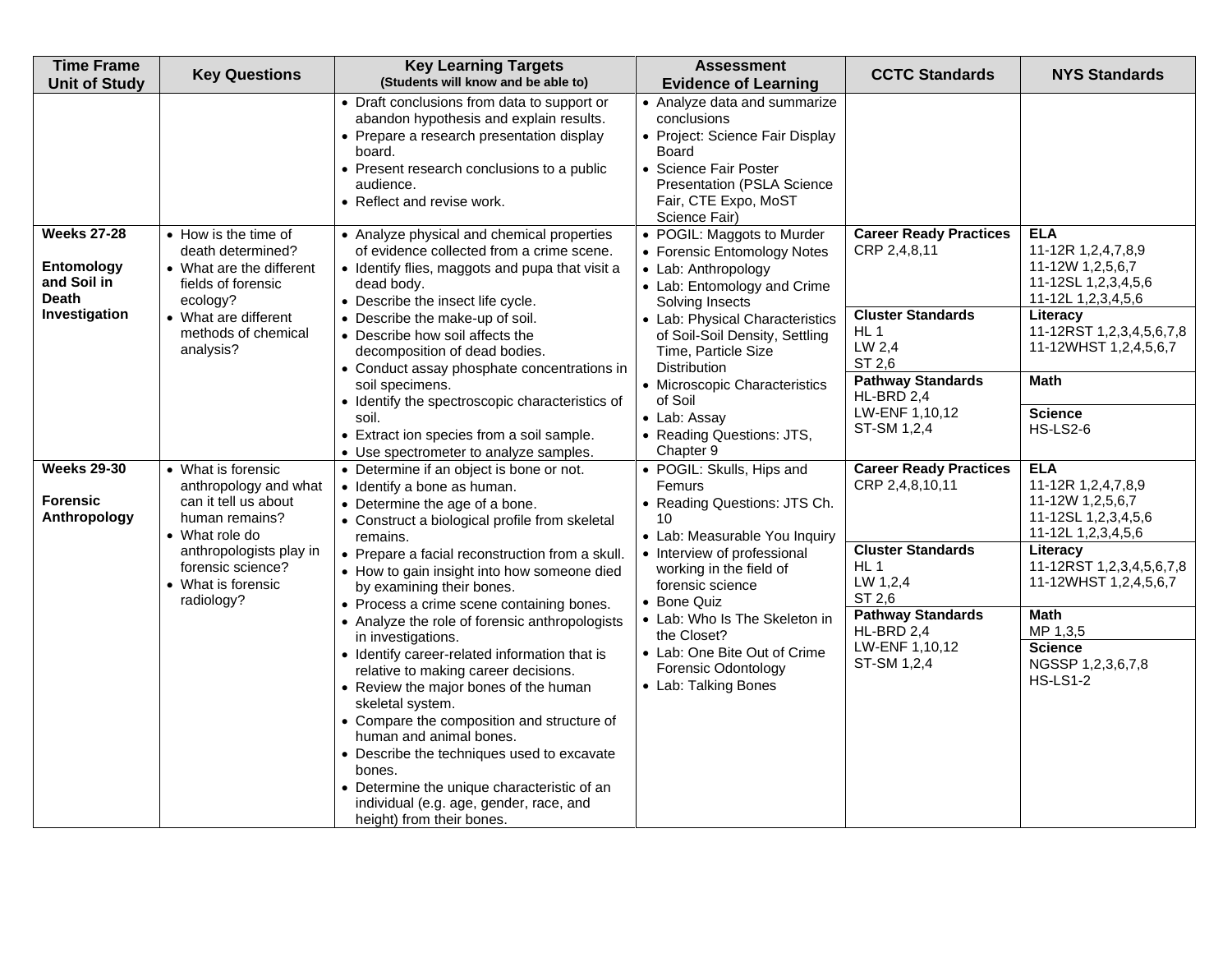| <b>Time Frame</b><br><b>Unit of Study</b>                                                              | <b>Key Questions</b>                                                                                                          | <b>Key Learning Targets</b><br>(Students will know and be able to)                                                                                                                                                                                                                                                                                                                                                                                                                                                                                                                                                          | <b>Assessment</b><br><b>Evidence of Learning</b>                                                                                                                                                                                                                                                       | <b>CCTC Standards</b>                                                                                                                                                                       | <b>NYS Standards</b>                                                                                                                                                                                                                                              |
|--------------------------------------------------------------------------------------------------------|-------------------------------------------------------------------------------------------------------------------------------|-----------------------------------------------------------------------------------------------------------------------------------------------------------------------------------------------------------------------------------------------------------------------------------------------------------------------------------------------------------------------------------------------------------------------------------------------------------------------------------------------------------------------------------------------------------------------------------------------------------------------------|--------------------------------------------------------------------------------------------------------------------------------------------------------------------------------------------------------------------------------------------------------------------------------------------------------|---------------------------------------------------------------------------------------------------------------------------------------------------------------------------------------------|-------------------------------------------------------------------------------------------------------------------------------------------------------------------------------------------------------------------------------------------------------------------|
|                                                                                                        |                                                                                                                               | • Explain the processes and timelines of<br>human death and decomposition.<br>• Describe how bone is formed.<br>• Distinguish between male and female<br>skeletal remains based on skull, jaw, brow<br>ridges, pelvis, and femur.<br>• Describe how bones contain a record of<br>injuries and disease.<br>• Describe how a person's approximate age<br>could be determined by examining his or<br>her bones.<br>• Explain the differences in facial structures<br>among different races.<br>• Describe the role of mitochondrial DNA in<br>bone identification.                                                             |                                                                                                                                                                                                                                                                                                        |                                                                                                                                                                                             |                                                                                                                                                                                                                                                                   |
| <b>Weeks 31-32</b><br><b>Chemical</b><br><b>Evidence and</b><br><b>Forensic</b><br><b>Spectroscopy</b> | • How is chemical<br>evidence analyzed?<br>• How can paint chips be<br>observed, compared,<br>and used to prove<br>ownership? | • Use chromatography to separate mixtures.<br>• Use classical analytical chemistry methods.<br>• Use gravimetric and volumetric analysis.<br>• Identify the different components of<br>automobile paint.<br>• Characterize the microscopic examination<br>of paint.<br>• List and define the techniques used in paint<br>comparisons.<br>• Explain how to properly collect and<br>preserve paint evidence.<br>• Perform gas chromatography (GC)<br>spectrum analysis.                                                                                                                                                       | • Reading Questions: JTS Ch.<br>11<br>• Lab: Chromatography<br>• Lab: Spectroscopy<br>• POGIL: Spectroscopy and<br>Chromatography<br>• Reading Questions: JTS<br>Chapter 12<br>• Lab: Paint Layer<br>Determination                                                                                     | <b>Career Ready Practices</b><br>CRP 2,4,8,11<br><b>Cluster Standards</b><br>HL <sub>1</sub><br>LW 2,4<br>ST 2.6<br><b>Pathway Standards</b><br>HL-BRD 2,4<br>LW-ENF 1,10,12<br>ST-SM 1,2,4 | <b>ELA</b><br>11-12R 1,2,4,7,8,9<br>11-12W 1,2,5,6,7<br>11-12SL 1,2,3,4,5,6<br>11-12L 1,2,3,4,5,6<br>Literacy<br>11-12RST 1,2,3,4,5,6,7,8<br>11-12WHST 1,2,4,5,6,7<br><b>Math</b><br><b>CCSM 1,3,5</b><br><b>Science</b><br>NGSS 1,2,3,6,7,8<br>HS-PS1-1,8,10,2-6 |
| Weeks 34<br><b>Explosives and</b><br><b>Arson</b><br>Investigation                                     | How is arson<br>investigated?                                                                                                 | • Define fire.<br>• Define the fire tetrahedron.<br>• Explain the four types of fires and give<br>examples.<br>• Describe the chemical components of fire.<br>• State the information that smoke from a fire<br>provides.<br>• State the information that the colors of fire<br>provide.<br>• Describe the parts of a fire investigation.<br>• Explain the importance of the determination<br>of the point of origin and give examples of<br>different burn patterns: chimney effect, v<br>patterns, char patterns, heat shadows.<br>Identify and state the characteristics of<br>different accelerants.<br>• Define arson. | • Reading Questions: JTS<br>Chapter 14<br>• Explosives/Arson: The<br>Nightclub Fires of 2002<br>• 911<br>• NOVA: The Serial Arsonist<br>• Death by Fire Case Study<br>• Reading: Oklahoma City<br>Bombing<br>• Guest Speaker: Onondaga<br>County Arson Investigator<br>• World Trade Center<br>Bombing | <b>Career Ready Practices</b><br>CRP 2,4,8,11<br><b>Cluster Standards</b><br>HL <sub>1</sub><br>LW 2,4<br>ST 2,6<br><b>Pathway Standards</b><br>HL-BRD 2,4<br>LW-ENF 1,10,12<br>ST-SM 1,2,4 | <b>ELA</b><br>11-12R 1,2,4,7,8,9<br>11-12W 1,2,5,6,7<br>11-12SL 1,2,3,4,5,6<br>11-12L 1,2,3,4,5,6<br>Literacy<br>11-12RST 1,2,3,4,5,6,7,8<br>11-12WHST 1,2,4,5,6,7<br><b>Math</b><br><b>CCSM 1,3,5</b><br><b>Science</b><br>NGSS 1,2,3,6,7,8<br>HS-PS1-5,1-6      |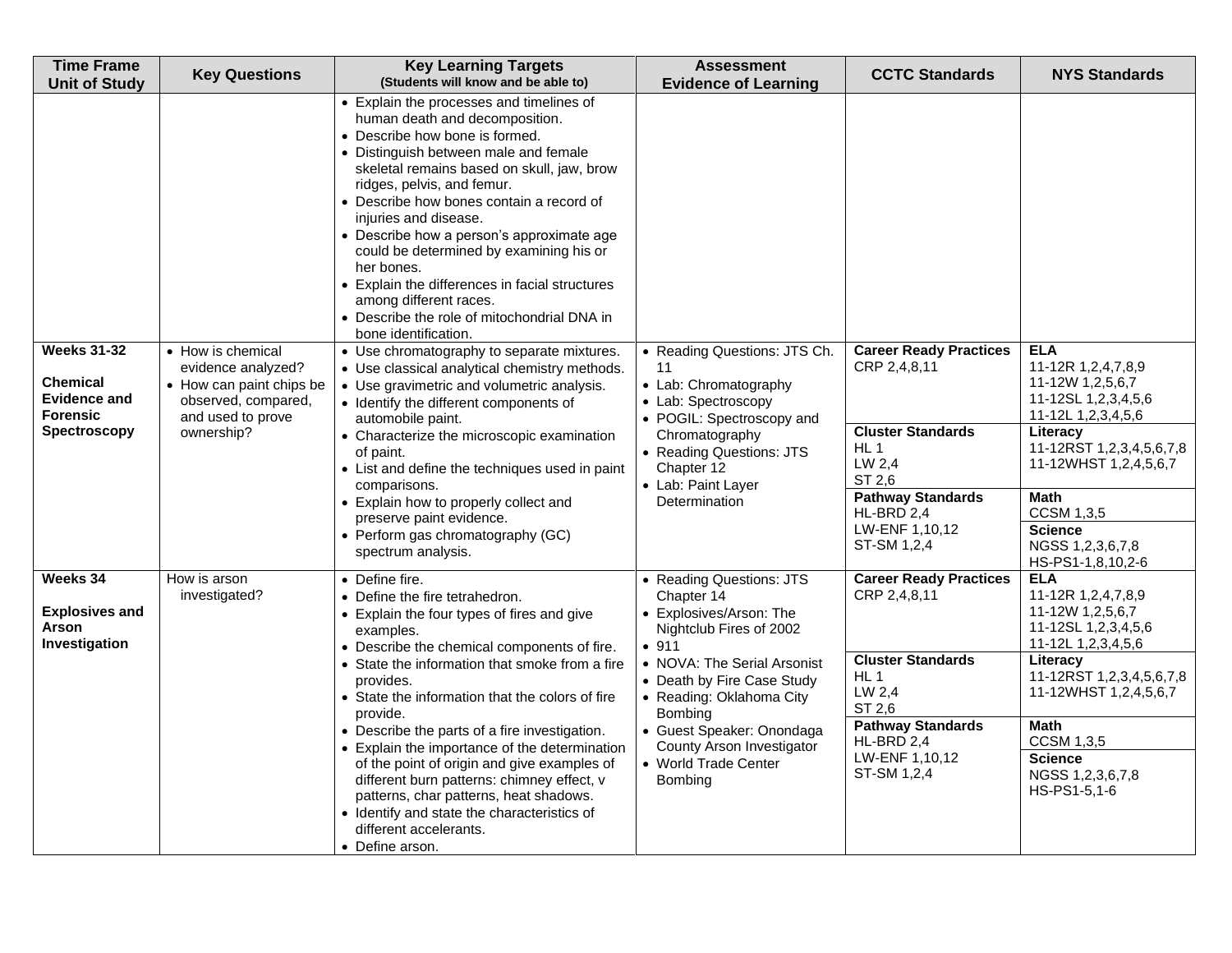| <b>Time Frame</b><br><b>Unit of Study</b>                  | <b>Key Questions</b>                                                                             | <b>Key Learning Targets</b><br>(Students will know and be able to)                                                                                                                                                                                                                                                                                                                                                                                                                                                                                                                                                                                                                                                                                                                                                                                                                                                                                                                                                                                                                                                                                                                                                                                                                                    | <b>Assessment</b><br><b>Evidence of Learning</b>                                                                                                                                                                                                                                                                                                                 | <b>CCTC Standards</b>                                                                                                                                                                       | <b>NYS Standards</b>                                                                                                                                                                                                                                            |
|------------------------------------------------------------|--------------------------------------------------------------------------------------------------|-------------------------------------------------------------------------------------------------------------------------------------------------------------------------------------------------------------------------------------------------------------------------------------------------------------------------------------------------------------------------------------------------------------------------------------------------------------------------------------------------------------------------------------------------------------------------------------------------------------------------------------------------------------------------------------------------------------------------------------------------------------------------------------------------------------------------------------------------------------------------------------------------------------------------------------------------------------------------------------------------------------------------------------------------------------------------------------------------------------------------------------------------------------------------------------------------------------------------------------------------------------------------------------------------------|------------------------------------------------------------------------------------------------------------------------------------------------------------------------------------------------------------------------------------------------------------------------------------------------------------------------------------------------------------------|---------------------------------------------------------------------------------------------------------------------------------------------------------------------------------------------|-----------------------------------------------------------------------------------------------------------------------------------------------------------------------------------------------------------------------------------------------------------------|
| Weeks 35<br><b>Physical</b><br>Analysis of<br><b>Glass</b> | • How do crime scene<br>investigators examine<br>qlass?                                          | • Identify signs of arson.<br>• Give examples of the primary motives for<br>arson.<br>• Outline the systemic process of an arson<br>investigation.<br>• Describe the process of collection and<br>preservation of arson evidence.<br>• Explain the difference between fire and<br>explosions.<br>· Identify common explosives.<br>• Identify explosives in a laboratory.<br>• Compare the different types of explosives:<br>primary explosives, low explosives, high<br>explosives.<br>• Describe the role of forensic science in<br>relation to terrorism and homeland security.<br>• Measure density and viscosity.<br>• Determine refractive index and<br>birefringence.<br>• Explain the formation of color, color<br>perception in additive and subtractive<br>methods.<br>• Calculate the direction of a projectile by<br>examining glass fractures.<br>• Compare the composition of glass<br>fragments.<br>• Describe the electromagnetic spectrum and<br>light characteristic including waves,<br>wavelength, frequency, and speed.<br>• Explain and utilize scientific technology,<br>including various microscopes, types of<br>lasers, and the spectrophotometer, that<br>apply the properties of light to investigate<br>trace evidence.<br>• Determine the identity of trace evidence by | • Reading Questions: Chapter<br>15<br>• Forensic Glass Analysis<br>Experiment<br>• Density Phenomenon Beads<br>• Density of Glass: The<br><b>Flotation Method</b><br>• Density: Displacement<br>• Density Inquiry<br>• Forensic Glass Quiz and<br>Exam<br>• Lab: Refractive Index (RI) of<br>Glass by Submersion<br>• Observe and Compare<br><b>Glass Shards</b> | <b>Career Ready Practices</b><br>CRP 2,4,8,11<br><b>Cluster Standards</b><br>HL <sub>1</sub><br>LW 2,4<br>ST 2,6<br><b>Pathway Standards</b><br>HL-BRD 2,4<br>LW-ENF 1,10,12<br>ST-SM 1,2,4 | <b>ELA</b><br>11-12R 1,2,4,7,8,9<br>11-12W 1,2,5,6,7<br>11-12SL 1,2,3,4,5,6<br>11-12L 1,2,3,4,5,6<br>Literacy<br>11-12RST 1,2,3,4,5,6,7,8<br>11-12WHST 1,2,4,5,6,7<br><b>Math</b><br><b>CCSM 1-3,5</b><br><b>Science</b><br>NGSS 1,2,3,6,7,8<br><b>HS-PS1-1</b> |
| Weeks 36<br><b>Firearms and</b><br><b>Ballistics</b>       | • How do crime scene<br>investigators examine<br>tool mark impressions,<br>bullet fragments, and | applying scientific theories of light.<br>• Explain the individual characteristics of tool<br>marks.<br>• Recognize characteristics of bullet and<br>cartridge cases.                                                                                                                                                                                                                                                                                                                                                                                                                                                                                                                                                                                                                                                                                                                                                                                                                                                                                                                                                                                                                                                                                                                                 | • Toolmark Analysis<br>Experiment<br>• Lab: Marshmallow Shooters<br>Trajectory                                                                                                                                                                                                                                                                                   | <b>Career Ready Practices</b><br>CRP 2,4,8,11                                                                                                                                               | <b>ELA</b><br>11-12R 1,2,4,7,8,9<br>11-12W 1,2,5,6,7<br>11-12SL 1,2,3,4,5,6                                                                                                                                                                                     |
|                                                            | bullet holes?                                                                                    | • Explain laboratory methodologies used to<br>determine whether an individual has fired a<br>weapon, such as identifying gunshot<br>residue.                                                                                                                                                                                                                                                                                                                                                                                                                                                                                                                                                                                                                                                                                                                                                                                                                                                                                                                                                                                                                                                                                                                                                          | • Firearms and Tool Marks<br>Examination<br>• Fire Arms ID certification<br>• Lab: Lands and Grooves                                                                                                                                                                                                                                                             | <b>Cluster Standards</b><br>HL <sub>1</sub><br>LW 2,4<br>ST 2,6                                                                                                                             | 11-12L 1,2,3,4,5,6<br>Literacy<br>11-12RST 1,2,3,4,5,6,7,8<br>11-12WHST 1,2,4,5,6,7                                                                                                                                                                             |
|                                                            |                                                                                                  |                                                                                                                                                                                                                                                                                                                                                                                                                                                                                                                                                                                                                                                                                                                                                                                                                                                                                                                                                                                                                                                                                                                                                                                                                                                                                                       |                                                                                                                                                                                                                                                                                                                                                                  | <b>Pathway Standards</b>                                                                                                                                                                    | <b>Math</b>                                                                                                                                                                                                                                                     |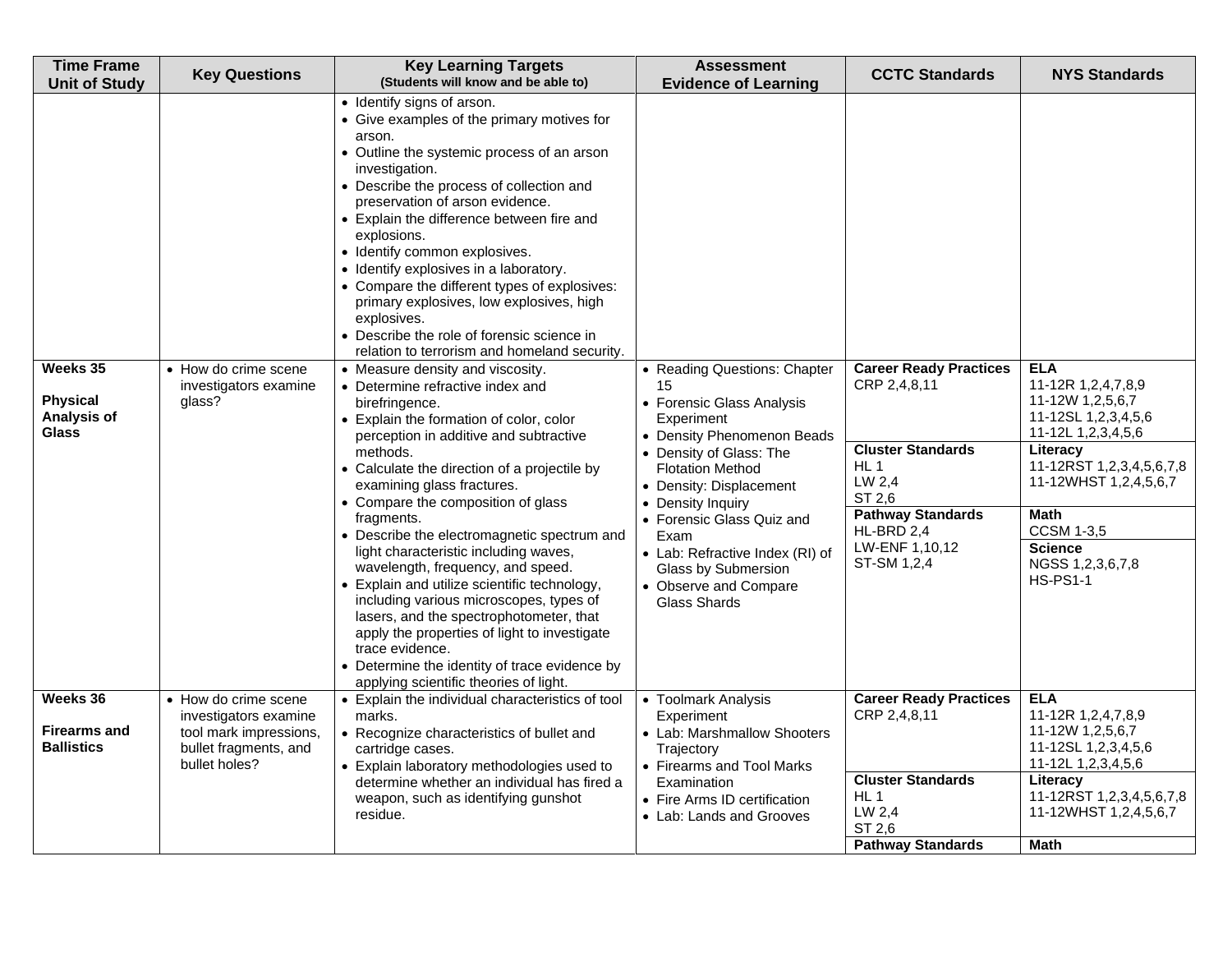| <b>Time Frame</b><br><b>Unit of Study</b>                                                                  | <b>Key Questions</b>                                                                                                                                      | <b>Key Learning Targets</b><br>(Students will know and be able to)                                                                                                                                                                                                                                                                                                                                                                                                                                                                                                   | <b>Assessment</b><br><b>Evidence of Learning</b>                                                                                                                                                          | <b>CCTC Standards</b>                                                                                                                                                                       | <b>NYS Standards</b>                                                                                                                                                                                                                                       |
|------------------------------------------------------------------------------------------------------------|-----------------------------------------------------------------------------------------------------------------------------------------------------------|----------------------------------------------------------------------------------------------------------------------------------------------------------------------------------------------------------------------------------------------------------------------------------------------------------------------------------------------------------------------------------------------------------------------------------------------------------------------------------------------------------------------------------------------------------------------|-----------------------------------------------------------------------------------------------------------------------------------------------------------------------------------------------------------|---------------------------------------------------------------------------------------------------------------------------------------------------------------------------------------------|------------------------------------------------------------------------------------------------------------------------------------------------------------------------------------------------------------------------------------------------------------|
|                                                                                                            |                                                                                                                                                           | • Recognize the type of information available<br>through the National Integrated Ballistics<br>Information Network.<br>• Summarize Goddard and Sacco Vanzetti<br>case issues.<br>• Describe the caliber, gauge, mm<br>measurements, firing pin markings,<br>cartridge propellants, structure of cartridge<br>and contents to analyze the origin of a<br>bullet or casing.<br>Describe difference among firearm types.<br>• Categorize the lands and grooves on a<br>shell casing.                                                                                    | • Case Study: JFK, Oscar<br><b>Pistorius</b><br>• Frontline: Ring of Fire- The<br>Crisis of American Made<br>Handguns<br>• Ballistics NOVA: Who Shot<br>JFK?                                              | HL-BRD 2,4<br>LW-ENF 1,10,12<br>ST-SM 1,2,4                                                                                                                                                 | CCSM 1,2,3,5<br><b>Science</b><br>NGSS 1,2,3,6,7,8                                                                                                                                                                                                         |
| Week 37<br><b>Forensic</b><br>Engineering<br>and Computer<br><b>Forensics</b>                              | • What is the role of<br>digital evidence in<br>forensic Investigations<br>today?<br>• How are digital<br>documents analyzed?                             | • Explain the role of the FBI, CIA, NSA and<br>Office of Homeland Security in 21 <sup>st</sup><br>Century.<br>• Describe the process of security encryption.<br>• Describe the process of identifying and<br>securing digital evidence.<br>• Analyze digital evidence.                                                                                                                                                                                                                                                                                               | • Reading Questions: JTS<br>Chapter 18<br>• NOVA: Decoding Nazi<br>Secrets<br>• NOVA: Decoding Enigma<br>• 9/11 WTC Tower Collapse<br>• Lab: Tower Building<br>• Lab: Bridge Failure Forensic<br>Analysis | <b>Career Ready Practices</b><br>CRP 2,4,8,11<br><b>Cluster Standards</b><br>HL <sub>1</sub><br>LW 2.4<br>ST 2,6<br><b>Pathway Standards</b><br>HL-BRD 2,4<br>LW-ENF 1,10,12<br>ST-SM 1,2,4 | <b>ELA</b><br>11-12R 1,2,4,7,8,9<br>11-12W 1,2,5,6,7<br>11-12SL 1,2,3,4,5,6<br>11-12L 1,2,3,4,5,6<br>Literacy<br>11-12RST 1,2,3,4,5,6,7,8<br>11-12WHST 1,2,4,5,6,7<br><b>Math</b><br>CCSM 1,2,3,5<br><b>Science</b><br>NGSS 1,2,3,6,7,8<br><b>HS-PS4-2</b> |
| <b>Week 38-39</b><br><b>Behavioral</b><br>Social<br><b>Sciences:</b><br>Psychology and<br><b>Sociology</b> | • What is criminal<br>psychology and what<br>does it tell us about<br>criminal behavior?<br>• Can we create a profile<br>of a criminal/ serial<br>killer? | • List the key contributor to and their work in<br>the field of criminal profiling.<br>• Explain the stages of the criminal profiling<br>process.<br>• Differentiate between the roles of the<br>investigator and the profiler.<br>• Compare and contrast an interview and an<br>interrogation.<br>• Describe the cognitive approach for<br>interviewing.<br>• Describe special considerations for<br>interviewing children.<br>• Differentiate between the five common<br>models of interrogation.<br>• Explain the importance of objectivity in<br>report writing. | • Analysis of Serial Killers<br>• Fakebook Criminal<br>Laboratory                                                                                                                                         | <b>Career Ready Practices</b><br>CRP 2,4,8,11<br><b>Cluster Standards</b><br>HL 1<br>LW 2,4<br>ST 2.6<br><b>Pathway Standards</b><br>HL-BRD 2,4<br>LW-ENF 1,10,12<br>ST-SM 1,2,4            | <b>ELA</b><br>11-12R 1,2,4,7,8,9<br>11-12W 1,2,5,6,7<br>11-12SL 1,2,3,4,5,6<br>11-12L 1,2,3,4,5,6<br>Literacy<br>11-12RST 1,2,3,4,5,6,7,8<br>11-12WHST 1,2,4,5,6,7<br><b>Math</b><br><b>Science</b>                                                        |
| Week 40                                                                                                    | • What are the main<br>learning goals for this                                                                                                            |                                                                                                                                                                                                                                                                                                                                                                                                                                                                                                                                                                      | • Crime Scene Simulations<br>• Crime Scene Reports                                                                                                                                                        | <b>Career Ready Practices</b><br>CRP 2,4,6,7,8,11                                                                                                                                           | <b>ELA</b><br>11-12R 1,2,4,7,8,9<br>11-12W 1,2,5,6,7                                                                                                                                                                                                       |